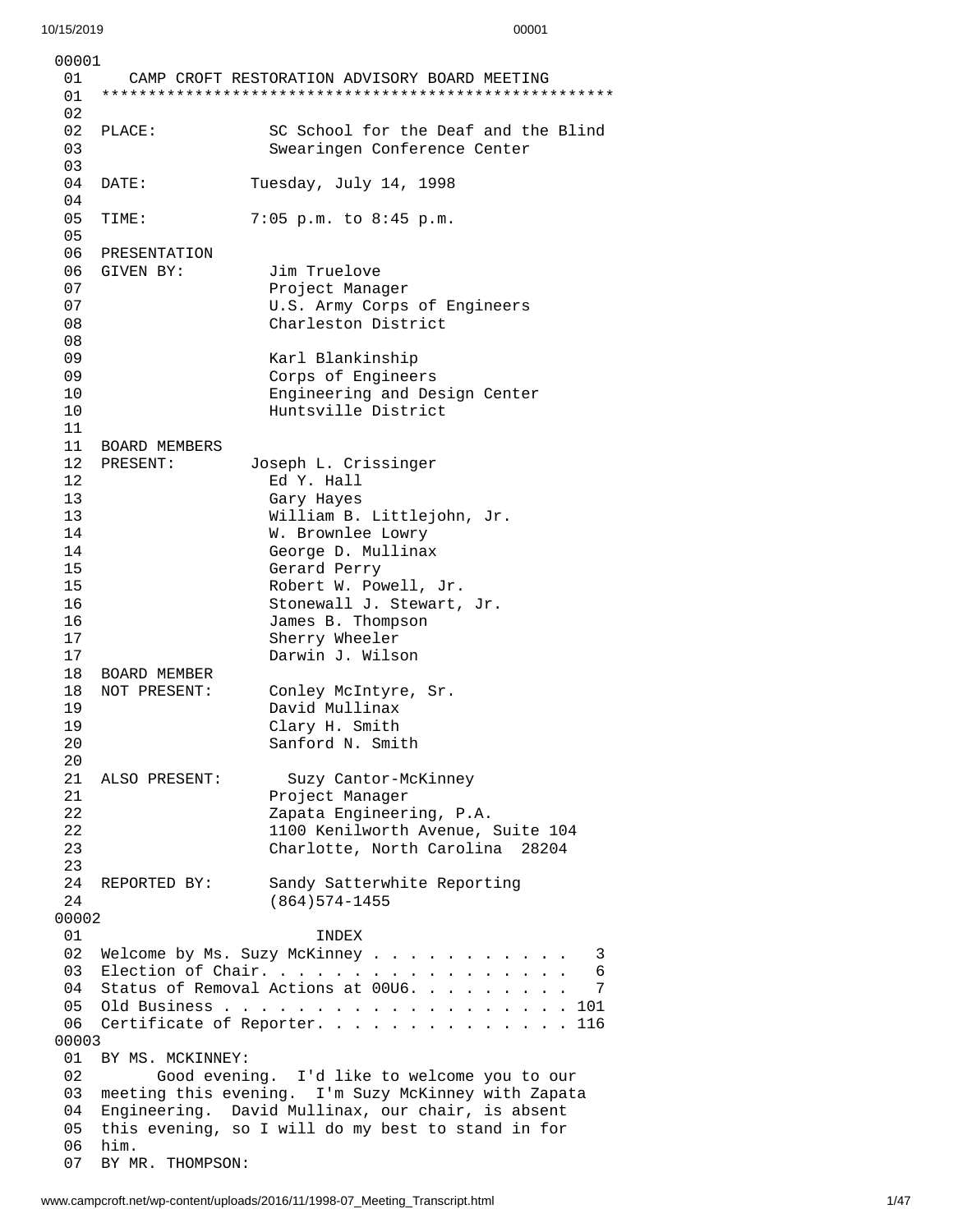0 8 He just drove up. 09 BY MS. MCKINNEY: 10 I thought he was - - - 11 BY MR. THOMPSON: 12 Maybe it w a s n't h i m. 13 BY MS. MCKINNEY: 14 Well, I'll go ahead a n d g i v e h i m a b r e a k t h i s 1 5 e v e n i n g. 16 First of all, I'd like to introduce Karl 17 Blankinship who is with us. He's with the US Army 18 Engineering and Support Center out of Huntsville. 19 He's been involved with this project essentially s i n c e 20 it started many years ago, and we also have Alonzo 21 Andrews with us from Huntsville this evening and Jim 22 Truelove, our project manager, from Charleston. 23 Does everybody have an agenda? We have t h o s e 24 available up front. 25 Our first item on the agenda is the nomination 0 0 0 0 4 01 and election of a new chair. Our chair serves one 0 2 year terms. Dave has served, actually, two years back 03 to back, so his term is up. He had an option to serve 04 a second year. 05 So this evening I would like to solicit 06 nominations for the chair for the upcoming year. J $\,$  J $\,$ u s t 0 7 a reminder, the chair's responsibility is to keep our 0 8 meetings rolling and maintain order during our 0 9 meetings. 10 As far as preparation of correspondence and 11 logistics and any other support, that's what my role 1 2 is and Patti with Zapata Engineering. 13 So their role, essentially, is for the next four 14 meetings to be here and to keep us all in order. So I 15 would like to open it up to the Board for any 16 nominations for chair for the upcoming year. 17 Don't all speak at once. 18 BY DR. LOWRY: 19 I nominate Mr. Thompson. 20 BY MR. LITTLEJOHN: 21 Second. 22 BY MS. MCKINNEY: 23 Mr. Thompson, do you accept? 24 BY MR. THOMPSON: 25 Okay. Yeah, I'll do it. 00005 01 BY MS. MCKINNEY: 02 Yeah. Any other nominations? 03 (NO RESPONSE) 04 BY MS. MCKINNEY: 05 Do we want to have any discussion on M r. 06 Thompson's nomination or shall we just vote? A n y 07 discussion? 08 BY MR. THOMPSON: 09 Sounds like a railroad to me. 10 BY DR. POWELL: 11 Suzy, has he got to agree to t h a t ? 1 2 B Y D R. L O W R Y: 13 He just d i d. 14 BY DR. POWELL: 15 He did? 16 BY MR. THOMPSON: 17 He's twisting my legs down here. 18 BY DR. POWELL: 19 Oh, there he is. I didn't think y o u w e r e h e r e. 20 BY MS. MCKINNEY: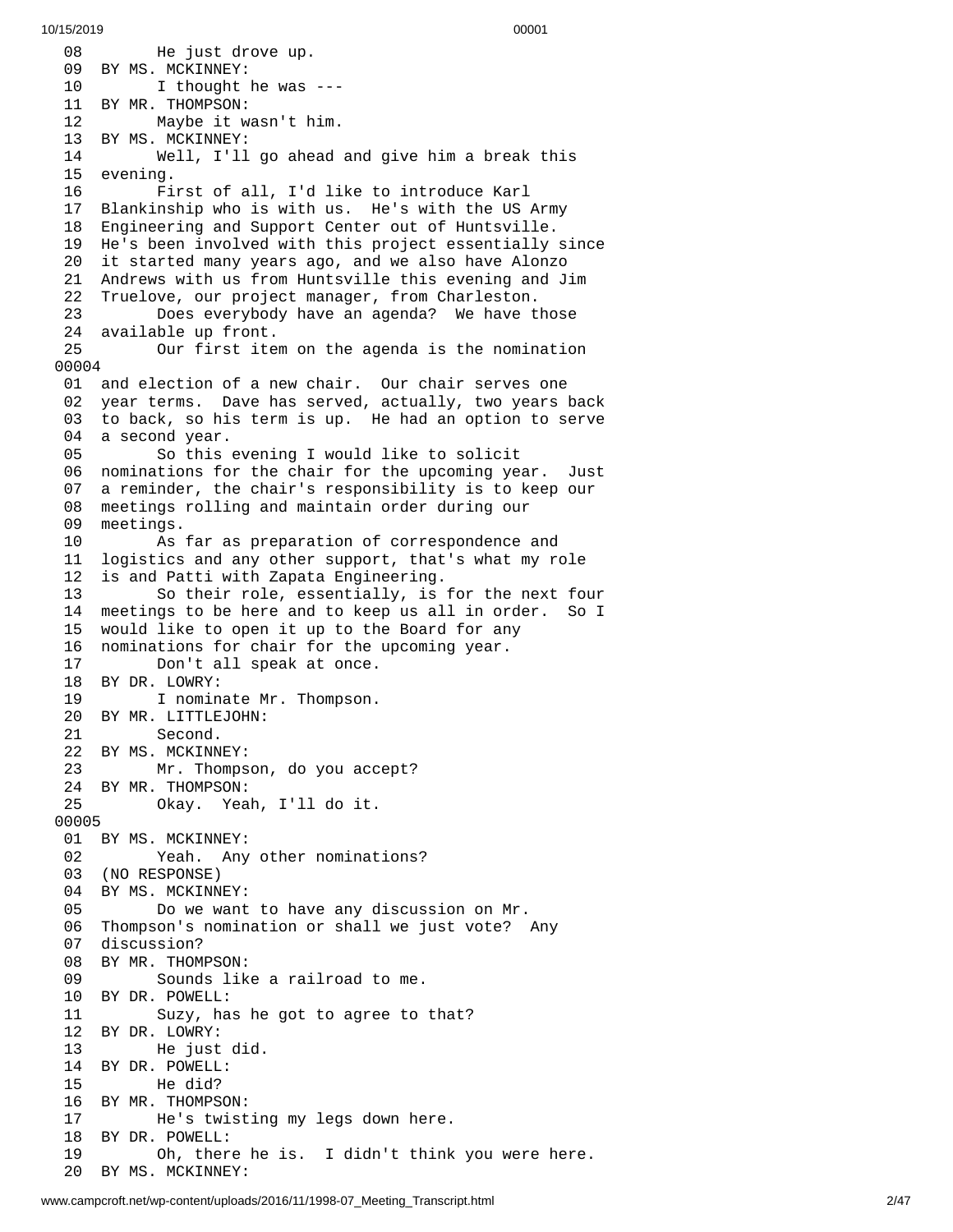2 1 I'll make it easy for you. 22 BY MR. STEWART: 23 Who are the nominees? I d o n't k n o w. 24 BY MS. MCKINNEY: 25 Mr. Jim Thompson. He's been on the Board ---0 0 0 0 6 01 BY DR. POWELL: 02 Green sh i r t. 03 BY MS. MCKINNEY: 04 --- the past two years. 05 BY MR. THOMPSON: 06 Yes, ma'am. 07 BY MS. MCKINNEY: 08 All in favor of Mr. Thompson being our new 09 chair? 10 (ALL IN FAVOR) 11 BY MS. MCKINNEY: 12 Welcome. 13 BY MR. THOMPSON: 14 Thank you. 15 BY MS. MCKINNEY: 16 Congratulations. Anybody opposed? 17 (NONE OPPOSED) 18 BY MS. MCKINNEY: 19 Looking at their faces, I don't think so. 20 Okay. You will begin to chair at the nex t 21 meeting and our next meeting will be in October. 22 BY MR. THOMPSON: 23 Thank you. 24 BY MS. MCKINNEY: 25 And I'll turn it over to you this quickly. 00007 01 All right. With that taken care of, I'd l i k e t o 02 now turn the meeting over to Jim, who will give us a 03 status report on the removal actions at OOU6, Dr. 04 Lowry's property and some of the final reports th a t 05 have been completed. 06 BY MR. TRUELOVE:<br>07 Just real 07 Just real quickly, we're somewhere between 75 08 and 80 percent complete with the removal actions out 0 9 on OOU6. We found approximately 9 -- 90 -- excuse me 10 -- 90 live items, and 250 inert items. That's about 11 all that I was planning to give, unless someone has 1 2 got some questions. 13 BY MR. LITTLEJOHN: 14 Give me the range and type of ordnance that were 1 5 l i v e ? 16 BY MR. BLANKINSHIP: 17 60s, 81s and 1 0 5 s. 18 BY DR. LOWRY: 19 Some phosphorus? 20 BY MR. BLANKINSHIP: 21 Yes, sir, some qui t e p h o s p h o r u s a l s o. E i t h e r 22 two or three of those, and just a little -- a tidbit 23 to add to help understand what we've done, we've dug, 24 if I'm not mistaken, there were 80,000 holes that we 25 had to dig, so there are a lot of items that are the 0 0 0 0 8 01 size and shape of ordnance but aren't live ordnance 02 but they are ordnance scrap. 03 BY MR. CRISSINGER: 04 What's the general con d i t i o n o f t h e o r d n a n c e , o f 05 the live ordnance? Deteriorated? Slightly 0 6 deteriorated? 0 7 BY MR. BLANKINSHIP: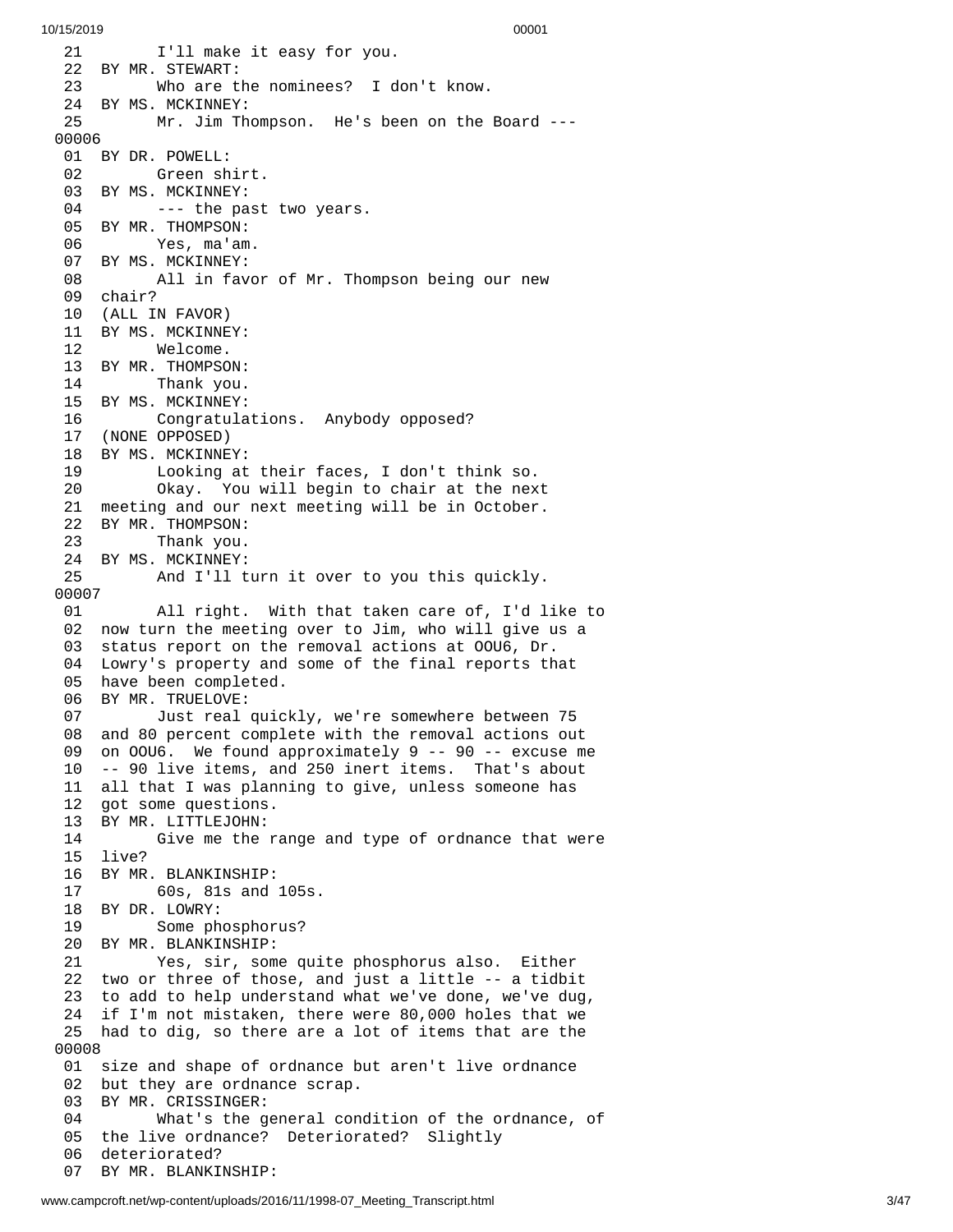```
10/15/2019 00001
```
0 8 I really -- I couldn't say. It's -- it's of the 09 condition you would expect if it's been buried in the 10 ground 30 or 40 years. It's not of a condition that 11 would detonate by just moving it if you know what 12 you're doing, but -- but it has all been fired, and 13 it's all -- it's live, the live items are live. So if 14 they were mishandled, they could easily detonate. 15 BY DR. LOWRY: 16 May I interrupt? The two that I found myse l f 1 7 looked pretty good. In fact, some 30 caliber 18 ammunition, just the little bullets, some of them 19 still have a back on them. So this is phosphorus. 20 BY MR. HAYES:<br>21 What wa What was probably the deepest that you found 22 them? 23 BY DR. POWELL: 24 That was my question. 25 BY MR. BLANKINSHIP: 00009 01 If I'm mistaken, around two feet is the normal 02 for the deepest. I think they found a couple of 0 3 things deeper than two feet, but most of it has been 0 4 f r a g. 05 A lot of times when one of those items will hit 06 the ground and detonate in the ground, it will blow 0 7 down, so there's substantial pieces of frag below two 08 feet. Most of the live items have been at around two 09 feet or above. 10 BY MR. HALL:<br>11 Was th 11 Was there a mix of 105 millimeter? 12 BY MR. BLANKINSHIP: 13 I'm sorry? 14 BY MR. HALL: 15 Was there a m i x ? W a s i t h i g h e x p l o s i v e o r d i d 16 you have any -- any other type? 17 BY MR. BLANKINSHIP: 18 Yes, sir. Most of what we found were base 19 ejection illumination rounds, smoke rounds or 20 illumination rounds. We found hundreds of those, but 21 -- but if you look at the item itself laying on the 22 ground or buried in the ground, you can't tell it from 23 a high explosive round. So a large part of the 250 24 that we found were the smoke rounds or the base 25 ejection illumination. Several of them have been high 00010 01 explosive 105 rounds. 02 BY MR. CRISSINGER: 03 Were these findings primarily concentrated in 04 one area or where they just sparsely located 05 throughout the area? 06 BY MR. BLANKINSHIP: 07 They -- if I can, let me get this -- this map, 0 8 and then I think that will help. Okay. (Retrieving 0 9 m a p ). 10 Can most everyone see that at least a little 11 bit? 12 (NO RESPONSE) 13 BY MR. BLANKINSHIP: 14 The square here -- (indicating) -- inside here 15 is the grid 87 area, the primary area we're clearing. 16 Most of the 105s and the 80s and 61s -- or 81s and 17 60s, rather -- have been sort of concentrated in this 18 area right here, which is right up the top of the hil l 1 9 and where we expected that the target was probably 20 located.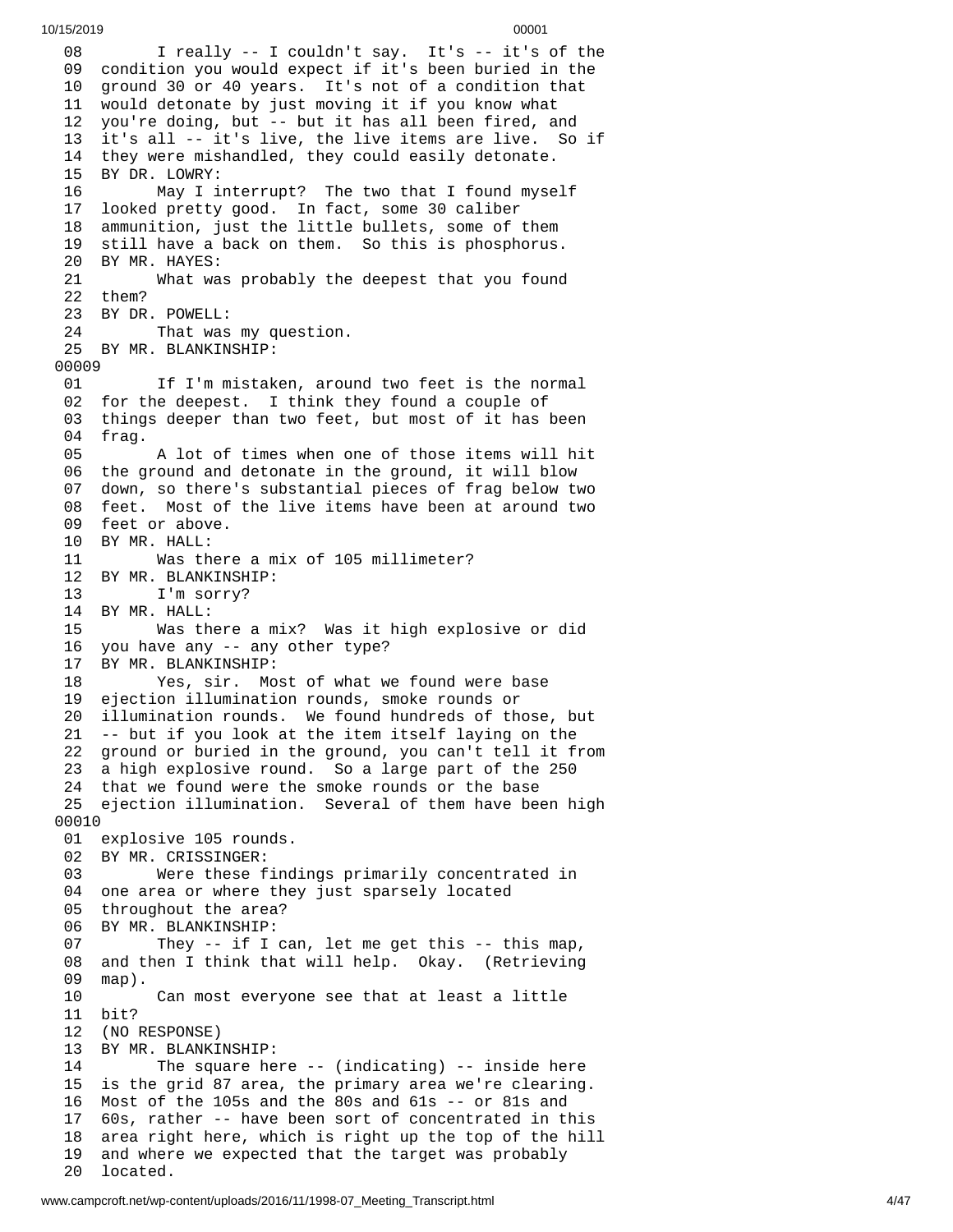1 I will say, though, that we found the 22 illumination rounds up in here. We found things down 23 in this ravine. So, essentially, there's frag --24 heavy fragment all over this area, the entire area, 25 but most of the full up rounds that we found have been 01 concentrated right here around the top of the hill 02 where we expected the target was. BY DR. POWELL: 04 Is there any best guess of how much you might 05 find beyond Dr. Lowry's property line? 06 BY MR. BLANKINSHIP: 07 No, sir. I don't have any idea. Within OOU6, 08 the only landowner, as far as I understand who gave us 9 permission to look, was Dr. Lowry. We do -- and this is talking b a s e d o n w h a t I'v e 11 seen out there. I think the majority of what's in 12 00U6 is right here on Grid 87 and specifically right 3 around the top of the hill. We found -- I think y o u a l l - - y o u a l l k n o w t h a t 15 when we cleared the area for one of the -- one of the 16 other areas there, over to the west over in here, we 7 found some of the illumination rounds, but that's the 18 only place where we found any full up 105s or full --19 full shells is back over in here. BY DR. LOWRY: 21 You found one over there right at the pond site. Parsons. Parsons found that. BY MR. BLANKINSHIP: That's right. They did find one HE over there. BY DR. LOWRY: Which was right at that line. BY MR. BLANKINSHIP: Yes, sir. BY MR. CRISSINGER: And what do you base your supposition that that's not clear and you didn't find anything? BY MR. BLANKINSHIP: We did the year before -- well, that's from last year. We did what we call an Engineering Design. We looked at all of the -- all of the property within OOU6 that we could get right-of-entry to. We went through there and laid out a systematic grid pattern and actually did intrusive sampling across all of -- all of Dr. Lowry's property, and we were prepared to do it on the other landowners but couldn't get a right-of-entry. So in doing that, what we did is try to isolate the area that we felt like was the target 18 and the most likely place to find ordnance.<br>19 BY MR. CRISSINGER: BY MR. CRISSINGER: This is -- do I understand you correctly in saying that this is based on random sampling? BY MR. BLANKINSHIP: Yes, sir. BY MR. LITTLEJOHN: Mr. Blankinship, this would have been the primary target area for the training facility? BY MR. BLANKINSHIP: No, sir. This is for this specific range only. This was a target for a specific range, and some of the -- I don't see it. I don't think we have it up right now, but if you look in the documentation for the Camp Croft itself, all of this area in here was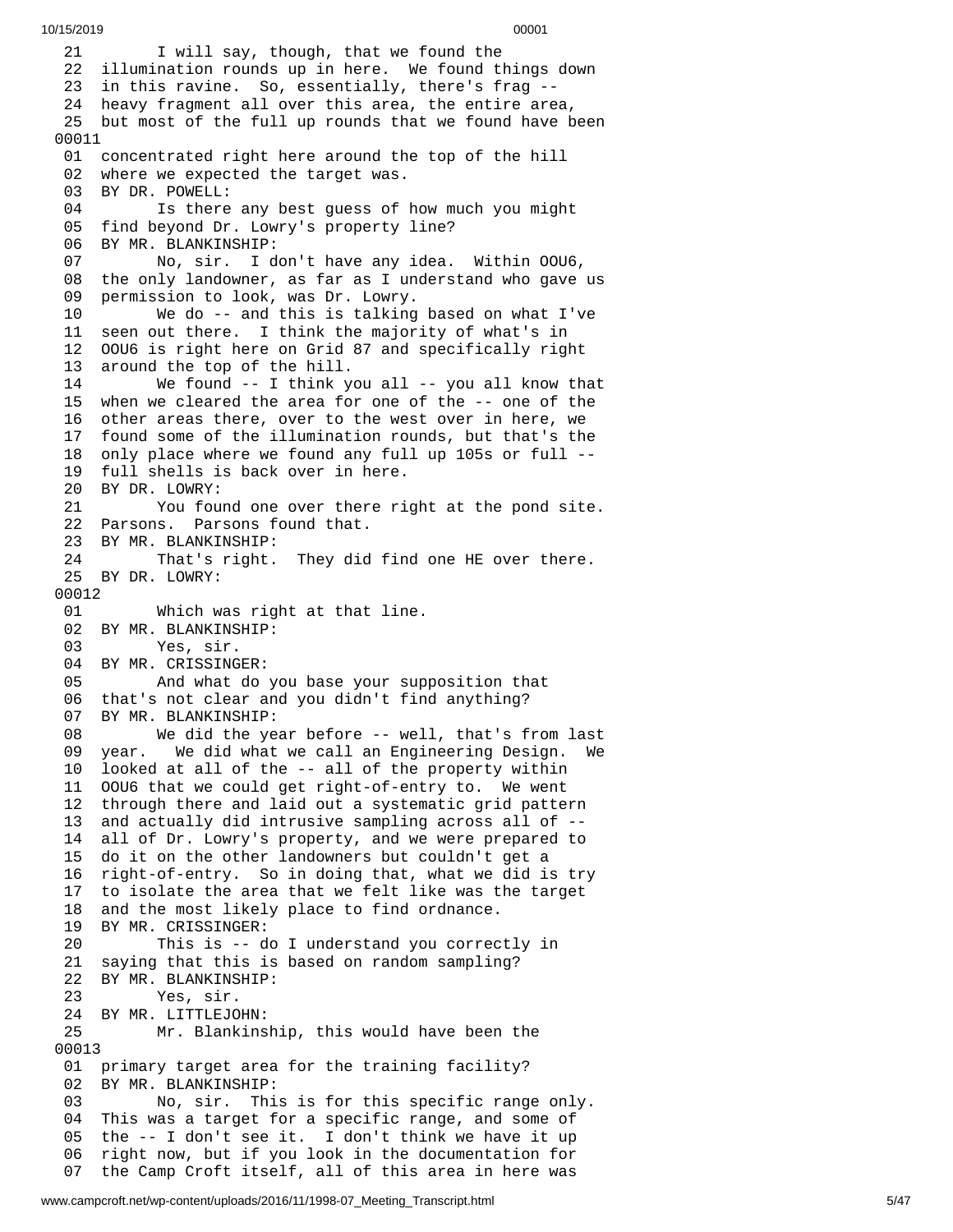10/15/2019 00001 08 impact area also, so most of the Camp Croft Park 09 itself. 10 BY MR. LITTLEJOHN: 11 Basically, south of Dairy Ridge Road? 12 BY MR. BLANKINSHIP: 13 Yes, sir. 14 BY DR. LOWRY: 15 This is the only place, though, that you found 1 6 1 0 5 H E s ? 17 BY MR. BLANKINSHIP: 18 Yes, sir. 19 BY DR. LOWRY: 20 And the only p l a c e y o u f o u n d p h o s p h o r u s ? 21 BY MR. BLANKINSHIP: 22 Yes, sir, as far as I know. 23 BY MR. HALL: 24 Were most of the illuminati n g r o u n d s 1 0 5 o r w e r e 25 they 81 millimeter? 0 0 0 1 4 01 BY MR. BLANKINSHIP: 02 They were all 1 0 5. 03 BY MR. HALL: 105? 05 BY MR. BLANKINSHIP: 06 Yes, sir. 07 BY MR. HALL: 08 And how are unstable are they? 09 BY MR. BLANKINSHIP: 10 Um, --- 11 BY MR. HALL: 12 Well, how did y o u - - h o w d i d y o u n e u t r a l i z e y o u r 13 105 illuminating rounds? 14 BY MR. BLANKINSHIP: 15 The -- the canister itself that's in -- within 16 the 105, we didn't find any of them that still had the 1 7 cannister inside the hole, if you call it a hole. 18 All of the -- all of the cannisters were 19 partially spent. We found them separate from the 20 round itself, and they were handled as hazardous 21 waste. 22 They're -- they're not an explosive hazard. -So 23 we packed them and shipped them to a hazardous waste 24 landfill. 25 BY DR. LO W R Y: 00015 01 Anybody e l s e h a v e a n y o t h e r c o m m e n t ? 0 2 I'd like to say that I really appreciate all 03 that you all have done. It's been a long -- not only 04 did I say you could come on my land, I begged you to 0 5 come on my land, but I think you've done a great job. 06 I think it's been hard for both of you all for 07 doing what you've done. I've been through three<br>08 project managers in Charleston and two in Huntsv project managers in Charleston and two in Huntsville. 09 I -- I'm very pleased with what's done, and I thank 10 you all very much for your help. 11 Take all the time in the world to finish, but 12 I'm glad you're that close to being finished.<br>13 BY MR. BLANKINSHIP: BY MR. BLANKINSHIP: 14 You're very welcome. You know -- you know how I 15 am. I push them hard to get done. I don't like to 16 stay in one place too long, so ---1 7 BY DR. LOWRY: 18 But I'm pleased that nobody has been hurt. 19 BY MR. BLANKINSHIP: 20 Yes, sir, I agree.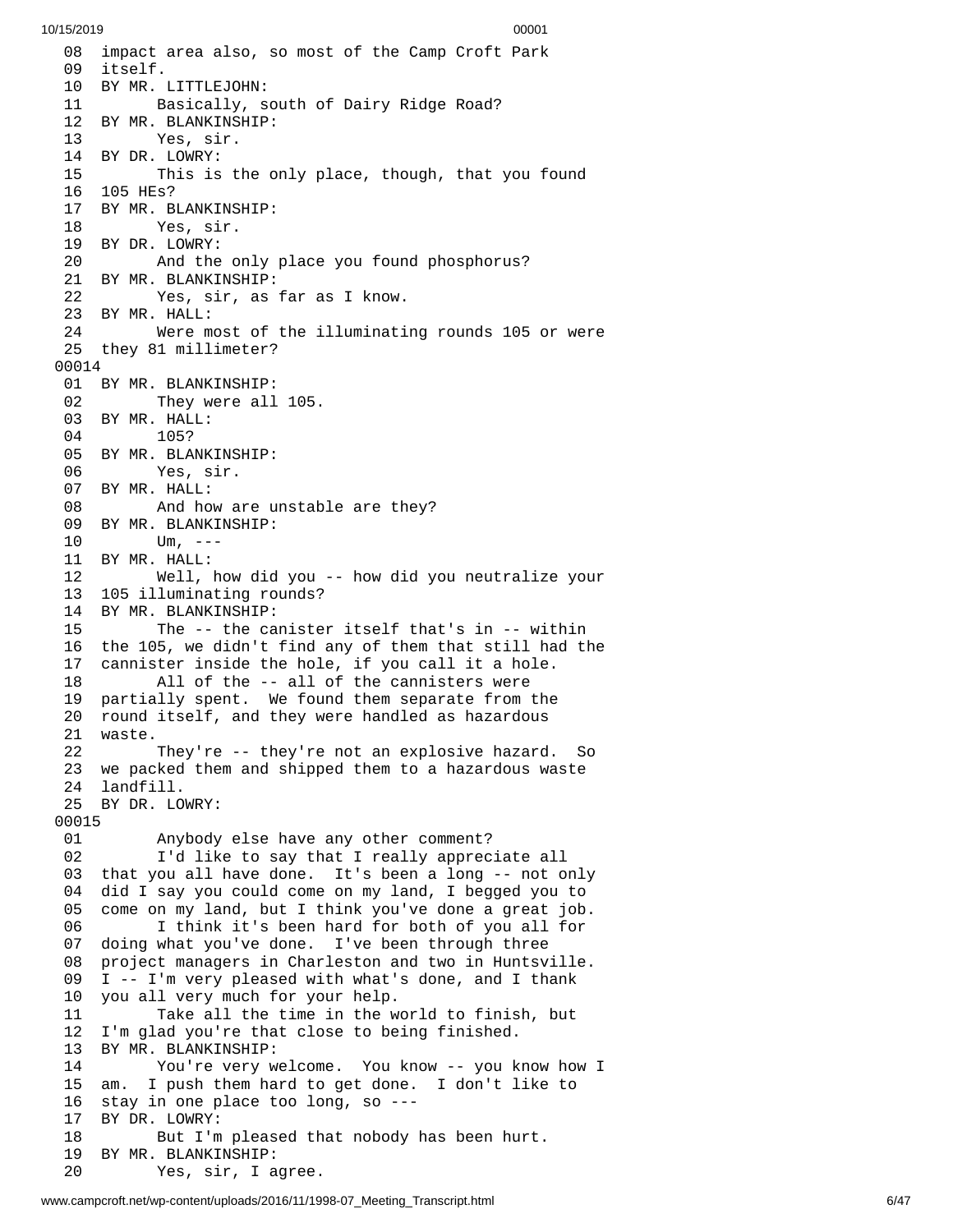21 BY MR. TRUELOVE: Okay. 23 If there are not any more questions on that 4 s u b j e c t , - - - 25 BY MR. DUBEAU: 01 Yes, sir, I've got one. BY MR. TRUELOVE: All right. BY MR. DUBEAU: 05 I want to know if he only found one shell. BY MR. TRUELOVE: If you only found one shell? BY MR. BLANKINSHIP: No, sir. We found 300. In round numbers, 3 0 0. BY MR. DUBEAU: That's right. Now, tell them where it is. BY MR. BLANKINSHIP: I'm sorry, sir. I don't understand your question. BY MR. DUBEAU: Well, I was at Camp Croft. BY MR. BLANKINSHIP: Yes, sir. BY MR. DUBEAU: As an instructor, and I want some answers. BY MR. BLANKINSHIP: All right. BY MR. DUBEAU: Okay. BY MR. BLANKINSHIP: I'll be glad to answer your questions, sir. BY MR. DUBEAU: Well, I just asked you one. I want to know where they're at and where you're finding them. Nobody seems to think there's anything out there, you know. BY MR. LITTLEJOHN: Mr. DuBeau, when did you leave Camp Croft? BY MR. DUBEAU: The first time was in early '43. BY MR. LITTLEJOHN: Then you came back? BY MR. DUBEAU: Yes, sir. BY MR. LITTLEJOHN: And when? BY MR. DUBEAU: '40 -- early '46. BY MR. LITTLEJOHN: And the camp was in the process of being -- wer e 1 you still in the military in '46? 22 BY MR. DUBEAU: Well, th e y w e r e g e t t i n g r e a d y t o t e a r i t u p. BY MR. LITTLEJOHN: Were you still in the military? 0 0 1 8 01 BY MR. DUBEAU: Yes, sir. BY MR. LITTLEJO H N: Were you sta t i o n e d a t C a m p C r o f t i n '4 6 ? 5 BY MR. DUBEAU: 06 Temporarily for about 80 days. BY MR. LITTLEJOHN: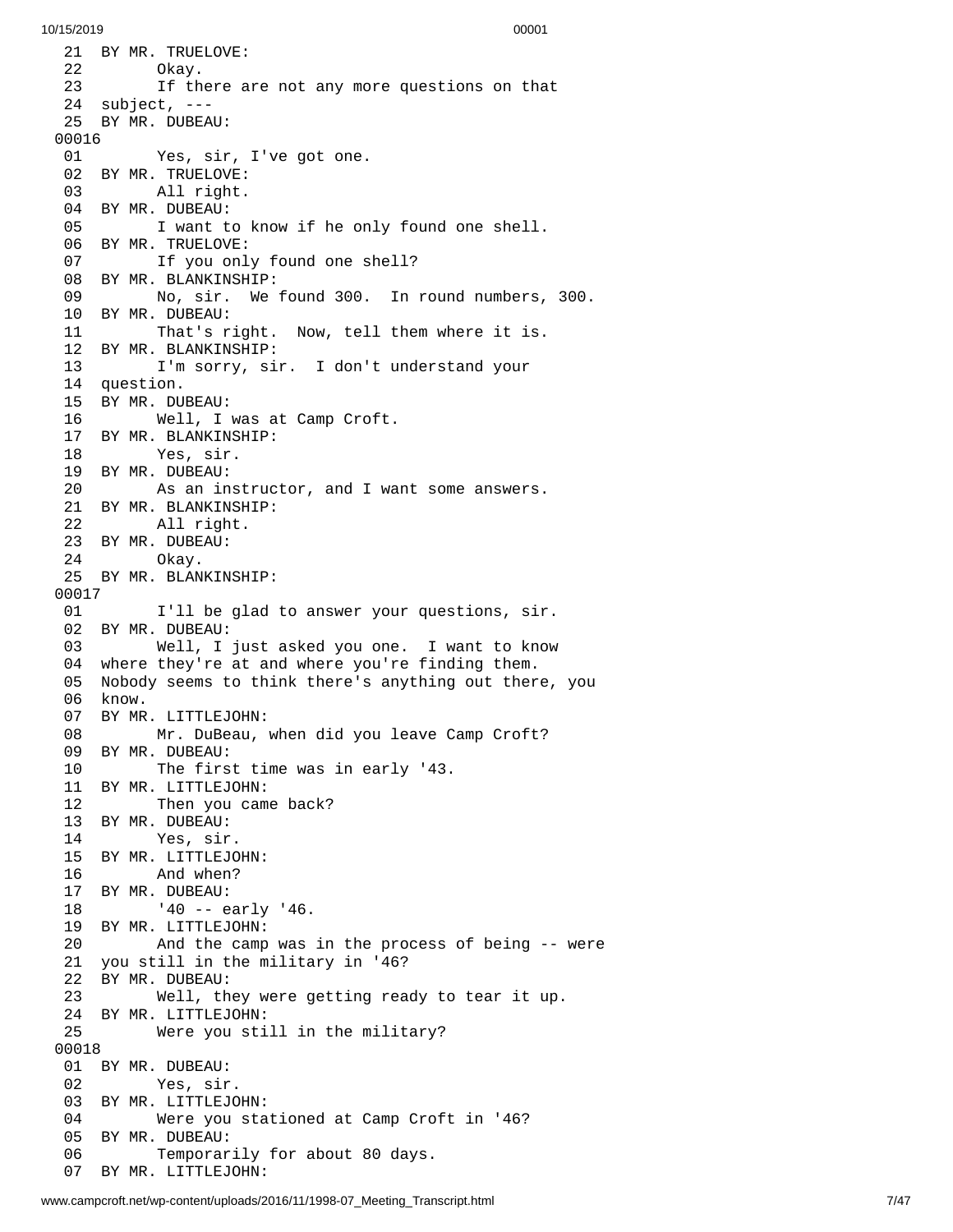8 So, really, from '43 to '46 you don't know what 09 happened out at Camp Croft? 10 BY MR. DUBEAU: No, but I k n o w w h a t h a p p e n e d w h i l e I w a s t h e r e. BY MR. LITTLEJOHN: Yes, sir. BY MR. DUBEAU: I was an instructor. Okay? BY MR. LITTLEJOHN: I'm not questioning that. BY MR. DUBEAU: No, you question it any way you want to ask it, but I'm going to tell you something, the stuff that's up there that's been there, it was powerful and somebody -- I'm not asking anybody to hide anything, but there was stuff that was rough, real rough. BY MR. LITTLEJOHN: I don't think anyone here is trying to hide 01 anything or cover it up. It's very obvious that ---02 BY MR. DUBEAU: Well, th e r e s e e m s t o b e a o n e w a y s t r e e t. 04 BY MR. LITTLEJOHN:<br>05 In what way, In what way, Mr. DuBeau? BY MR. DUBEAU: Well, I think this -- and, seriously, and I 08 appreciate what the doctor has to say, and, I mean, 9 I'm not arguing with that. I'm just -- I want them to 10 find some stuff that they say never happened here in 11 the training period. Okay? 12 BY MR. LITTLEJOHN: 13 I'm confused. What -- what do you -- what are 14 you saying that happened here that they haven't found? 15 BY MR. DUBEAU: Well, th e y h a d a n t i - t a n k t r a i n i n g o u t h e r e. BY MR. RUSSELL SMITH: They didn't have any anti-tank explosives. Sanford Smith looked that up in the Aberdeen Prov i n g 20 Ground. They fired no 57 anti-tank explosive shells 21 at Camp Croft. BY MR. ZIMMERM A N: 23 Excuse me, sir. I'll have to disagree with you 24 on that. I've lived out here all my life, and I've 25 found hundreds of those things. BY MR. RUSSELL SMITH: Explosives? BY MR. ZIMMERMAN: You better believe it. BY WOMAN IN AUDIENCE: All right. BY MR. ZIMMERMAN: Detonated myself out here a c h e r r y b o m b. BY MR. LITTLEJOHN: Well, that means --- BY MS. MCKINNEY: Excuse me. Excuse me. BY MR. ZIMMERMAN: And I proved it. BY MR. RUSSELL SMITH: I've got --- BY MS. MCKINNEY: 18 Excuse me. Order. Sir. And one at a time so 19 we can have all of this recorded. Thank you. BY DR. LOWRY: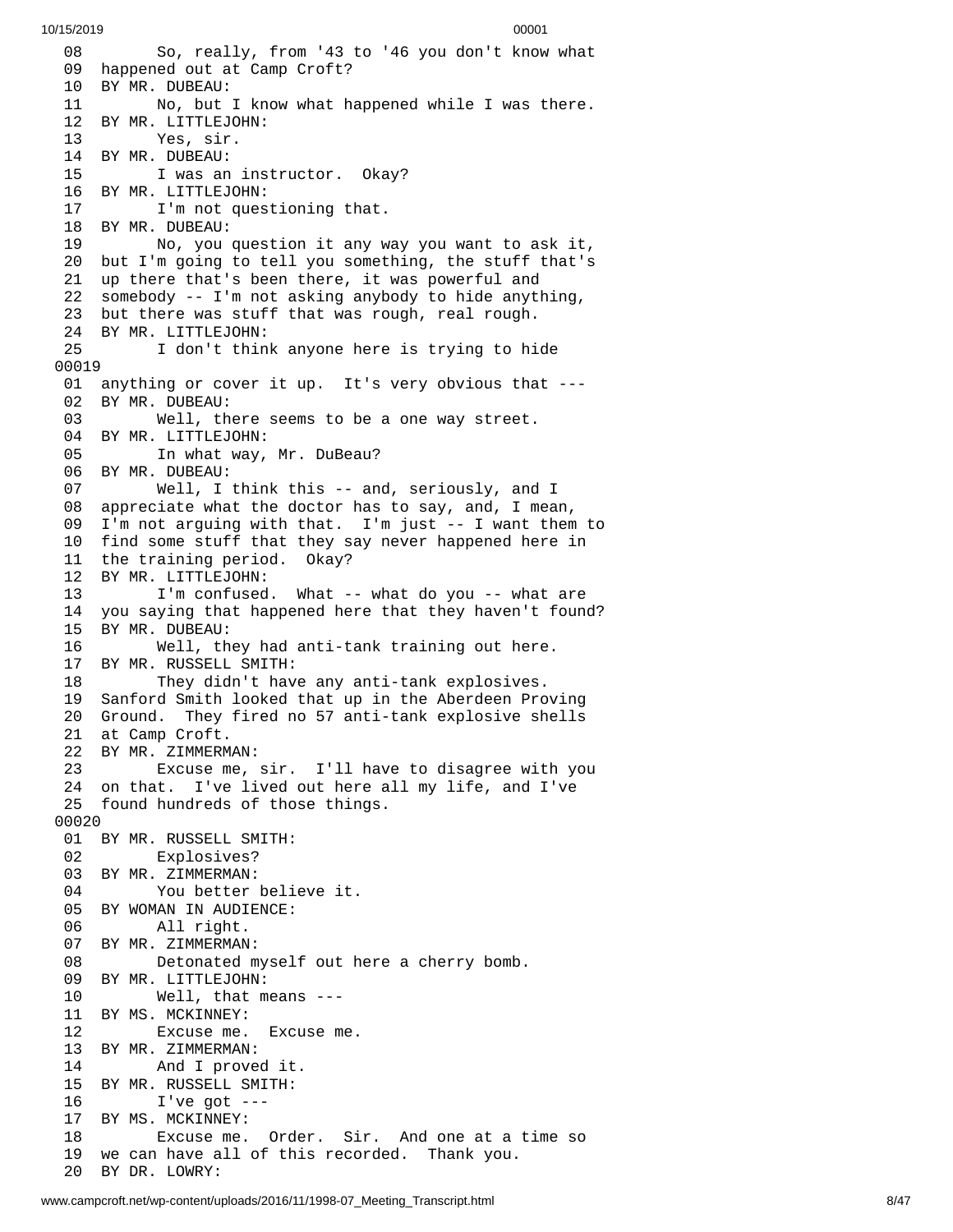2 1 Yeah, I'd like to comment about my land, if I 22 could. Now, there's a stack of 105s out there that 23 are inactive that are illumination rounds that are as 24 high as this table that go from here to Suzy. I don't 25 think they found but seven live 105s, and they did on 0 0 0 2 1 01 one of the EE/CAs find one illumination rounds that 02 still haven't charged. 03 I don't know how many 81s they found, but the 04 ones that I was afraid of most were the phosphorus 05 rounds and they found those, and I'm very pleased with 06 the results and not near as afraid to get on my 07 tractor as I used to be. And I believe before it's 08 all done that at least my area will be cleaned up, and 09 which they tried to do for people surrounding me 1 0 w i t h o u t p e r m i s s i o n. 11 So you're wel c o m e t o c o m e s e e w h a t's o n m y 12 property. I'll be glad to take you there. I don't 13 believe there's anything there that they have --14 that's live and has not been blown up in the areas 1 5 that they have searched. 16 But, as you know, if you all are half familiar 17 with the 105, you can be a considerable distance and 1 8 you'll miss that one. So there might be some stray 1 9 rounds anywhere. 20 Like I say, we found them all the way from 21 almost the highway on 176 to mostly what used to be on 22 this Lake Road, but I believe they've been -- I 23 believe all of those have been found, but you're 24 welcome to come with me anytime you wish. I can ---25 BY MR. DUBEAU: 00022 01 No. No. N o, what I was saying, Doctor, 02 seriously, I'm not contradicting this man. 03 BY DR. LOWRY: 04 Yes, sir. 05 BY MR. DUBEAU: 06 And I'm not contradicting you. I'm j u s t s a y i n g 07 that a lot of different arms were trusted, were used 0 8 out there to teach people what they were going to run 0 9 into, and I've heard comments where they say, you 10 know, "Nothing like this was fired." Now, that --11 that's -- that's all my question is. 12 BY DR. LOWRY: 13 Well, I don't think there were a n y r e c o r d s o f 14 105s being fired in Camp Croft. 15 BY MR. DUBEAU: 16 Well, you know, there was t w o t a n k s o u t t h e r e 1 7 firing and nobody knows where the tanks are. 18 BY DR. LOWRY: 19 I hope, you know, you all would have found them. 20 I'm not sure. 21 BY MR. DUBEAU: 22 I guarantee they knew they where they were being 23 fired. 24 BY MR. HALL: 25 Were they firing solid shot or were they firing 0 0 0 2 3 01 HE or 76 millimeter, 9 millimeter? 02 BY MR. DUBEAU: 03 Well, a little bit of everything. They fired a 04 round to let you know what it -- what it was going to 0 5 look like, and then they fire a round to hit something 0 6 and let you know what it was going to do. 07 BY MR. HALL: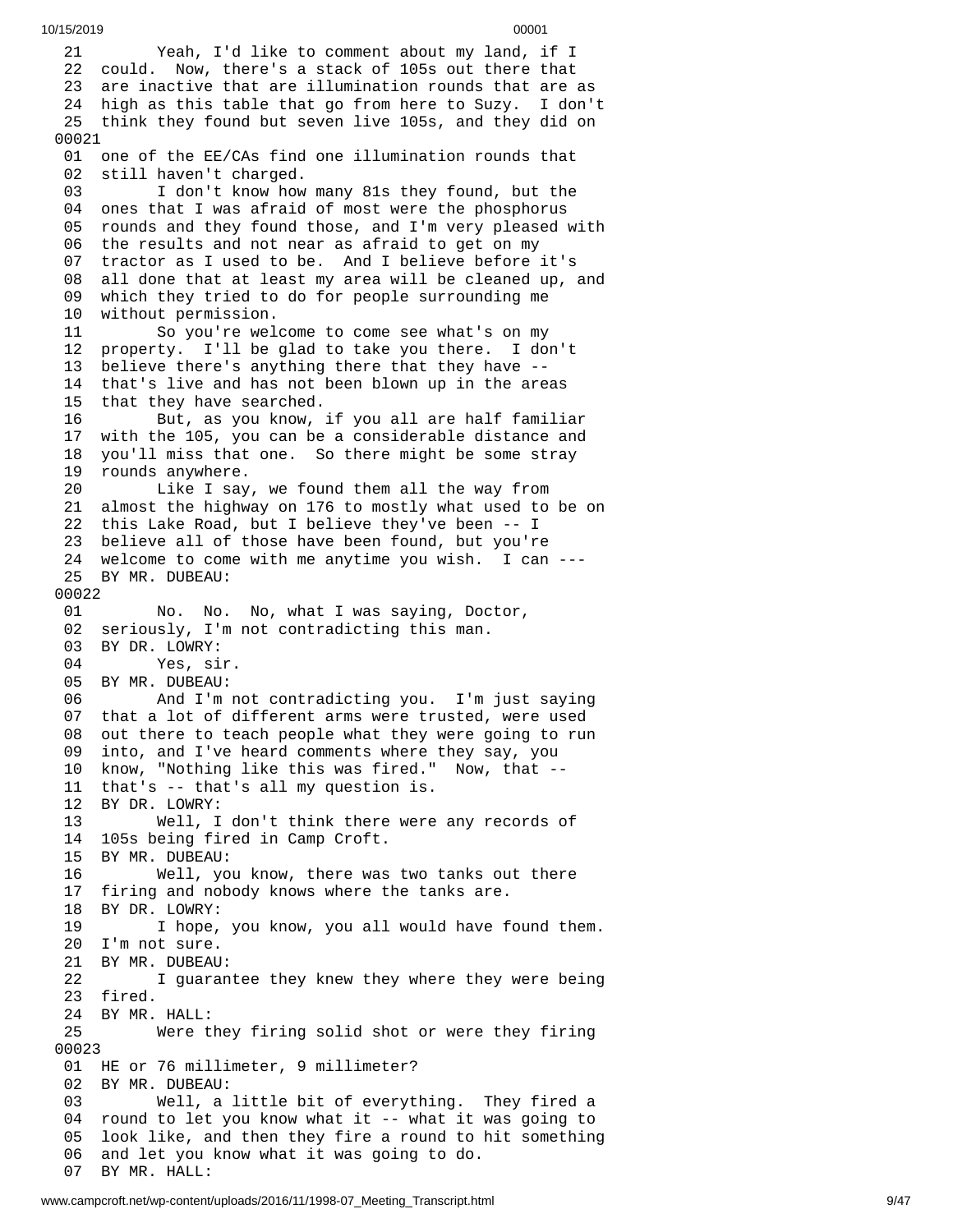0 8 They had tank gunnery here? 09 BY MR. DUBEAU: 10 They didn't teach it. They had a team that came 1 1 h e r e. 12 BY MR. H A L L: 13 Demonstrate? 14 BY MR. DUBEAU: 15 To show them what was going to happen if you 16 were in combat. 17 BY MR. HALL: 18 They used German to capture German equipment? 19 Is there any German ---20 BY MR. DUBEAU: 21 I'm talking about our own tanks. 22 BY MR. HALL: 23 I know, but they were doing -- you were talking 24 about demonstrating what they were going to be up 25 against. I'm thinking were they firing any German --0 0 0 2 4 01 my point being it's a different caliber. 02 BY MR. DUBEAU: 03 I hope to God they weren't, because I'll never 04 forget an 88 as long as I live. 05 BY MR. HALL: 06 Well, you wouldn't want t o f i n d a n y 8 8 s o u t 07 there. 08 BY MR. DUBEAU: 09 They fired one in my leg. Do what? 1 0 B Y M R. H A L L: 11 You wouldn't want to dig up any 88s either. 12 BY MR. DUBEAU: 13 Well, there's nothing like that in this cou n t r y. 14 BY MR. HALL: 15 Well, when you say a demonstration, I thought 16 you might have been referring to --- BY MR. DUBEAU: 18 No, they were just -- they have to show you what 19 an explosion would be. Now, when they -- when they used to give the 60 mortar, then they bring in an 80 21 just to explain when this went off so that you'd 22 understand it, you know. 23 And I'm not -- I'm not contradicting the doctor 24 at all, and I don't want to -- I'm not saying that. 25 I'm just saying that a lot of things were tried here 0 0 0 2 5 01 that probably weren't even added to come here or 02 anything, you know. 03 I'm not saying that there's anything on his 04 property that should be wrong, but, yo know, you can't 05 cover everything. They've had a tremendous job to 06 take place here, a serious job. 07 Matter of fact, I'm amaze d , b e c a u s e t h e r e w a s 1 3 08 camps just like this camp that were put together at 09 the beginning of World War II all over this country, 1 0 and this is the second one that they're trying to 11 clean up. Now, you're -- you've got to think about 1 2 t h i s. 13 BY MR. TRUELOVE: 14 Okay. And I'l l t r y t o r e s p o n d. W e'r e - - 15 there's no intention to cover up anything. 16 BY MR. DUBEAU: 17 I didn't say that, sir. 18 BY MR. TRUELOVE: 19 I'm not -- I'm just trying -- so the purpose --2 0 the way we've gone about this, and we've been through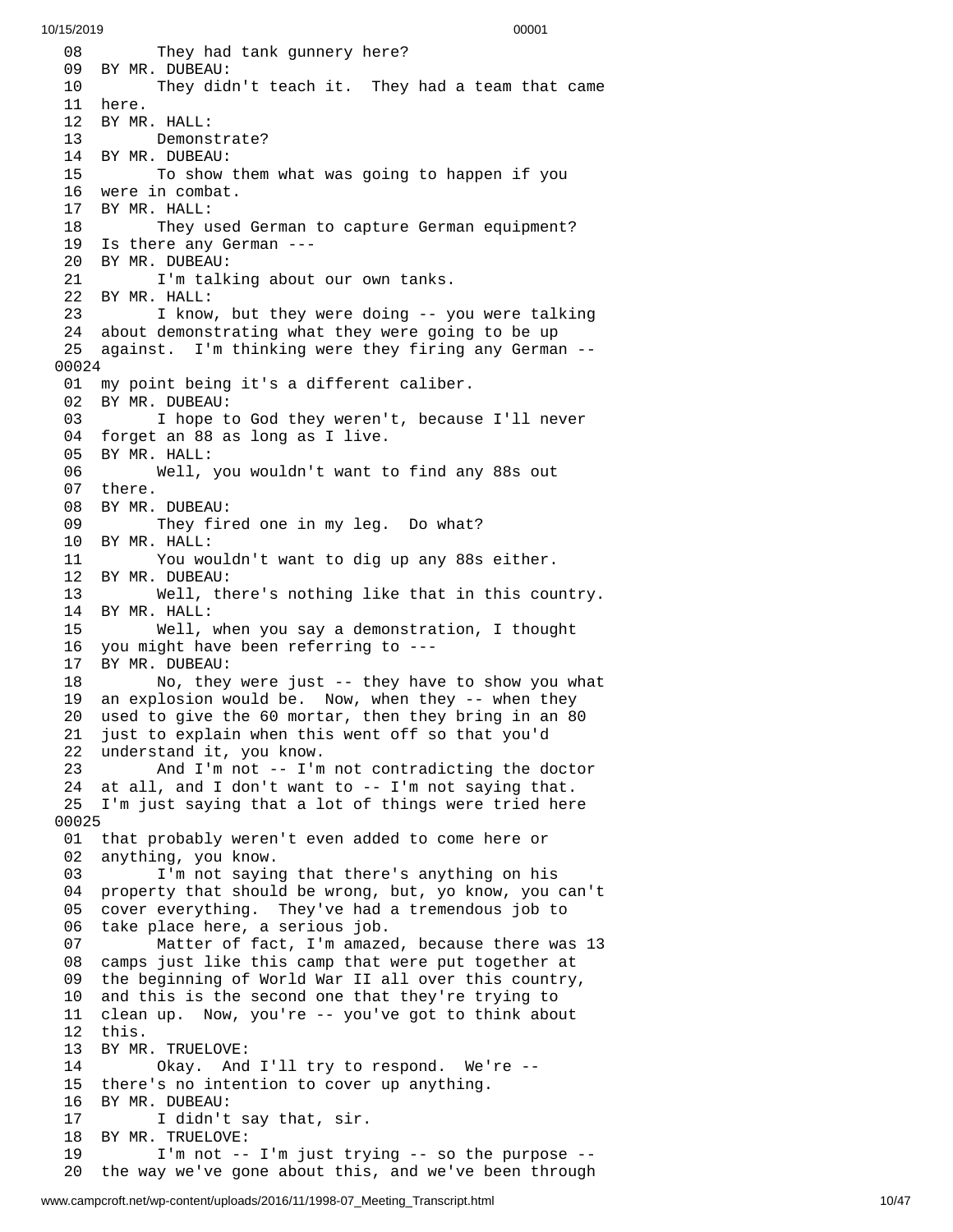21 this several different times, ---22 BY MR. HAROLD OSBORNE: 23 It's getting dee p i n h e r e. 24 BY MR. TRUELOVE: 25 --- is we've looked, based on the history from 0 0 0 2 6 01 where the explosives would be, where we can determine, 02 based on history researches, as to where the 03 explosives could be. 04 If there's other information out there, we're 05 ready to accept that information and try to evaluate 06 it as to how best go look for those substances, but we 07 have to have something to go by other than, "There was 08 a tank here, and they fired some shells." 0 9 We have to have something that tells us where 10 they were, where the target was and what they were 11 doing. 12 Now, some people are trying to give us some of 13 that information through maps, and we're going to try 14 evaluate that information and make some determinations 15 as to how is the best way is to evaluate that. 16 BY MR. DUBEAU: One question, sir. 18 BY MR. TRUELOVE: 19 Yes, sir. 20 BY MR. DUBEAU: 21 How many people do you think's alive tha t w a s 22 out there when the training took place? I will be 75 23 on September 20th. 24 BY MR. TRUELOVE:  $I - - -$ 0 0 0 2 7 01 BY MR. DUBEAU: 02 I'm --- 03 BY MR. TRUELOV E: 04 I don't believe there's a lot of them alive. 05 That's why we're using --- 06 BY MR. DUBEAU: And there is, but where are they? 08 BY MR. TRUELOVE: But  $I - - I$  can't do anything about that. 10 BY MR. DUBEAU: 11 Come on. Come on. Let's get with the ball 12 game. 13 BY MR. TRUELOVE: All right, sir. I'm willing to get with the 15 ball game. I'm just trying to tell you that this i s 16 the way we're trying to go about it. If you've got 17 some other concerns, I'm willing to listen and try to 18 handle those concerns. 19 BY MR. ZIMMERMAN: 20 I want to form and respond to this gentleman's 21 -- someone added an assertion awhile ago, but on a 22 higher point, steel point, you said, and ---23 BY MR. RUSSELL SMITH: 24 Solid steel. 25 BY MR. ZIMMERMAN: 00028 01 Solid steel. 02 BY MR. RUSSELL SMITH: Six pound. 04 BY MR. ZIMMERMAN: 05 I've seen papers in the National Archives in 06 Atlanta where originally that was on the schedule to 07 be here. Lieutenant Colonel Kumsey was the first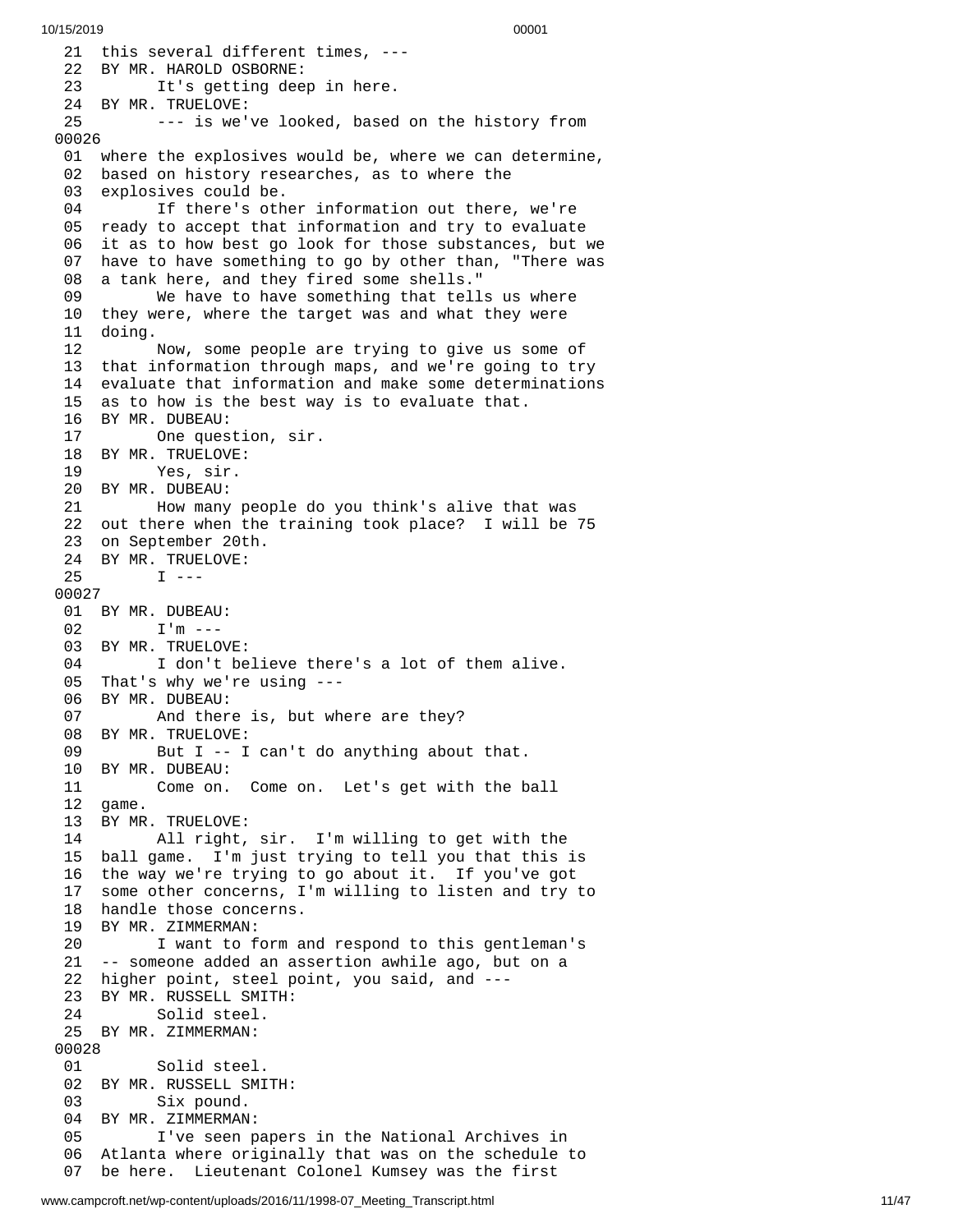08 commandant out here. 09 When General Griswold came in, the first thing 10 he did, he ordered live ammunition. I've got the 11 papers on the National Archives of Atlanta that 1 2 specify that they brought in six train loads of live 13 75 millimeters, 105 millimeters, 57 millimeters, 37 1 4 millimeters, 60 millimeters, 81 millimeter, bridge 12 1 5 pounders, and, to top it all off, four of these 16 mortars. 17 BY MR. RUSSELL SMITH: 18 What do you cal l l i v e a m m u n i t i o n ? 19 BY MR. ZIMMERMAN: 20 Live ammunition that will go off, blow up, high 21 explosive. 22 BY MR. RUSSELL SMITH: 23 That's explosive rounds. 24 BY MR. ZIMMERMAN:<br>25 That's live That's live ammunition. 00029 01 BY MR. RUSSELL SMITH: 02 You need to listen to the report Sanford Smith 03 gave to this group. He was in ordnance during the 04 Korean War. When he got on this committee, he was one 05 of the Aberdeen Proving Ground. 06 BY MR. ZIMMERMAN: 07 Well, they're not -- they d o n't h a v e a c c u r a t e 08 records at Aberdeen Proving Grounds, because that was 09 General George C. Marshall back then. 10 BY MR. RUSSELL SMITH: 11 Well, you show me one of those s h e l l s t h a t h e 12 blew up and I'll believe you. 13 BY MR. ZIMMERMAN: 14 Well, I'll be glad to s h o w y o u. 15 BY MR. RUSSELL SMITH: 16 Show it to me. 17 BY MR. ZIMMERMAN: 18 I'll be glad to show it to you. Right off 19 Whitestone Road. 20 BY MR. CRISSINGE R: 21 What was the last name? 22 BY MR. ZIMMERMAN: 23 Right off W h i t e s t o n e R o a d. 24 BY MR. RUSSELL SMITH: 25 They didn't shoot 57s down t h e r e. 00030 01 BY MR. ZIMMERMAN: 02 There's enough buried down there, sir, that we 03 used to blow up all kinds. 04 BY MR. RUSSELL SMITH: 05 They weren't 57s. 06 BY DR. LOWRY: 07 I've got some live 5 7 s. 08 BY MR. ZIMMERMAN: 09 They were 57s, 37s and 75 millimeter pineapple 1 0 s h e l l s. 11 BY MR. LITTLEJOHN: 12 Mr. Zimmerma n , h a v e y o u s h a r e d t h a t w i t h t h e 13 Corps that you know where those are buried? 14 BY MR. ZIMMERMAN: 15 Many times, sir. Many times. 16 BY MR. TRUELOVE: 17 We're in the process -- Mr. Z i m m e r m a n a n d I a r e 18 working together now to look back and see what 1 9 happened on some of the occasions when -- on some of 20 the stuff that he had to go by and to determine if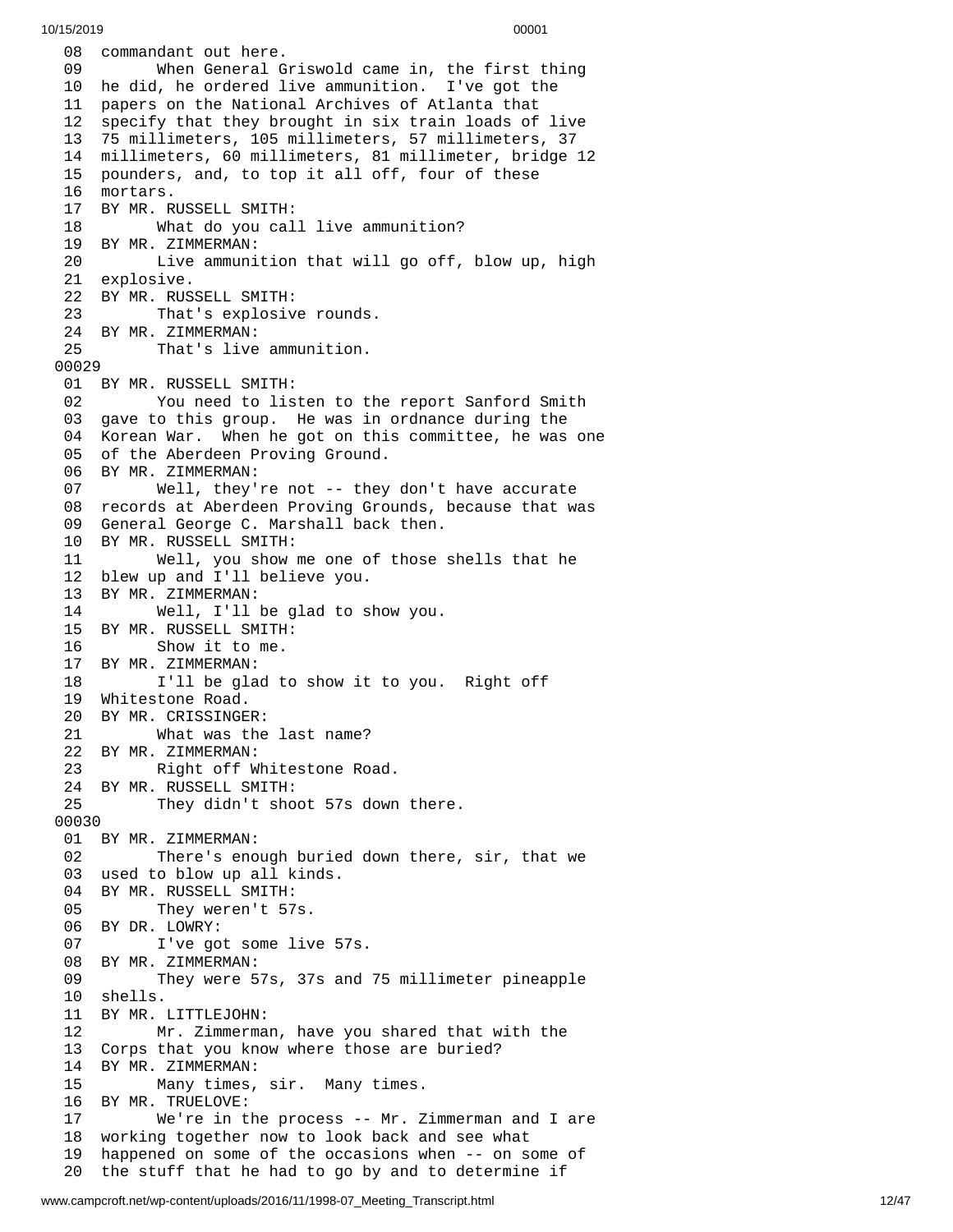21 there's any new areas that we haven't checked out. So 22 we are evaluating them, Mr. Zimmerman. BY MR. ZIMMERMAN: And at the same time, I have don e c o n s i d e r a b l e 25 research on this all of my life. I have lists, as Mr. DuBeau says, of names of gentlemen who are still alive who participated in firing live ammunition out here. The same type they fired at Anzio or anywhere else. The records at Aberdeen were deliberately falsified about the training camp. I say deliberately 06 falsified. I don't mean that in saying that the US<br>07 government is lying. I know General George C. government is lying. I know General George C. Marshall didn't think it was the general public's business to know what type of ammo is fired in training camps. Now that's documented in the National Archives in Washington, DC. What business did the general public have knowing what they were doing at the training camps? That would be like sending the mail around saying, "Hey, we're out here firing." BY MR. RUSSELL SMITH: All during the camps I watched them shoot the 57 anti-tank. I live a quarter of a mile from the 57 anti-tank range. BY MR. ZIMMERMAN: Well, good for you. BY MR. RUSSELL SMITH: And as a teen-ager, we would go down there and watch them shoot. We never saw an exploded shell where a 57 anti-tank range exploded. BY MR. ZIMMERMAN: For how long did you do that? BY MR. RUSSELL SMITH: From '41 when it started until it finished. 05 They run us out of Camp Croft, and we own -- my daddy<br>06 and his four -- three brothers owns Dairy -- on down and his four -- three brothers owns Dairy -- on down the Dairy Ridge Road. We had to move out of Camp Croft. We moved on The anti-tank range was a quarter mile below my house. We would go down there after we get out of school and watch. After the soldiers left, we would go down there and dig the bullets up. Do you think we would go down and dig them up if they used explosives? No. BY MR. ZIMMERMAN: Then you were in the wrong place. They didn't fire them on Dairy Ridge Road. They didn't fire them that far. BY MR. RUSSELL SMITH: You find another range with a 57, and I want to see it. BY MR. ZIMMERMAN: I've got plenty of maps at home. BY MR. RUSSELL SMITH: Okay. I want to see it. BY MR. ZIMMERMAN: Well --- BY MR. COLEMAN: Hey, Russell, you're talking about me and this guy. BY MR. RUSSELL SMITH: I know.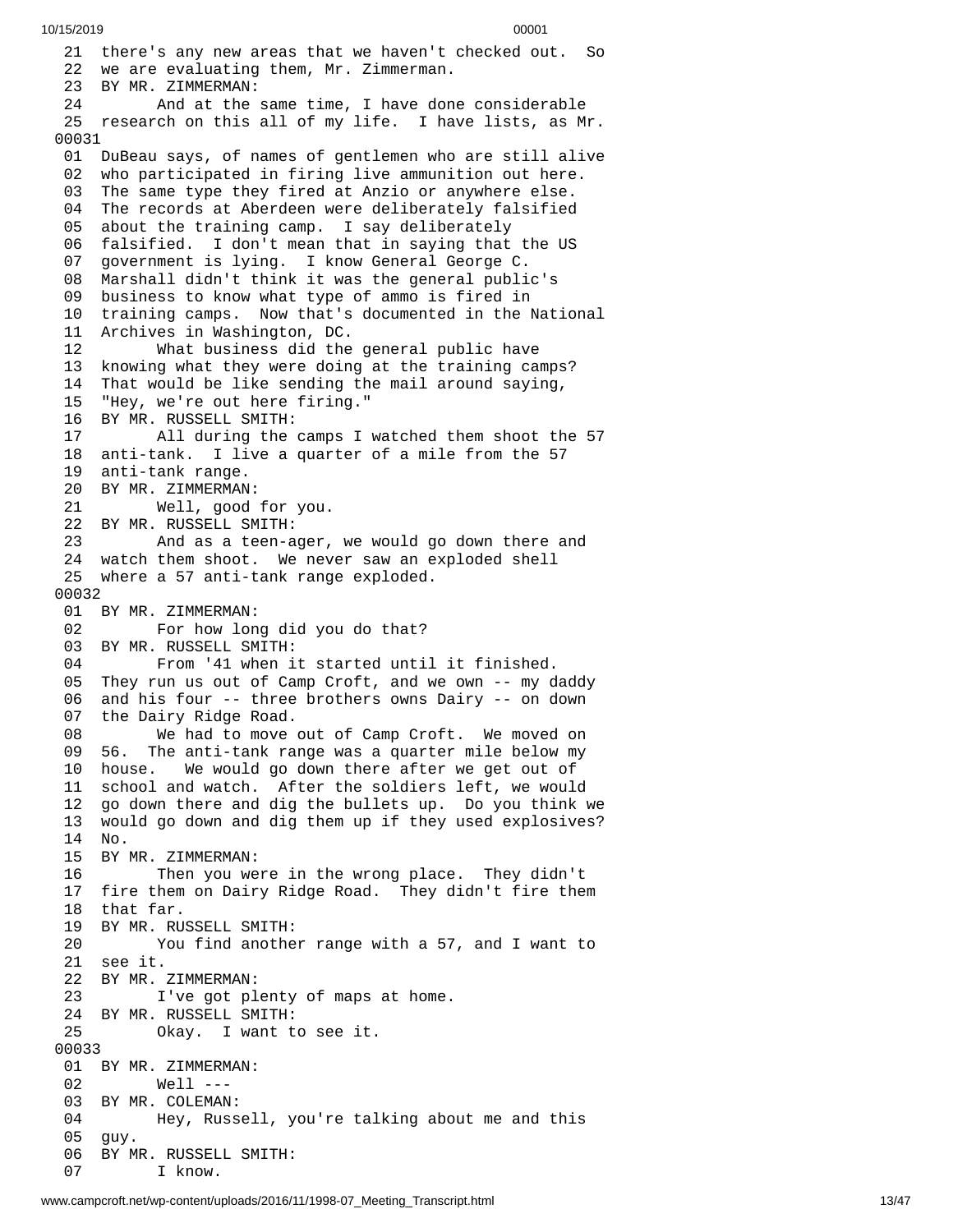08 BY MR. COLEMAN: 09 We were in the Army out here along with this 10 guy, and Leo buried them all while this was going on. BY MR. RUSSELL SMITH: Have you shot a 57? BY MR. COLEMAN: No, I didn't. BY MR. RUSSELL SMITH: Okay. BY MR. COLEMAN: Where was the 37 millimeter range. BY MS. MCKINNEY: Gentlemen. BY MR. RUSSELL SMITH: That same place. BY MR. COLEMAN: Where? BY MR. RUSSELL SMITH: Right there on 56. 02 BY MS. MCKINNEY:<br>03 I like to I like to call order, please. BY MR. RUSSELL SMITH: Where you turn off to go on Dairy Ridge Road before you turn off to go to --- BY MS. MCKINNEY: Sir. BY MR. RUSSELL SMITH: --- the camp. BY MR. OSBORNE: You might get some information of what they're talking about. BY MS. MCKINNEY: Not back and forth this way. BY MR. ZIMMERMAN: Turn right there on that --- BY MR. TRUELOVE: Excuse me. BY MS. MCKINNEY: Mr. Zimmerman. BY MR. RUSSELL SMITH: But they were not explosive. BY MR. COLEMAN: There weren't 57s -- there weren't 57s out here. I never saw -- but I saw --- BY MR. RUSSELL SMITH: But they were not explosive. BY MR. COLEMAN: I saw many --- BY MS. MCKINNEY: I'd like to call order, please. Thank you. If we want to continue this discussion afterwards, we can. I don't think we're getting anywhere with the back and forth at this time. Would anybody else from the Board like to comment on Dr. Lowry's property and just the removal actions to date? Mr. Littlejohn. BY MR. LITTLEJOHN: It's not important whether -- what was fired. It's important we identify areas that are suspected of containing ordnance. Let's not lose sight of what the objective is. We don't need to argue among ourselves the question of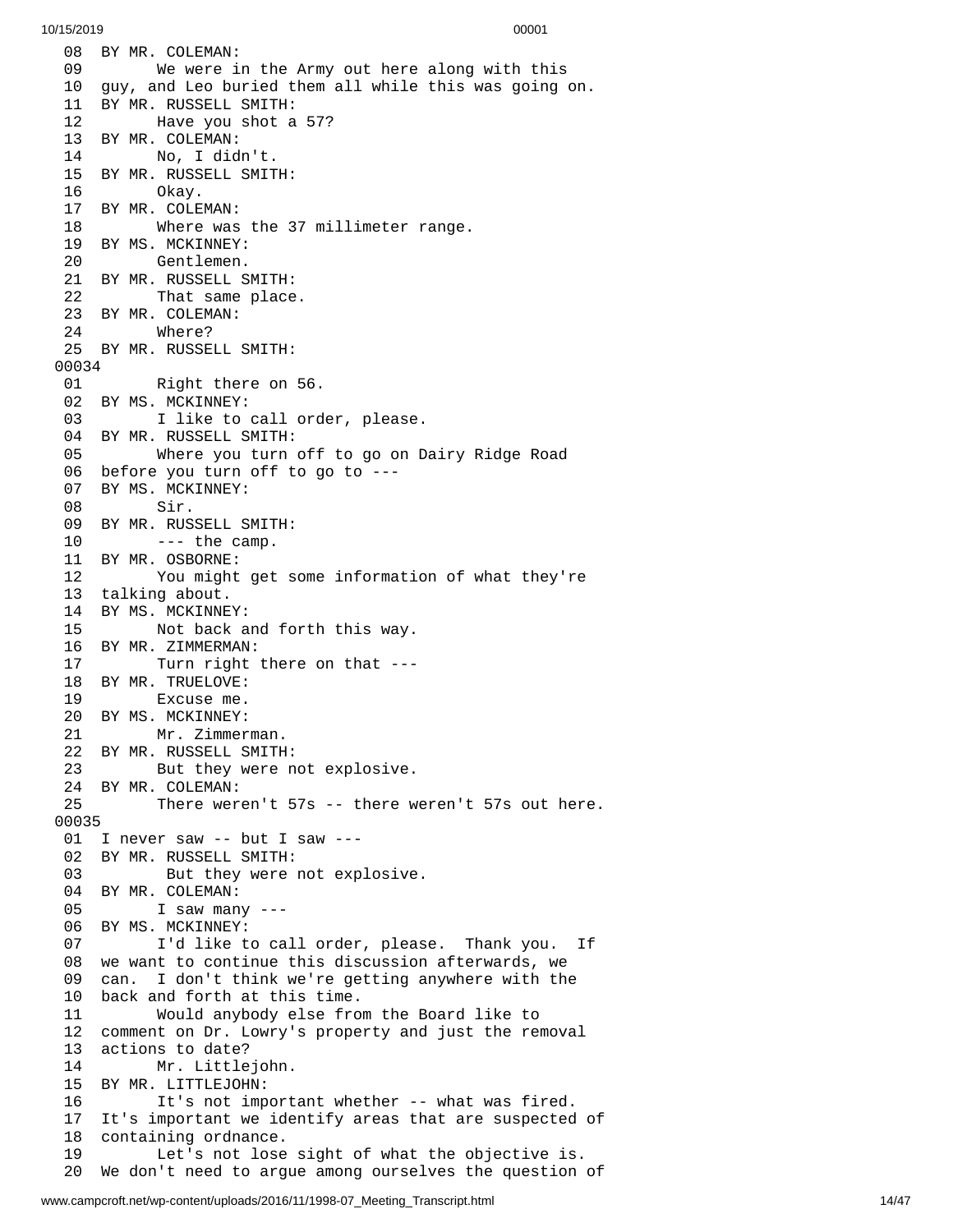21 what was fired, nor the type of shells. I'm sure 22 there were many things that happened at Camp Croft 23 that, due to the nature of war time, that were issues 24 that were not available to the general public; but if 25 there is anyone in this room or in the community or in 0 0 0 3 6 01 this country who has knowledge of where ordnance was 0 2 shot, buried or whatever, then, as we have done 0 3 repeatedly for the last three years or two years, then 0 4 you need to identify that with the Corps of Engineers. 05 This Board can't help you. You all talking 06 among yourselves is not going to solve your problem.<br>07 You have to identify those areas with the Corps of You have to identify those areas with the Corps of 08 Engineers so that they can -- they can pursue it. It<br>09 may be there. It may not. It's not up to us to may be there. It may not. It's not up to us to 10 determine that. It's up to the experts, and that's 11 the important thing is not to lose sight of that 12 objective.<br>13 BY DR. LOW BY DR. LOWRY: 14 I think that what you say is very important, and<br>15 I'd like to tell you all how I approached it since my I'd like to tell you all how I approached it since my 16 piece of land is the one that's being cleaned up and 17 the only one that's been cleaned up. 18 It's the only one that's been cleaned up that's 19 private, and that is I found these shells. I turned 20 them over to proper authorities. I continued to find 21 these shells. I continued to ask people to come help 22 and do this. 23 It wasn't -- it was not easy in any way, shape 24 or form, but the process I had to go through was to 25 convince them that this property truly was 0 0 0 3 7 01 contaminated with this ordnance and that it wasn't 02 just something somebody had carried on. And I think 03 after they did a few studies, they became convinced of 0 4 t h i s. 05 Now I own land on Whitestone Road. I'd like to 0 6 know if that's contaminated, and if it is, I'd like 0 7 for them to come clean it up, which I think they will, 0 8 but you have to go through a process. You have to 0 9 show that what you got is dangerous and they have to 1 0 be able to put the finger on where it is, and so I do 11 think that it's important to know where these spots 1 2 a r e. 13 There may be all kind of conjecture about other 14 kind of ordnance that was here, but a 105 will kill 1 5 you dead as you want to be. So if anybody knows of 16 anything else, especially if it's on Whitestone Road 1 7 close to my land, I'd appreciate knowing it myself. 18 But if you'll show them the stuff, I think 19 they'll come get it.<br>20 BY MR. RAMANTANIN: 20 BY MR. RAMANTANIN: 21 Well, that's good and fine, but if you don't 22 live in Spartanburg or you are not able to get out a n d 23 work the land yourself but you own land there, you 24 know, who is going -- who is going to look after those 25 people who -- who -- who don't see and can't get up 0 0 0 3 8 01 into their land to figure out what they've got; and if 02 it's buried, that, again, applies? 03 BY DR. LOWRY: 04 Well, - - - 05 BY MR. THOMPSON: 06 Have you asked them to check it out? 07 BY MR. RAMANTANIN: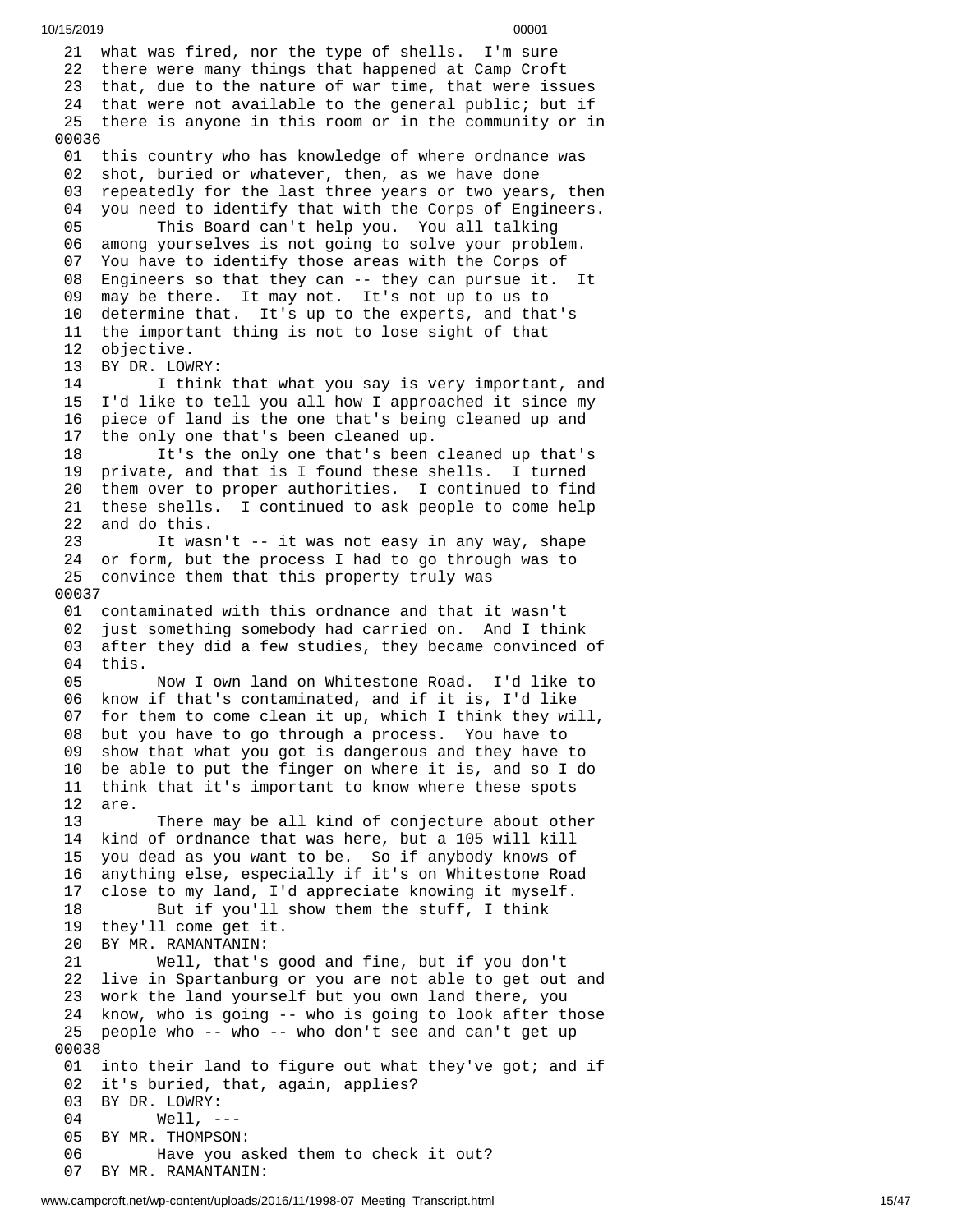0 8 I have not been dealing with this personally, 09 but I believe so, but, I mean, I'm just saying for --10 not even just for my own sake but for other people in 11 the area. 12 BY DR. LO W R Y: 13 If there's -- if there's ordnance on your 1 4 property, all you have to do is use it. They have 15 rights-of-entry that you sign. It's an orderly 1 6 process that I've gone through each time they've come 1 7 on my property. 18 There's a certain amount of trust that you have 19 to go through because this thing that you sign gives 20 them the right to do about anything they want to on 21 your property. But if you're willing to get by those 22 -- those sticky points, that shouldn't be a problem, 23 and I think I can say that pretty convincingly since 24 I'm the one who has been the beneficiary of their 25 efforts, and I'm very pleased with what they've done. 00039 01 It's a big piece of land, and it was a very 02 dangerous piece of land. Now I think I can -- I can 03 approach it safely. I wouldn't mind my grandchildren<br>04 going out digging in most areas. going out digging in most areas. 05 BY MR. HAYES: 06 Do you all have a completion date for Dr. 07 Lowry's property estimated? 08 BY MR. BLANKINSHIP: 09 We have a target date at the end of October. A t 10 this time that's -- that's our target. 11 BY DR. LOWRY: 12 But if it takes them until next January, 1 3 t h e n - - - 14 BY MR. BLANKINSHIP: 15 Keep in mind, o u r t a r g e t s m o v e a s w e - - a s w e'v e 16 gone through, and, really, based on the amount of 1 7 fragment and amount of contamination, we've -- we've 1 8 grown substantially in schedule, but everybody up here 1 9 is working as hard as they can as fast as they can and 20 safely to get done, and that will be -- that's our 2 1 approach on any land out here whoever it belongs to. 22 It's the same thing. As quickly as we can get it 23 done, that's best for everyone. 24 BY MR. TRUELOVE: 25 Yes, sir. 00040 01 BY MR. COLEMAN: 02 May I comment on what Dr. Lowry just said? 03 BY MR. TRUELOVE: 04 Yes, sir. 05 BY MR. COLEMAN: 06 He's got property across the road from mine, a n d 0 7 I don't mean no harm, but I'm saying what I told. 08 Dr. Lowry, I'm glad you got your place clea n e d 0 9 up. I've asked you to help me. You're on the Board. 10 It's been going on two and a half years, but there's 11 gas down there, and I have got the run around for two 12 and a half years, and I am not satisfied whatsoever. That gas has been down there. 14 Now, this -- I'm not saying it's there. I'm 15 saying that the Army -- what the sign said up there, 16 but now they're saying there's no evidence there, no 17 evidence of it ever being there, "but, please, don't 18 dig through here." But, now, that don't tell us 19 nothing. 20 Well, I'll wait up. When you finish, then I'll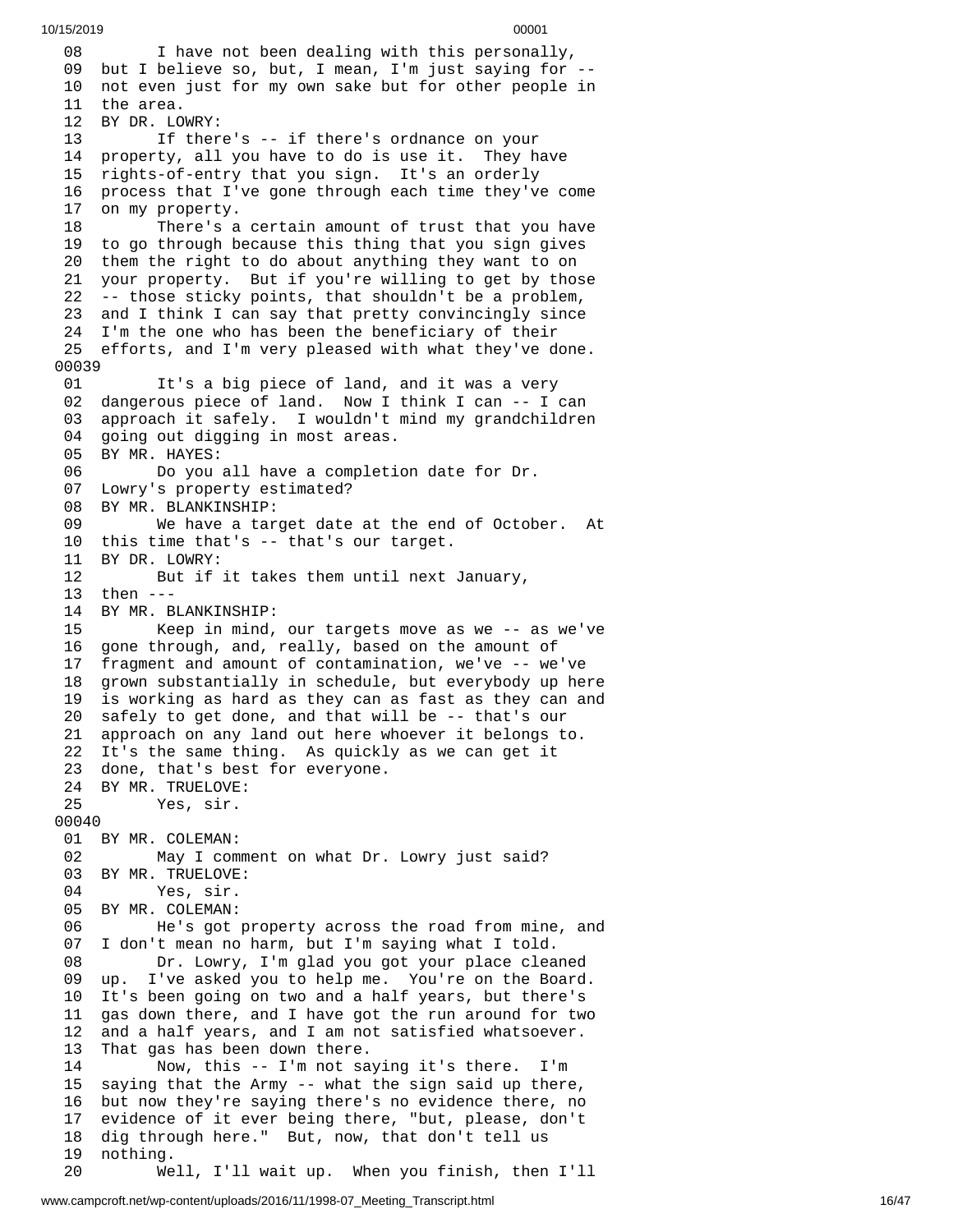21 start over, and that will give me time and I'll tell 22 you the rest of it. 23 BY DR. LOWRY: 24 Karl, is ther e a n y - - a n y w a y t h a t y o u c a n g i v e 25 him a record of what you all have done and possibly a 00041 01 piece of paper saying that is land is safe? 02 BY MR. BLANKINSHIP: 03 Yes, sir. We're -- I'm not personally satisfied 04 with what we've done there either at this point. 05 BY DR. LOWRY: 06 Okay. 07 BY MR. BLANKINSHIP: 08 My plan is to take the geophysical mapping crews 09 over to his -- his pasture as soon as we get done. 10 We're going -- I know it doesn't help everyone's 11 feelings a lot, but we try to go about what we're 12 doing in a systematic way. 13 If we start in one place, it's a lot easier i f 14 we do what we have to do on that piece of ground, then 1 5 move to the next piece. That's -- that's what we did 16 on the State Park. All the areas we cleared, we 17 finished those. 18 The next phase was to move to Dr. Lowry's 19 property, finish it. We will be moving for, my guess 20 is, the next five years around to other pieces of 21 property. 22 The plan is, when we have the mapping crew back 23 in here, is to do some additional mapping, then Mr. 24 Coleman's pasture down there, and truly try to 25 determine what's there, because, like I say, I was n o t 0 0 0 4 2 01 personally satisfied with what's been done. 02 BY DR. LOWRY: 03 So Mr. Coleman can be assured that you all are 04 going to come back and search that area? 05 BY MR. BLANKINSHIP: 06 Yes, sir. Yes, sir. 07 BY DR. LOWRY: 08 Mr. Coleman, does th a t s u i t y o u ? 09 BY MR. COLEMAN: 10 Well, yes , t h a t s u i t s m e f i n e i f t h e y'l l d o i t , 11 but, listen, I've been told this twice before. 12 BY DR. LOWRY: 13 Yes, sir. 14 BY MR. COLEMAN: 15 When I have the time, I'd like to tell y o u. 16 When they started out before, they told me if I w o u l d 1 7 let them count it as ammunition, while they had the 18 funds, they would go ahead and get it up, dig it up. 19 There would be no question about it. 20 But I don't care what you call it, get it up. 21 Well, they assured me that they would be back 22 and dig it up. Okay. All I've got since then is th e 23 run around. 24 They sent the grid work in there. They done 25 that, but I've heard all kinds of stories about the 0 0 0 4 3 01 gas. They first said there was never no gas at Camp 02 Croft. Then they come back and says there were. Then 03 I think that something about research or paper in 04 1946, I believe it was, County Council was going to 05 open it up the rail at the old chain gang on 06 Whitestone Road and bury some of that gas there and 07 cap it over. But that as -- they were burning that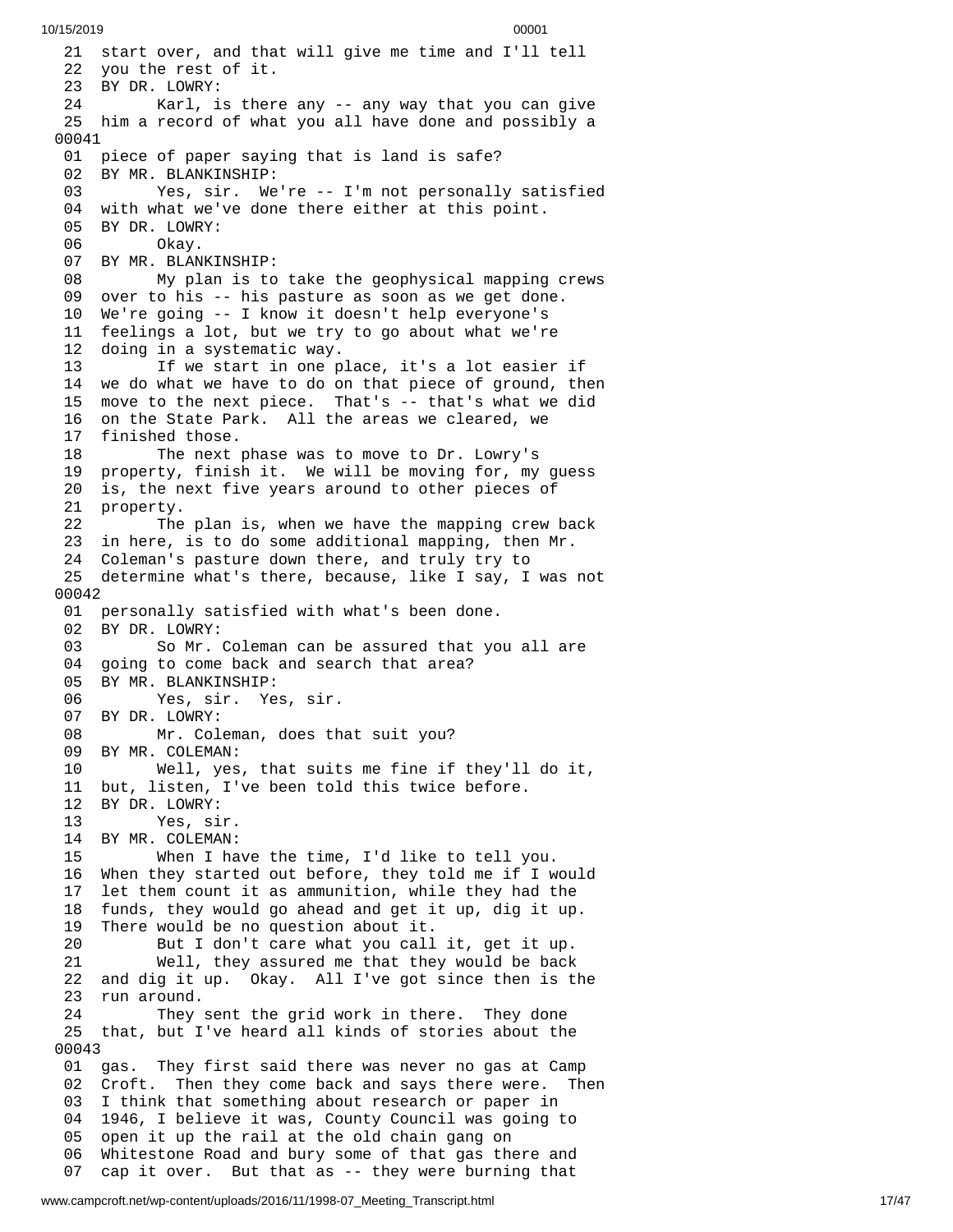08 from teaching the people, but, yes, sir, "There's 09 never been no gas in Camp Croft." 1 0 They had been down there. They searched. They 11 know where a lot -- heavy hit hard, but they avoided 1 2 that, and I showed them right where the sign was at 1 3 saying that the cannister of gas is buried there, but, 1 4 yet, Truelove, says there ain't no evidence of nothing 15 ever being there. 16 And Mr. -- t h i s m a n u p h e r e s a i d t h e y w o u l d b e 1 7 back the first of January. Okay. It come, and I 1 8 didn't see nobody, so I asked Mr. Truelove up there, 1 9 and he said, "There's no evidence of nothing." That 20 he said it was told to him to come back if there's 21 anything there, and he didn't have no evidence. 22 BY MR. TRUELOVE: 23 Sir, I -- we can get into a lot of discussions 24 about the conversations. I - I don't remember ever 25 telling you we weren't coming back. Karl and I have 0 0 0 4 4 01 talked about this. 02 We came out and visited with you, and we told 03 you we would be back in the area starting January. 04 And when we got to a point where we could, we woul d 0 5 come to your property and do some further testing. 06 There was some discussion about what was fou n d 0 7 at that point, and you had some reluctance as to what 08 the results were and what you were told by some of the 09 crew as to what was there versus what the results 10 actually yielded, and we wanted to settle those 11 concerns because we didn't feel it was appropriate. 12 If the crew was telling you one thing and we 13 were getting something else, that wasn't appropriat e. 14 So that was the basis under which we were going to 15 come back and test again, confirm the results or to 16 confirm what the crew had told you. BY MR. COLEMAN: 18 But they told me they was going to go ahead and 19 get it before the money ran out. That -- that 20 allotment has done run out and it started over again. 21 They still haven't come. 22 BY MR. TRUELOVE: 23 We -- as of right now, there's been nothing 24 identified on your property for removal. Unless this 25 second look tells us that there's something there, 0 0 0 4 5 01 there is nothing for us to come get. 02 BY MR. COLEMAN: 03 Well, in other words, I'm stan d i n g u p h e r e 04 telling you a lie, when they put the sign there saying 05 there's gas? 0 6 BY MR. TRUELOVE: 07 No, sir, you're telling me what you saw, and if 08 the results of this test indicate that what you saw 0 9 was accurate and what you saw was truly something down 1 0 there, then we will try to get it. 11 BY MR. COLEMAN: 12 Well, that's what I told you a l l a l o n g. 13 BY MR. TRUELOVE: 14 But we have to come back with a test to confirm 1 5 i t. O ur initial test, the results of our initial test 16 did not find anything on your property. That's what I 1 7 told you, and that's what I'm telling you now. The 18 results of those initial tests did not indicate there 1 9 was any cannisters or any type of drums down there for 20 us to dig up.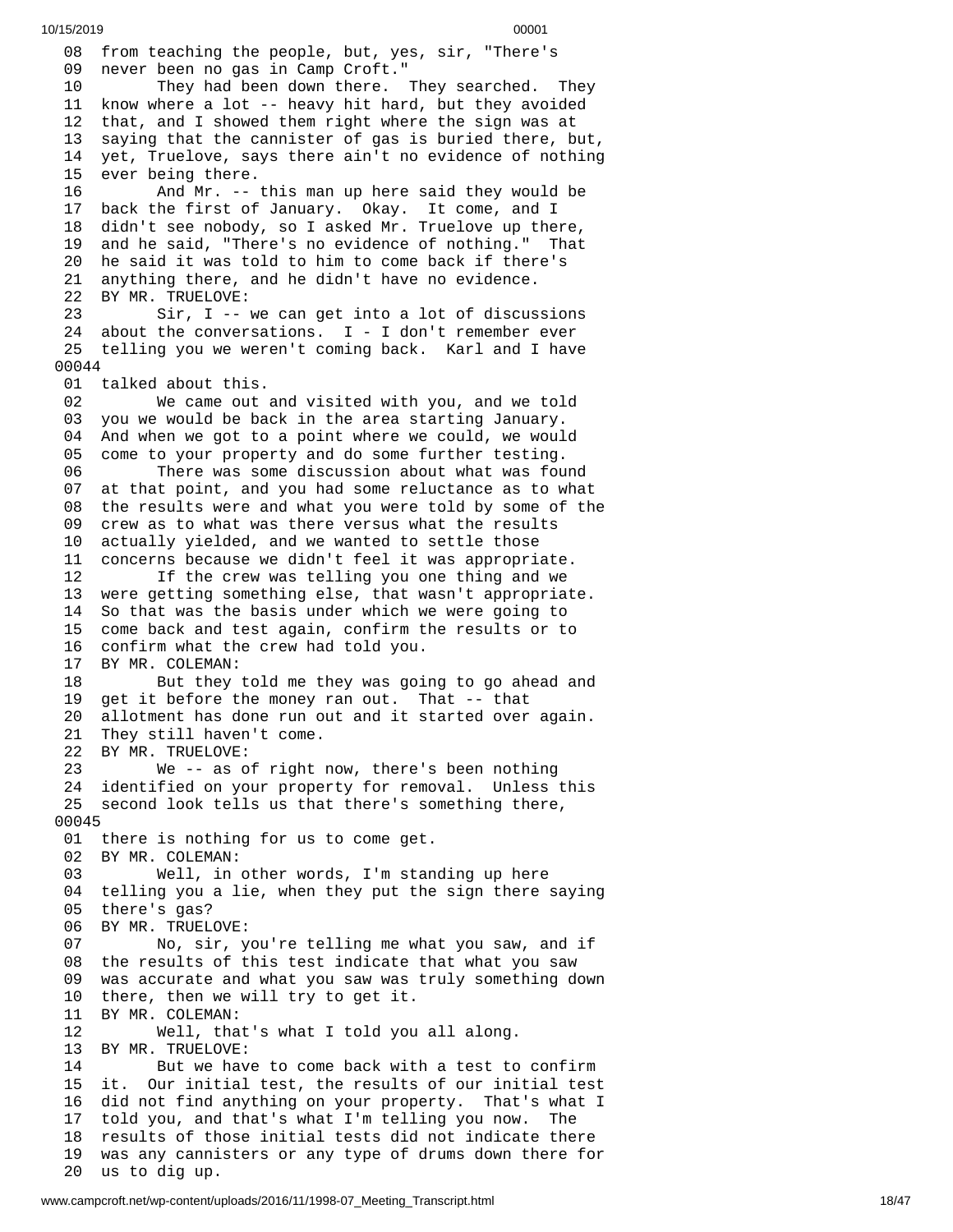2 1 We weren't satisfied with that because you were 22 -- you were told other things by the crew, and 23 therefore, we were going to come back and test it 24 again. 25 BY MR. COLEMAN: 00046 01 Yeah, and he belongs to the Corps just like you 0 2 d o. B ut all three of you, when I say something to 03 you, all you want to tell me is, "Bogan said this. 04 Bogan said that." He was with the crew telling me a l l 0 5 t h i s. 06 BY MR. TRUELOVE: 07 Yes, sir. I go by what Mr. Bogan said because 08 he was there and he was with the crew and he talked to 09 the crew, but I haven't told you that we were trying 10 to ignore your concerns. I have told you that we will 11 try to address your concerns. 12 BY MR. COLEMAN:<br>13 But your 13 But your actions tells m e s o. 14 BY MR. TRUELOVE: 15 I'm not sure how that is. I'm telling you that 16 when we get through with Dr. Lowry's property, we will 17 come back and test your property. We will do another 18 grid and see what we find. 19 BY MR. COLEMAN: 20 Well, I've been thro u g h t h i s b e f o r e , a n d t h e n 21 they come to me and told me the funds had run out, but 22 they had already told me they were going to get it 23 before the funds run out. 24 Yes, Dr. Lowry, I -- it has, too. 25 BY DR. LOWRY: 00047 01 I realize that life is precious, and I deal with 02 it every day, and I realize that good Lord has 03 promised us forever, and it seemed like forever that I 04 was waiting to have my land cleaned up. 05 In fact, it took four and a half years or 06 something like this to do, but you have a promise now 0 7 that it's on public record that the minute they finish 0 8 mine, they're going to come look at yours again, and I 0 9 would take this promise and be comforted with it, 10 because that's, I think, all that you're going to get. 11 They've already told you, as a matter of public 12 record, and it's a public record, that as soon as they 13 finish mine, they're going to come look at yours 14 again, and if I were you, I would sign that 15 right-of-entry. 16 BY MR. COLEMAN: 17 I already have a long time ago. 18 BY DR. LOWRY: 19 Well, it's going to take another one. It seems 20 like a long time, and I share your frustration because 21 I went through four years of it is what I'm trying to 22 tell you. It took me a long time to get them to pay 23 attention to me. 24 They now have told you, as a matter of public 25 record, they are going to go search your land again. 00048 01 If they are not satisfied with their initial -- sir, 02 I'm not taking up for them at all, believe me, but I 03 don't know what else they can do. I've been through 04 this. 05 BY MR. COLEMAN: 06 I hope you'll understand my situation. I've 07 been before this Board before, but I didn't get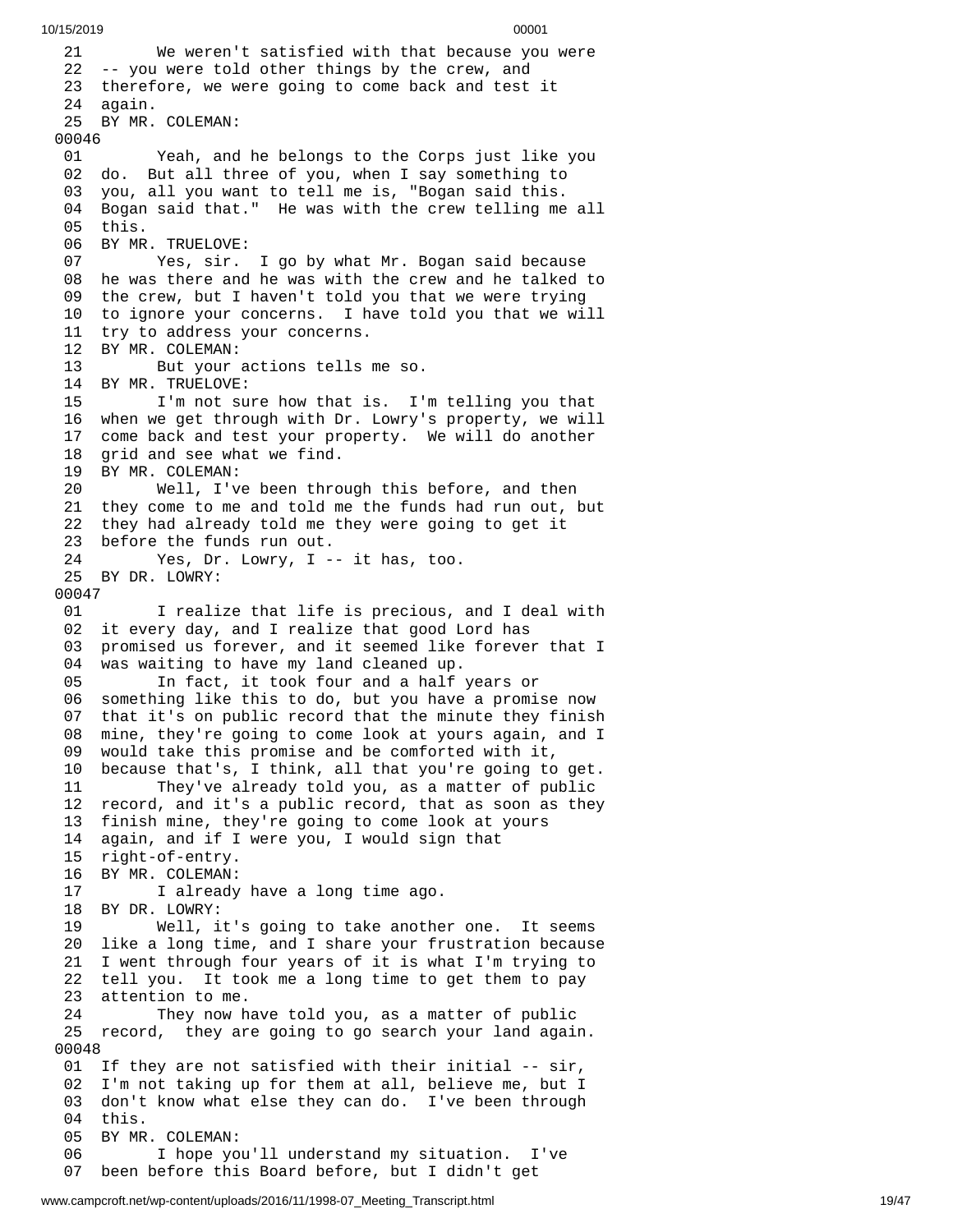08 elaborate as much as I have today, but I live there. I don't want that gas down there if there's any ther e. I don't know if there's any there. All I know is what the sign said, and I'm sure I didn't put that sign there. BY MR. MULLINAX: Mr. Truelove. BY MR. TRUELOVE: Yes, sir. BY MR. MULLINAX: Make another statement that you are going on his property as soon as you finish Dr. Lowry's property. BY MR. TRUELOVE: As soon as we finish --- BY MR. COLEMAN: I have been told this before is what I'm telling you. BY MR. MULLINAX: Well, we want to hear it again as a Board, and we'll see that they follow through on it. 03 BY DR. LOWRY:<br>04 This is This is public record. BY MR. TRUELOVE: As soon as we finish Dr. Lowry's property, we plan to take the crew over there and do another grid to determine what, if anything, is on Mr. Coleman's property to the best of our capabilities. BY MR. HAYES: The one grid wasn't big enough, so you're making another grid this time for testing? BY MR. TRUELOVE: Mr. Coleman has some concern. When we look at the results of the grid that was done, it does not indicate any explosives or any other type of materials that we would be concerned about. Mr. Coleman indicates that he had conversations with some of the workers out there that indicated to him that he shouldn't believe that, that we were not telling him the truth. 22 BY MR. COLEMAN:<br>23 That's ex That's exactly what he told me. BY MR. TRUELOVE: He has -- he has said that he knows of a sign that was there and indicated that there was mustard gas there. BY MR. COLEMAN: Just canister gas. I didn't say what. BY MR. TRUELOVE: Yes, sir. Excuse me. Canister gas. We have determined that it would be appropriate, since there was some confusion about what was found there and what was there, to go back and sample one more time to see if the results are the same. I've asked Mr. Coleman that if anyone approaches him at anytime and tells him something different than what I am telling him, then he should contact me immediately because I want to go face to face with 15 that person.<br>16 The Co The Corps is not here to hide what if finds. It is not here to do that. I want to know if someone is telling someone a different story than what we are because we want to find out what the situation really is and to tell the truth.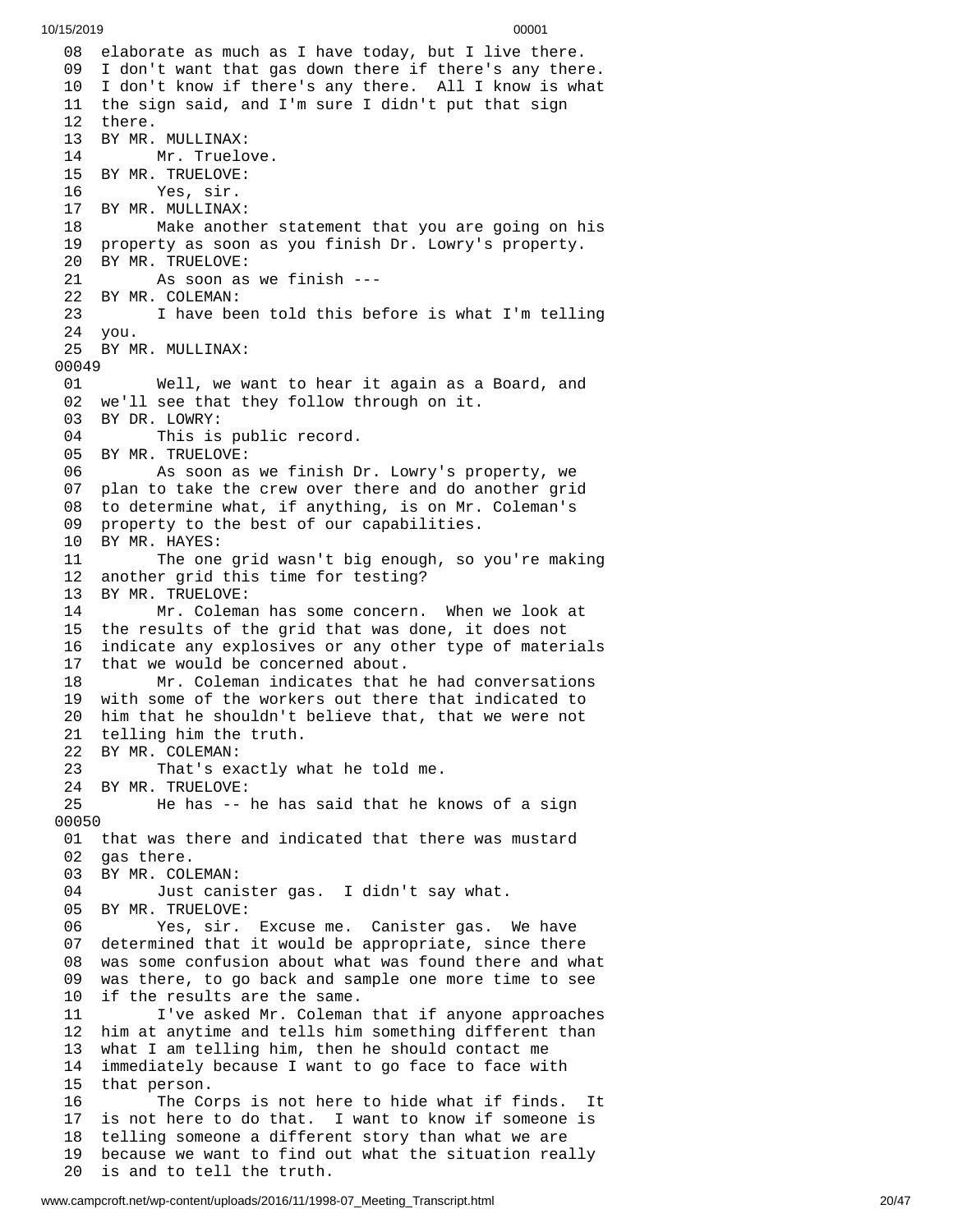21 BY MR. COLEMAN: 22 Since you're bringing that up, the men that were 23 doing the talking to me, the day they left told me 24 they were ordered to get out of there when DHEC 25 arrived. 01 BY MR. TRUELOVE: 02 There was a -- some confusion with DHEC as to a 03 prior notification. I've discussed this same event 04 with DHEC. The only reason they were told to stop was 05 until DHEC got some proper notification about the 06 operation that was going on. We've always told DHEC t h a t w e w o u l d t e l l t h e m 08 what operations we were performing. This was a 09 different operation. We moved on to their property 10 without that notification. It was an oversight, and 11 when DHEC found out, we stopped the operation until we 12 could make the proper notification up to DHEC. It was not because we had anything to hi d e. I t 14 was not because DHEC knew of something that we didn't 15 know about. It was strictly a notification situation. 16 BY MR. COLEMAN:<br>17 Let me as Let me ask you this: I've been told some of this stuff would be buried four to six feet, and when they're digging, I understand you all only go about six or eight inches. BY MR. TRUELOVE: We go in and sample and do the testing to identify where things are. It depends on where those things -- how deep those things are when we go in to do the digging as to how deep we actually dig. BY MR. ZIMMERMAN: Mr. Truelove, about that, rather more of a question for Mr. Blankinship. Do you use the latest molecular resonators when you go over that area. BY MR. BLANKINSHIP: We use a rather wide range of equipment. I don't know anything about molecular or anything, but commercially available equipment is what we use for detection. BY MR. ZIMMERMAN: They have just come out, sir, with a moleculars -- molecular. It can distinguish anything from a Chinese gait to a pack of fragment. It costs about \$12,000. BY MR. BLANKINSHIP: Yes, sir. There are -- I'll make sure that everybody understands there are hundreds of thousands of pieces of equipment that people claim --- BY MR. ZIMMERMAN: Yes, sir. BY MR. BLANKINSHIP: --- will find any range of everything, and tell you exactly what it is. BY MR. ZIMMERMAN: Yes, sir. BY MR. BLANKINSHIP: We test the equipment before we put it in the field to make sure that it will do what the salesmen claim that it will do. BY MR. ZIMMERMAN: Yes, sir. BY MR. BLANKINSHIP: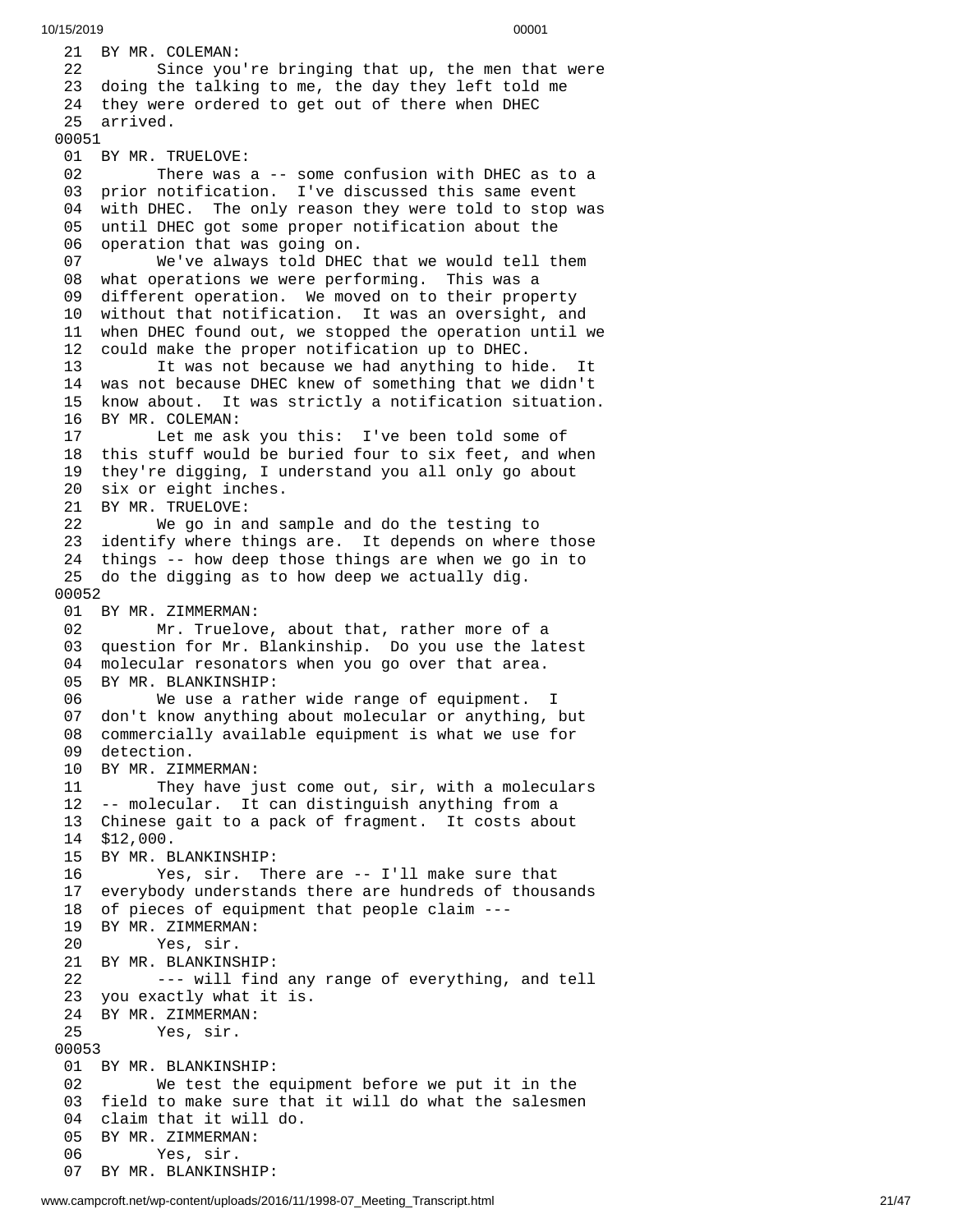0 8 And if it doesn't do it, we don't use it. 09 BY MR. ZIMMERMAN: 10 I was just wondering. I mean, if that's what it 11 is, sir. I subscribe to the Research Quarterly that 12 tells about that. I was just wondering if -- I didn't 13 know if you secured one. 14 BY MR. BLANKINSHIP:<br>15 No, we have n 15 No, we have not. W e m a k e a - - w e m a k e a s i t e 16 available at Jefferson Proving Grounds for all the 17 latest innovations and technology in locating any type 18 items that's buried to a varied depth below the 19 ground. 20 BY MR. ZIMMERMAN: 21 Yes, sir. 22 BY MR. BLANKINSHI P: 23 There's a demonstration project done up there 24 about every one to two years that allows all the 25 vendors to come in, show what they can do and show how 0 0 0 5 4 01 effective it is, and that one hasn't been to it that I 02 know of. 03 BY MR. ZIMMERMAN: 04 All right. Thank you. 05 BY MR. COLEMAN: 06 One comment. 07 BY MS. MCKINNEY: 08 One more comment, Mr. Coleman. 09 BY MR. COLEMAN: 10 For the Board. For the Board to understand, 11 there's a spot there with the gas sign said there's 12 cannister of gas. Now, they checked on that, and I 13 don't know whether they did that or not. They said 14 they just checked 20 percent of what they -- the hits 15 in that area they had, they had 191 hits. 16 Now there's something in there, but what I want 17 you all to understand, to the right of that, I say at 18 least a hundred foot long. There were three heavy 19 hits and about three long troughs of stuff parallel to 20 each other that the metal detectors just raised sand 21 out of all three of those. They haven't checked that 22 yet. 23 BY MR. TRUELOVE: 24 When we come ---25 BY MR. COLEMAN: 00055 01 They have been there and they know that the 02 metal detectors going off, but they have avoided that 03 area. 04 BY MR. TRUELOVE: 05 When we co m e b a c k , w e w i l l g e t y o u t o h e l p u s 06 let -- identify the area you would like for us to 07 check. 08 BY MR. COLEMAN: 09 Well --- 10 BY MR. TRUELOVE: 11 And it wil l b e - - i t's a g r i d a n d i t's a s a m p l e , 12 so we're not going to be looking over your entire 13 property, but we will get with you and let you help 1 4 identify the area that you would like for us to check. 15 This area that you're talking about, we will be glad 16 to include. 17 BY MR. COLEMAN: 18 Let me tell the Board this. They have been 19 there before. They walked right through there with 20 this big canisters, and when they come back the second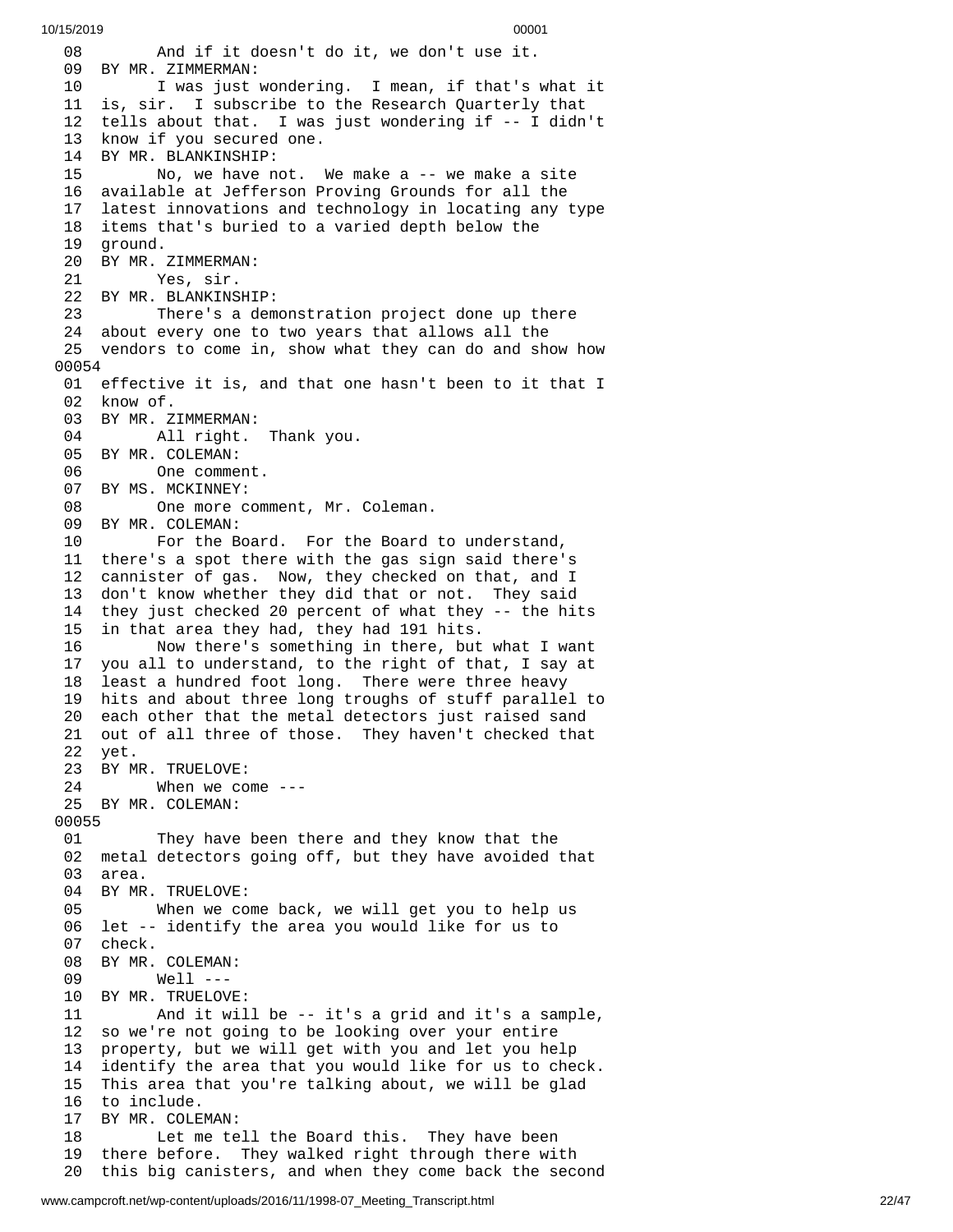```
10/15/2019 00001
```
21 time, there is one that said to the other one, "I 22 thought we was getting reading off of that fence," but 23 says, "I'm wrong." 2 4 He said, "Well, what do you think is there?" 2 5 He said, "It's here." 0 0 0 5 6 0 1 He didn't say what, but they went on off. 02 BY MR. TRUELOVE: 03 Again, I cannot say what the workers said i n 04 front of you. All I can ---0 5 BY MR. COLEMAN: 06 I'm not talking about the workers now. 07 BY MR. TRUELOVE: 08 Okay. If there's anyone that tells yo u a 09 different story than what Karl Blankinship and I are 10 telling you or if Karl and I sometime tell you a 11 different story from each other, you need to come to 1 2 me. I am the project manager on this job. I need to 1 3 know that the story that you're being told does not 14 agree with what I understand to be the truth. 15 BY MR. COLEMAN: 16 Well, Board members, let me say this, I'm n o t a 17 wealthy man. I'm not a doctor, but I've got some 18 stuff down there. I'd like to see some attention to 19 it. The people in the community would like to see it 20 done, and we were a part of Camp Croft, and, yes, I 21 lived there during the Camp Croft era, and I worked in 22 Camp Croft when it was there, so I do have a little 23 idea about what went on around in that area while Camp 24 Croft was here. Thank you. 25 BY DR. LOWRY: 00057 01 For the record, I'd like to state that being a 02 doctor does not make you wealthy. 03 BY MR. COLEMAN: 04 I didn't hear you. 05 BY MR. TRUELOVE: 06 Okay. We can move back to the agenda now. 07 BY MS. MCKINNEY: 08 Moving on to -- we have an item of old business. 09 BY MR. OSBORNE: 10 No, I wanted to say something on what he was 11 talking about. 12 BY MS. MCKINNEY: 13 Relative to this conversation? 14 BY MR. OSBORNE: 15 Yes. 16 I'm Harold Osborne, and I reported to Wayne 17 Bogan at anywhere from 15 to 20 items of things that 18 should be brought to their attention to where even to 19 the people that could show them some bunkers. I was 20 told to go out and find the old gas tanks, which 21 I did, on certain properties and reported them to 22 them, and at this time nobody has ever done anything. 23 And getting back to what we're talking about. I 24 went on record with about 15 or so items that was put 25 through on paper work. You have never contacted me 0 0 0 5 8 01 whatsoever to ask me anything on what I know and the 02 people that I got the information from. Now, if you 03 don't need to know or you don't want to know, why? 04 BY MR. THOMPSON: 05 Harold, don't point your finger. 06 BY MR. OSBORNE: 07 No. Why?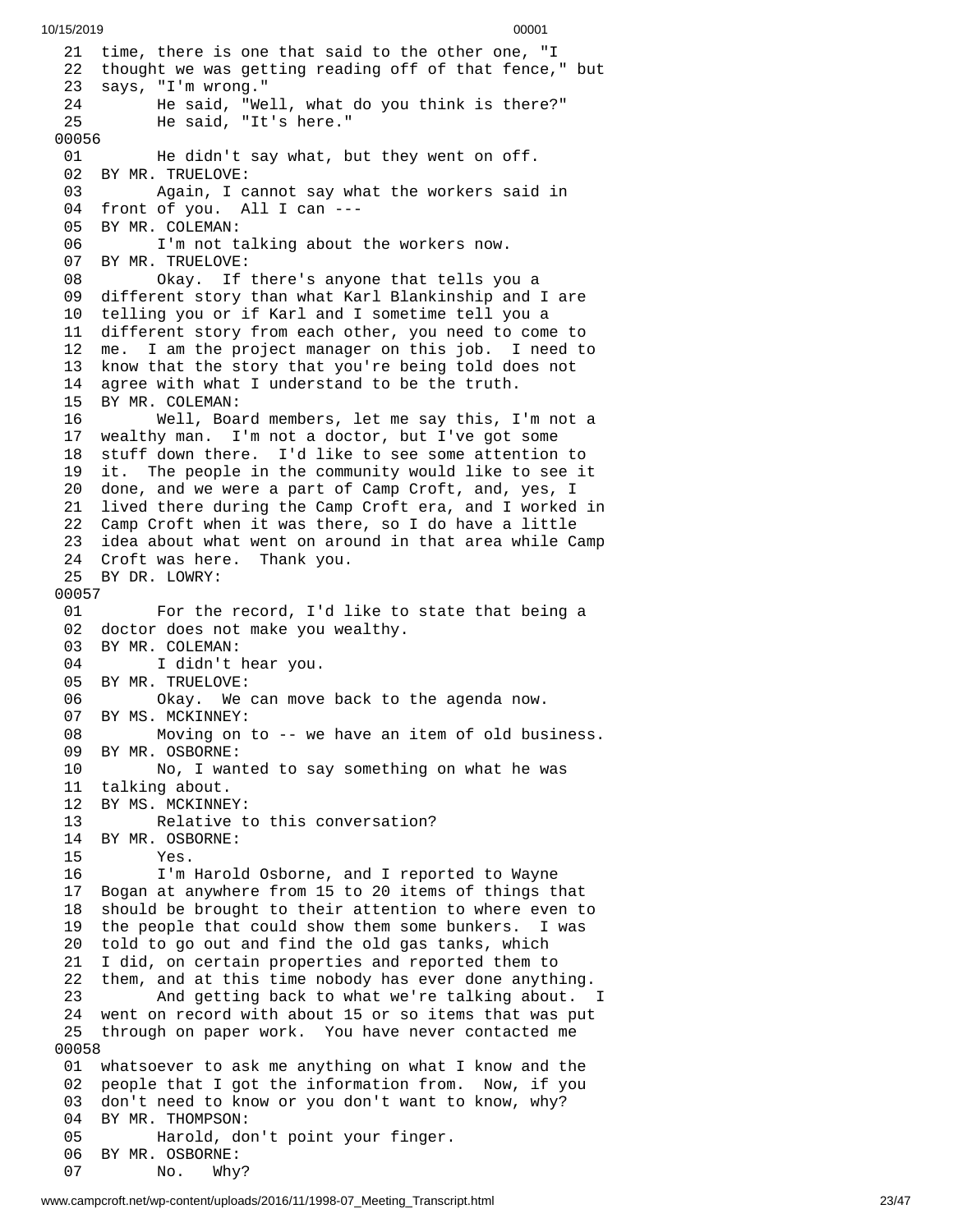08 BY MR. TRUELOVE: 09 Why what, s i r ? 10 BY MR. OSBORNE: 11 Don't you w a n t t o k n o w w h a t t h e r e i s t h e r e ? I 12 even know where one tunnel is, but you're not 13 interested, are you? I have property that other 1 4 people wants inspected, but you guys won't go and 15 inspect it. 16 BY MR. TRUELOVE: 17 Sir, as with Mr. Osborne, we have to determine 18 these, go through these and do the searches as we can 1 9 d o t h e m. 20 BY MR. OSBORNE: 21 How many years is it going to take? This is 22 going on almost two and a half years that I reported 23 all this information to Mr. Bogan. 24 BY MR. TRUELOVE:<br>25 To Mr. Bog 25 To Mr. Bogan, yes, sir, and I've talked to Mr. 00059 01 Bogan, and he feels that he has researched some of 02 yours, but I haven't ruled anything out and I haven't 03 shut down any of the options that you've brought on 04 the table. 05 BY MR. OSBORNE: 06 Also, some of the items that he was talking 07 about on equipment, I went down to Fort Jackson and 08 talked to some people down there, and I was referred 09 to Fort Campbell, Kentucky. 10 I got in the car and I drove to Fort Campbell 11 and talked to the people up there that has the point 12 of things that the people go and do this, and they 13 said they don't have a training area to go. 14 They would be glad to come down if the Corps of 15 Engineers would contact them. There's even new 16 developments in helicopters that have certain deals that will find this stuff that's on the ground, too. 18 BY MR. CRISSINGER: 19 Perhaps the public would like to know how the 20 priorities are set on how the Corps of Engineers are 21 going to go about selecting whose property is going t o 22 be cleared. Apparently, there has been a lot of 23 information that's been exchanged between the Corps 24 and the public over a number of years, and the Corps 25 has established some sort of a priority. Maybe they 0 0 0 6 0 01 would like to know, maybe it would be helpful to know 02 how this priority was established. 03 BY MR. TRUELOVE: 04 The -- the system that was used was to identify 05 areas of concern, and that was open to the public and 0 6 from that Camp Croft was designated as a project. 07 Then we went in and we did Archive Search 08 Report. The Archive Search Report goes and looks u p 0 9 the documents, and they're on file as to what was done 1 0 at Croft, and any of the records, as far as maps and 1 1 anything that would identify how a land was used. 12 From that, it's determined areas that had potenti a l 13 ordnance located. These would be target areas, areas 1 4 will be ammunition was stored, those types of areas. 15 Based on those findings, sampled areas were 16 looked at. Now, they were either looked at or, you 17 know, by visually checked out or they -- and if 18 something was appropriate, then sample -- then a 19 sample grid was done in those areas. 20 BY MR. OSBORNE: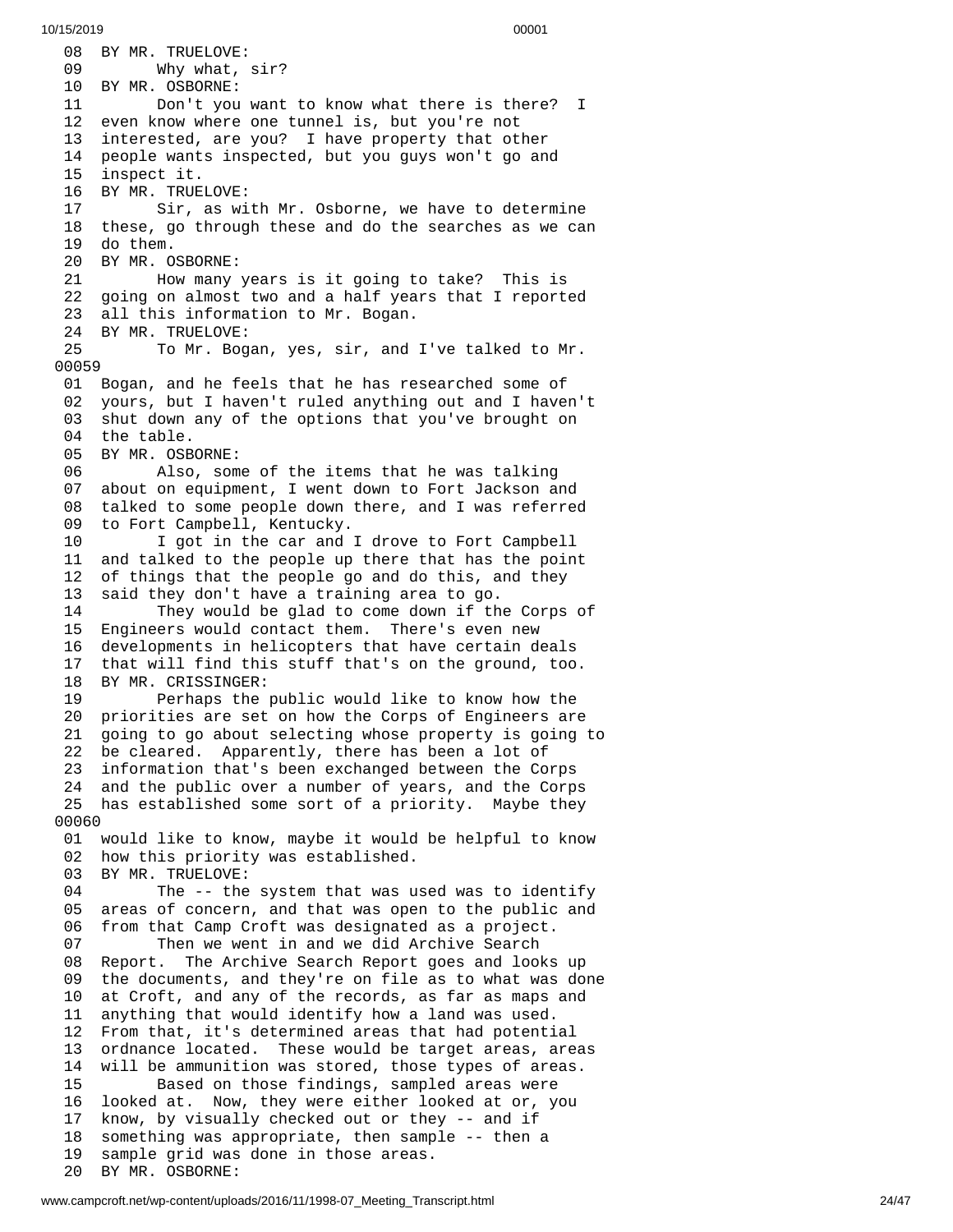10/15/2019 00001 1 I read the reports at the library and all. You 22 have so many windshield surveys that don't really make 23 good sense. Now, how can you drive down this road and 24 look over there in all this kudzu, which is listed in 25 the reference, "That there is so much kudzu over there 01 we couldn't get in there to check it"? 2 Then go on down there, there's another 03 windshield survey. Windshield surveys one right after 04 another, areas that you can't believe. Then you've 05 also got in these reports down at the library the ones 06 that are really, really bad that you guys have not 07 done anything on whatsoever, and we're talking one 08 back down there at Pacolet that's up there behind the 09 rest home. What have you done about it? Nothing. I 10 reported it to you. It's in your archives or in your 11 reports over there. You guys don't even go do it. BY MR. TRUELOVE: Many of the windshield surveys you're talkin g 14 about were initial surveys prior to any of the 5 investigation being done as to what was even here at 16 Croft. Part of those windshield surveys are done to 7 determine whether or not there is a potential project. That doesn't necessarily mean that you need to get out and investigate those. The level of investigation there is just to determine if there's reasonable expectations that ordnances will be found on this facility. That was determined. 23 BY MR. OSBORNE: The reports state --- BY MR. TRUELOVE: It's a potential project. BY MR. OSBORNE: The reports state, "We had a report there is excessive amount of drums buried in certain places." Windshield survey said, "There's too much kudzu for us to go down there to try to find out." Now do you want me to go and get this and make copies of all of this? It's in your records up at the library, and we'll send them out to make sure that all the Board members get them. I know they don't go up there and read them, because the last time I was up there there's only three or four Board members that ever even went up there and looked at them. BY MR. TRUELOVE: Mr. Osborne, if there is a survey that says that the reason we haven't checked out a potential site was because we did a windshield survey, and that's the only reason we didn't check out that site, yes, sir, I would be very interested in that one. If I could find it, I would check it myself. If you can locate it, then that will help me find it and we will double check it. BY MR. OSBORNE: Well, I have no problem on going back to the library and getting it for you if they don't disappear before the time I get up there. BY MR. JOHNSON: Well, I would like to ask a question, please. BY MR. TRUELOVE: Yes, sir. BY MR. JOHNSON: If I wanted to buy a piece of property down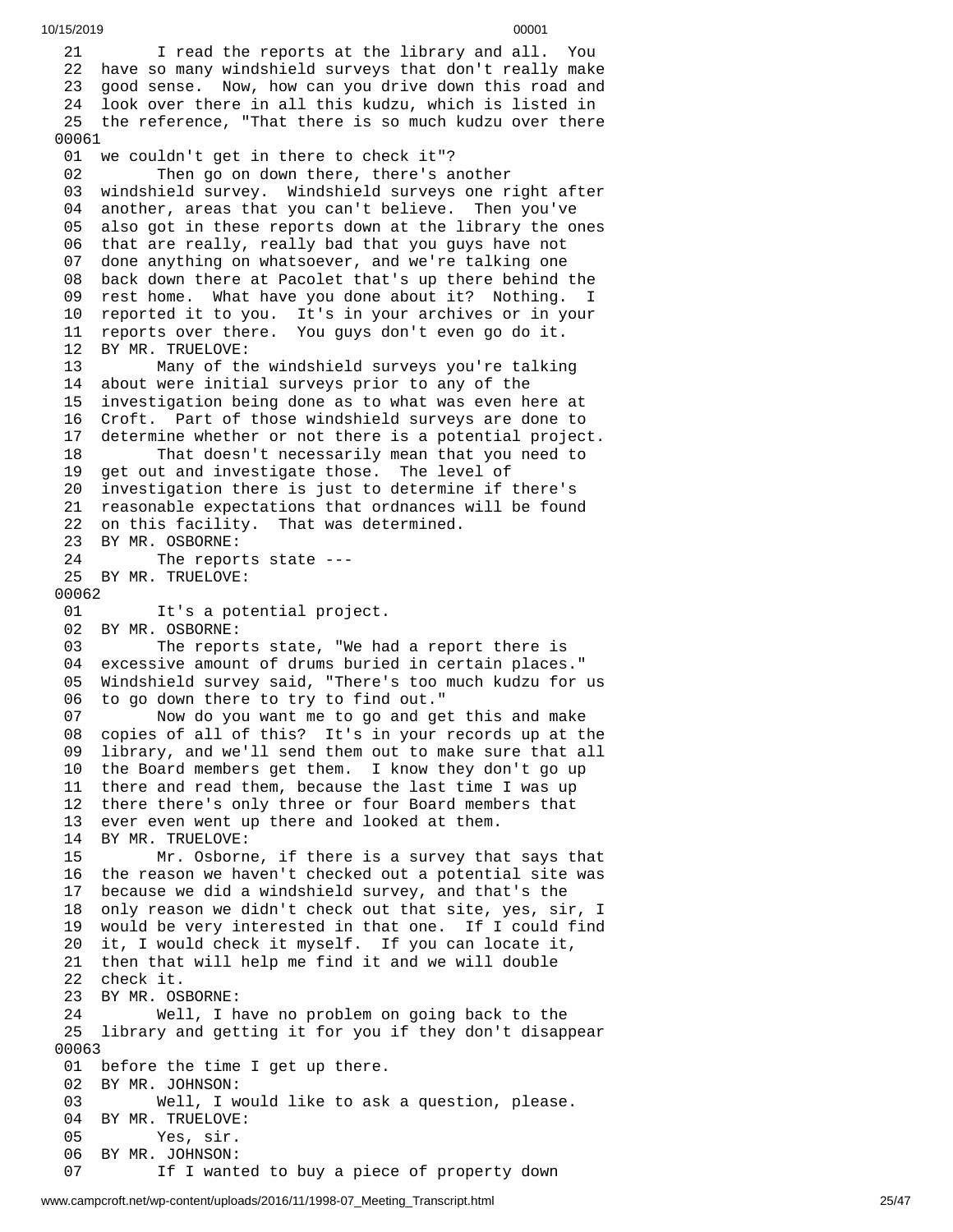08 there and the bulldozers come in and run on some of 09 this stuff and go over it and hurt somebody or kill 10 somebody, what happens then? 11 BY FEMALE IN AUDIENCE: 12 Nothing. 13 BY MR. JOHNSON: 14 If all this is supposed to be cleaned up? 15 BY MR. TRUELOVE: 16 When you s a y , " A l l o f t h i s i s c l e a n e d u p , " t h e 17 government is trying to eliminate the hazards that we 18 know about in the area for the land use that we know 19 about. 20 BY MR. JOHNSON: 21 Well, see , t h e W h i t e S t o n e a r e a r e a l l y i s n o t 22 that big. I've been there for 61 years, and I have 23 walked all over. All that area down there where you 24 all are talking about now, we -- we have dug bullets 25 down there to sell to melt down lead to make a living, 0 0 0 6 4 01 and we didn't know how dangerous it was down there 02 because nobody told us, and I don't have to tell you 0 3 what else happened. 04 So, now, if I wanted to buy a piece of property 05 down there and to build a house on it, would it be 06 safe to have somebody come in there with a bulldozer 07 or would we get some good land? 08 BY MR. RAMANTANIN: 09 Or better yet, would you get on a bulldozer and 10 go do it? 11 BY MR. JOHNSON: 12 Sir? 13 BY MR. RAMANTAN I N: 14 Or better ye t , w o u l d - - - 1 5 B Y M R. O S B O R N E: 16 Mr. Truelove get on a bulldozer and go do it? 17 BY MR. RAMANTANIN: 18 Would Mr. Truelove get on the bulldozer? 19 BY FEMALE VOICE: 20 No. No. 21 BY MR. TRUELOVE: 22 And I --- 23 BY MR. RAMANTANI N: 24 I mean, I say that as I grew up playing in that 25 land in that area as well. We had a farm out there. 00065 01 BY MR. TRUELOVE: 02 And I don't which area -- I really don't know 03 which area. 04 BY MR. JOHNSON: 05 I mean, any of it. Any of it. 06 BY MR. TRUELOVE: 07 But let me tell you this. 08 BY MR. JOHNSON: 09 Any of it. 10 BY MR. TRUELOVE: 11 If we came in and did a search and we removed o r 12 if someone did a search and I had a piece of property 13 there, is there a potential for something to be there? 14 Yes. I cannot tell you there's not. 15 Is there likelihood that it's there? I don't 16 believe so. 17 When this is complete and we removed all the 18 areas that I believe that we've identified, yes, I 1 9 would get on the bulldozer and do the bulldozing. 20 Now is there still a potential -- things go t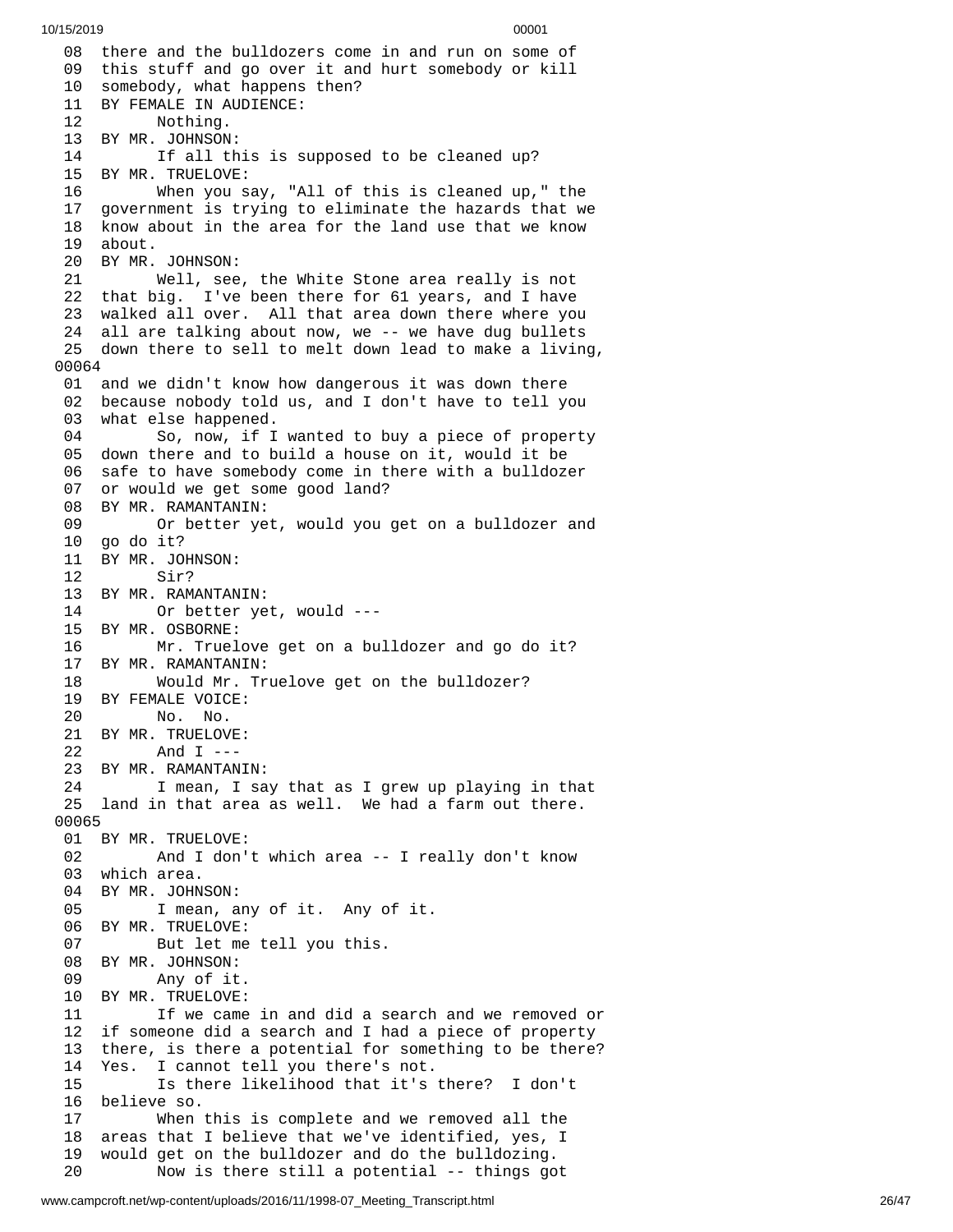10/15/2019 00001 21 moved around this camp, and I cannot -- we cannot 22 possibly account for everything that was moved around 2 3 t h i s c a m p. 24 BY MR. JOHNSON: 25 I can understand that. 00066 01 BY MR. TRUELOVE: 02 Is there still a potential when I get on that 03 bulldozer that something might happen to me? Yes. 04 Would I do it if I had determined that it wa s 05 safe enough for me to buy that piece of property, 06 which would be a judgment when I bought the piece of 0 7 property? Yes, I would get on the bulldozer. 08 Now, whether you would or not, I don't know. 09 That's a personal risk that you take. That would b e 10 the risk I would take. 11 BY MR. ZIMMERMAN: 12 Mr. Truelove, no t t o s t i r f r o m t h e a g e n d a , b u t 13 has anybody ever really done any research, similar to 14 what Mr. Littlejohn said awhile ago, about how many 15 trains were run into Camp Croft on the old Southern 16 Railroad from May the 20th, 1945, until December 31st, 1 7 1 9 4 6 ? 18 BY MR. TRUELOVE: 19 The archive searches that we have done have not 20 -- have been targeted towards whatever we could find 21 on Camp Croft or how it was used or things that were 22 brought in. Yes. 23 BY MR. ZIMMERMAN: 24 Yes, sir. There were 78,816 freight cars during 25 that period of time. Everything they had on those 0 0 0 6 7 01 cars was unloaded. Now, I -- I got that from the 02 National Archives and from the Southern Railroad 03 Archives in Norfolk. 04 BY MR. TRUELOVE: 05 I'll be glad to look at what you've got. 06 BY MR. ZIMMERMAN:<br>07 78,816. 78,816. 08 BY MR. TRUELOVE: 09 I'll be glad to take it back and see why w e 10 didn't find it if that's true that we didn't find it. 11 BY MALE VOICE: 12 Where did he say that was from? 13 BY MS. MCKINNEY:<br>14 I think we I think we're ---15 BY MR. LITTLEJOHN: 16 Let me try to bring closure to some of this. 17 I've got to stand up, though. I detect a great deal 18 of frustration, and also a lot of this is an emotiona l 19 issue because it is property owners that are involved. 20 And the first thing I have to preface what I'm going 21 to say with is my grandmother was basically evicted 22 from her home place in order for Camp Croft to exist. 23 Now understand this, ladies and gentlemen, Camp 24 Croft was built and the arms and the leaders of this 25 community basically welcomed that facility, not only 0 0 0 6 8 01 just for economic reasons, but just like you, Mr. 02 DuBeau, you chose to relocate back here, and there are 03 many men throughout this community who made that same 04 decision. 05 BY MR. DUBEAU: 06 And I'm g l a d I d i d. T h a n k y o u. 07 BY MR. LITTLEJOHN: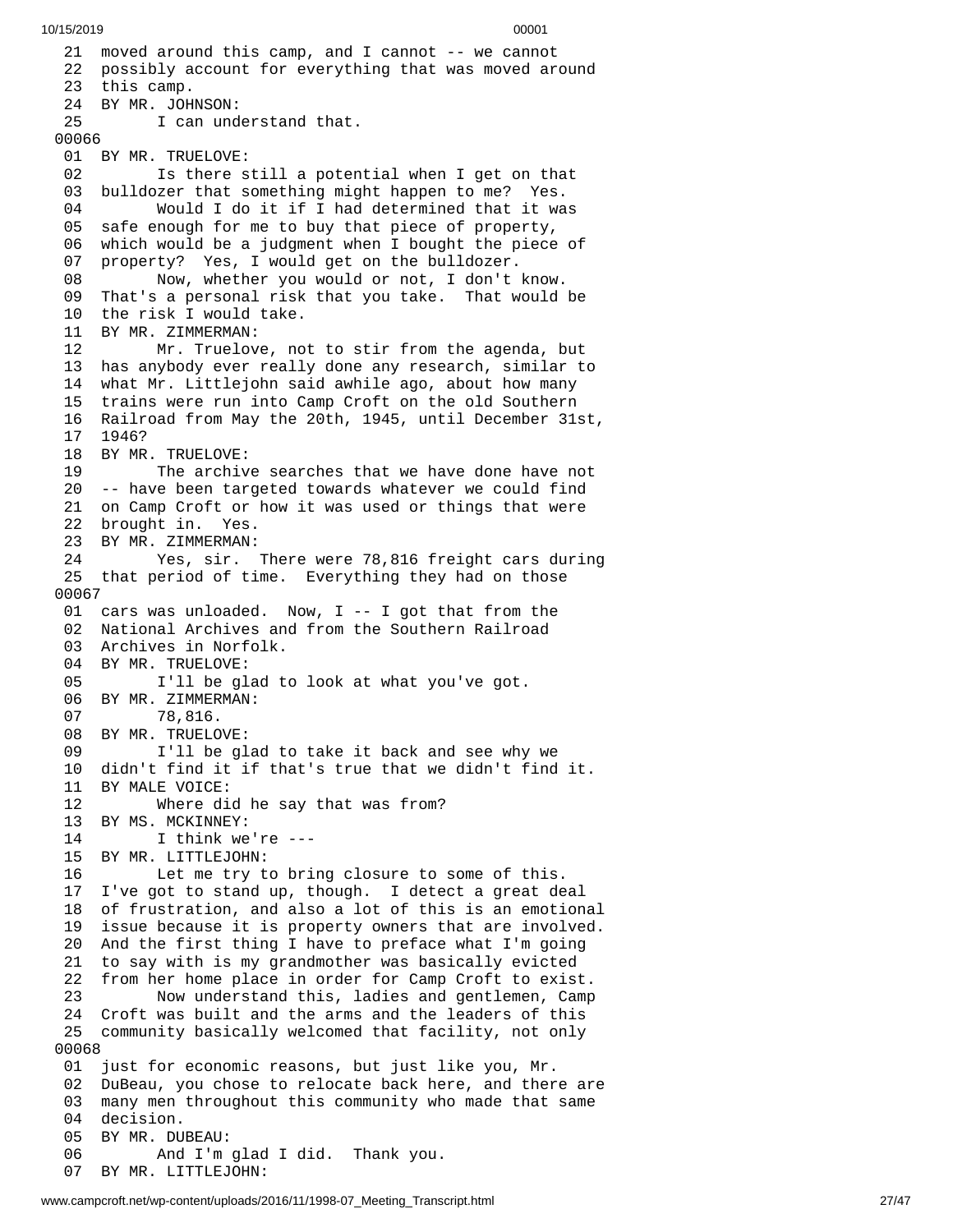0 8 Yes, sir, and we're glad that you did, but the 09 exposure that Camp Croft got when the camp was closed, 10 there was a very conservative effort to keep it open 11 as a regular military base as a fort, and, of course, 1 2 that fell through. But the important thing is that 1 3 facility was welcome in this community. 14 We're now 50 years later. We can't c l e a n u p i n 1 5 two years what happened 50 years ago. It might take 1 6 10 years. It might take 20. Again, as long as the 1 7 funding is left. 18 Many of yo u h a v e i n d i v i d u a l i n s t a n c e s. Y o u k n o w 1 9 of things just like your windshield surveys, Harold. 20 Those are issues that you need to be addressing with 21 Mr. Truelove, but this is not necessarily the forum t o 2 2 d o i t. 23 If they're not responding to you, then you need 24 to put it in writing and you need to put it in 25 registered or certified mail, and that applies to any 0 0 0 6 9 01 of you all who have issues with the Corps of 02 Engineers. 03 They can only do what their funding allows, what 0 4 their standard operating procedure allows. That's all 0 5 they can do. Making a trip to Fort Campbell, Kentucky 0 6 is not going to solve any of the problems with the 0 7 Corps of Engineers, because the Corps of Engineers has 0 8 been charged with cleaning up this facility. 09 Fort Campbell, Kentucky, whoever is stationed 1 0 there, whoever you visited with, they're charged with 1 1 making more, not with cleaning up Camp Croft. 12 Do you take exception to that, Mr. Osbo r n e ? 13 BY MR. OSBORNE: 14 Yes, I do. 15 BY MR. LITTLEJOH N: 16 Did you spea k w i t h t h e c o m m a n d i n g g e n e r a l o f 17 that facility? 1 8 BY MR. OSBORNE: 19 Not the c o m m a n d i n g g e n e r a l. I s p o k e w i t h t h e 20 commanding colonel that was running the outfit that 21 cleans up. 22 BY MR. LIT T L E J O H N: 23 Okay. Well, t h i s - - - 24 BY MR. OSBORNE: 25 The ones that goes out to Bosnia and goes 0 0 0 7 0 01 through and cleans up and so forth. 02 BY MR. LITTLEJOHN: 03 Again, they're working on munitions that are 04 current modern day, not 50 years old. 05 But, gentlemen, I ask you to no t l e t e m o t i o n s 0 6 and frustration play such a part in what we're trying 07 to accomplish. 08 BY MR. COLEMAN: 09 All we're asking them to do is what they said 1 0 and all they're doing ---1 1 BY MR. LITTLEJOHN: 12 I agree with you, Mr. Coleman, 100 percent, and 13 understand this Board has no authority other than an 1 4 advisory capacity. 15 If you have a problem, you know, we can help 16 resolve through that. 17 I have the floor right now. 18 BY MR. OSBORNE: 19 Well, I want to ask a quest i o n. 20 BY MR. LITTLEJOHN: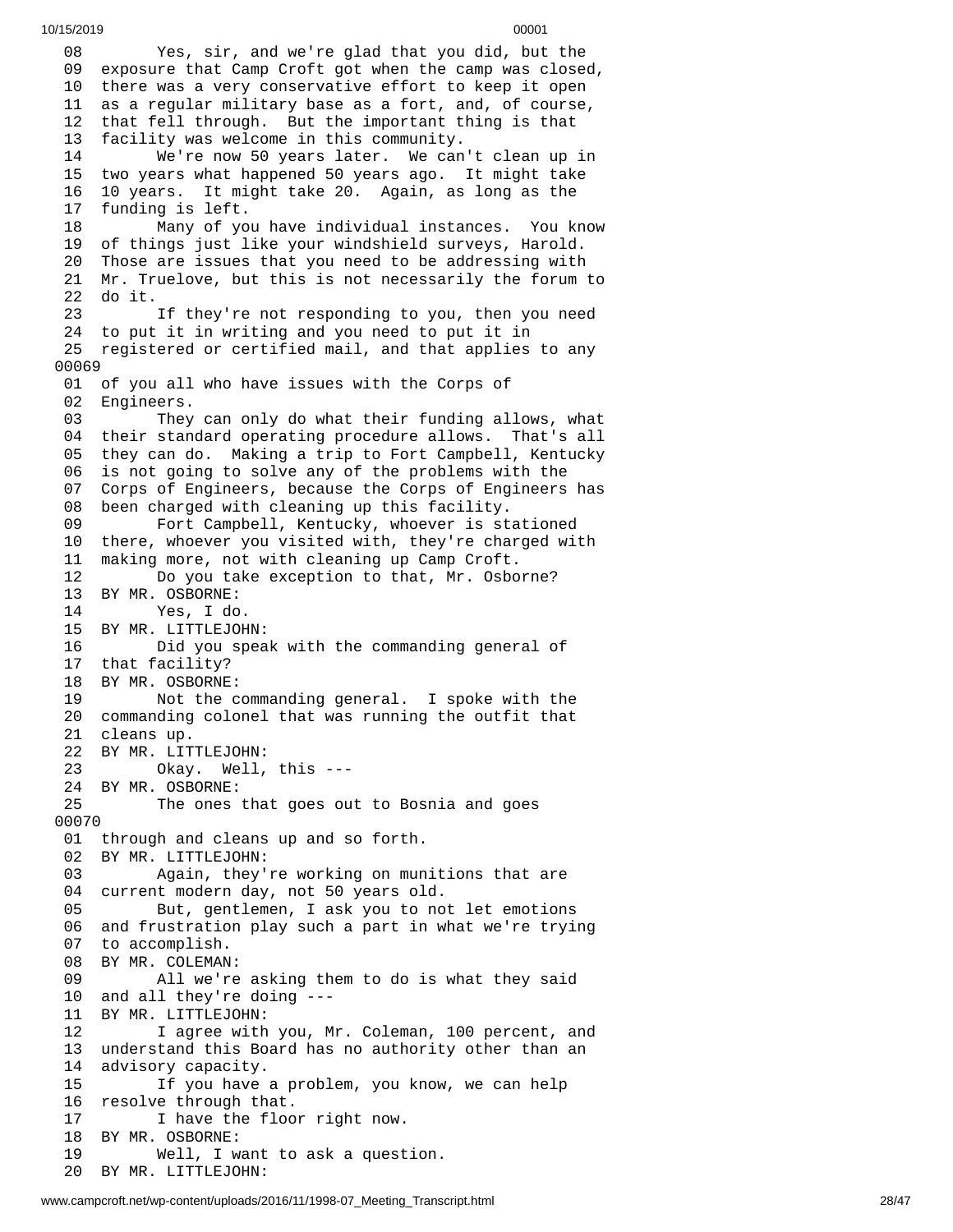2 1 You're going to have to address it to Suzy when 22 I get through, Mr. Osborne. 23 BY MR. OSBORNE: 24 I figured as much. 25 BY MR. LITTLEJOHN: 00071 01 And, Mr. Zimmerman, 78,000 rail cars is a lot of 02 rail cars. 03 BY MR. ZIMMERMAN: 04 Well, if yo u c o n s i d e r t h o s e a l r e a d y h e r e , t h e y 05 ran them in here 24 hours a day. 06 BY MR. LITTLEJOHN: 07 All right. 08 BY MR. ZIMMERMAN: 09 But, now, that is in print in the records. 10 BY MR. LITTLEJOHN: 11 I understand that, but could be -- they could 12 have been hauling coal out here or anything. 13 BY MR. ZIMMERMAN: 14 No, they were hauling ammunitions from C a m p 15 Crowder, Camp Forrest in Tennessee, Camp Wheeler in 1 6 Macon, and this was, basically, a dumping ground. I 1 7 mean, we got people on record that have said that one 18 -- two gentlemen drove big dump trucks and pickup 19 trucks down in the holes where they were burying stuff 20 at the camp. 21 A colonel said, "Dump everything in there." 2 2 He said, "Well, what about my trucks?" 2 3 Two weeks later they got checks from the 24 government to pay for them. 25 BY MR. LITTLEJOHN: 00072 01 I'm sure. At the end of the war there was a lot 02 of surplus material that was dumped. 03 BY MR. ZIMMERMAN: 04 Yes, sir. 05 BY MR. LITTLEJOHN: 06 Not just here but throughout the world. 07 BY MR. ZIMMERMAN: 08 Yes, sir. This happened to be the third army 09 headquarters ---10 BY MR. LITTLEJOHN: 11 I understand. 12 BY MR. ZIMMERMAN: 13 And the CCC d i d b u i l d s o m e u n d e r g r o u n d 14 structures out here in the '30s. 15 BY MR. THOMPSON: 16 Before the -- before the camp was built here. 17 BY MR. ZIMMERMAN: 18 They built some large ones. I've done 19 considerable research in the past in this place and 20 there's tubes in the underground, and that is where 21 this stuff is buried. A lot of it is buried. 22 BY MR. LITTLEJOHN: 23 Then I ask you to share that with Mr. Truelov e , 24 and if you're not getting a response from Mr. 25 Truelove, --- 0 0 0 7 3 01 BY MR. ZIMMERMAN: 02 Yeah. 03 BY MR. LITTLEJOHN: 04 Then I suggest you put it in writing in a 05 certified or registered mail. We've got to work 06 within the organization of the Corps of Engineers, and 07 there may be things they do we don't like, but, again,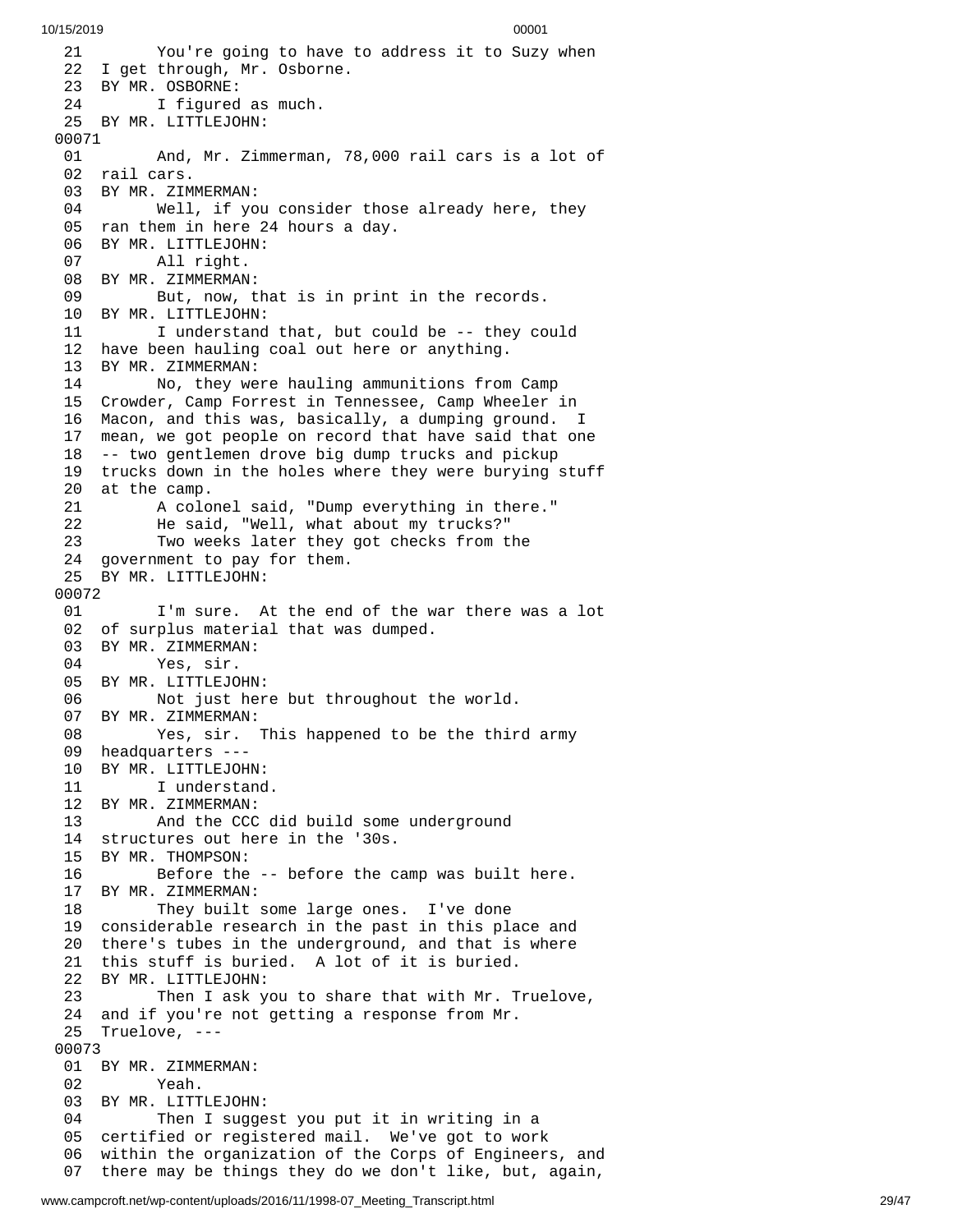08 we're dealing with a department of the Army. I t's 09 part of the government, and they certainly don't move 10 as fast as we like to in some private aspects, but the 11 Corps is the answer to our problems. BY MR. ZIMMERMAN: Yes, sir. BY MR. LITTLEJOHN: And that's what we've got to w o r k t h r o u g h. W e 16 can beat Mr. Truelove. You can beat us to death, but 17 we're not going to solve your problems. BY MR. ZIMMERMAN: 19 Right, I understand that part. I mean, that's 20 just -- I understand. BY MR. LITTLEJOHN: Thank you. BY MR. COLEMAN: 24 Then are we just to sit back and give up? 25 BY MR. LITTLEJOHN: 01 No, sir, that's not what I'm saying. J $\,$ u s t 02 follow a procedure. Mr. Coleman, if you're unhappy, 03 then I suggest that you put things in writing and have 4 it either in a certified or registered mail to Mr. Truelove to where you force a response. BY DR. LOWRY: But he's already got a promise here. BY MR. LITTLEJOHN: You already have a promise here tonight from M r. Truelove. BY MR. MULLINAX: On record. BY MR. COLEMAN: I've been to every meeting here the last two years --- BY MR. LITTLEJOHN: I understand that. BY MR. COLEMAN: --- trying to get something done. BY MR. LITTLEJOHN: I understand that, but it can't be done overnight. BY MR. COLEMAN: I see it can't. BY MS. MCKINNEY: All right. Mr. Osborne. BY MR. MULLINAX: But, Mr. Coleman, you're next on the list. They better not go somewheres else until they come to your property because it -- like Dr. Lowry said, it's on record that yours is the next project. BY MR. COLEMAN: I --- BY MR. MULLINAX: Of Camp Croft, so that's all we can do. We can sit here and argue and talk about it, but the next project is yours. BY MR. THOMPSON: And everything goes according to order, it should be by October. BY DR. LOWRY: May I say something? BY MS. MCKINNEY: Dr. Lowry and Mr. Osborne. BY DR. LOWRY: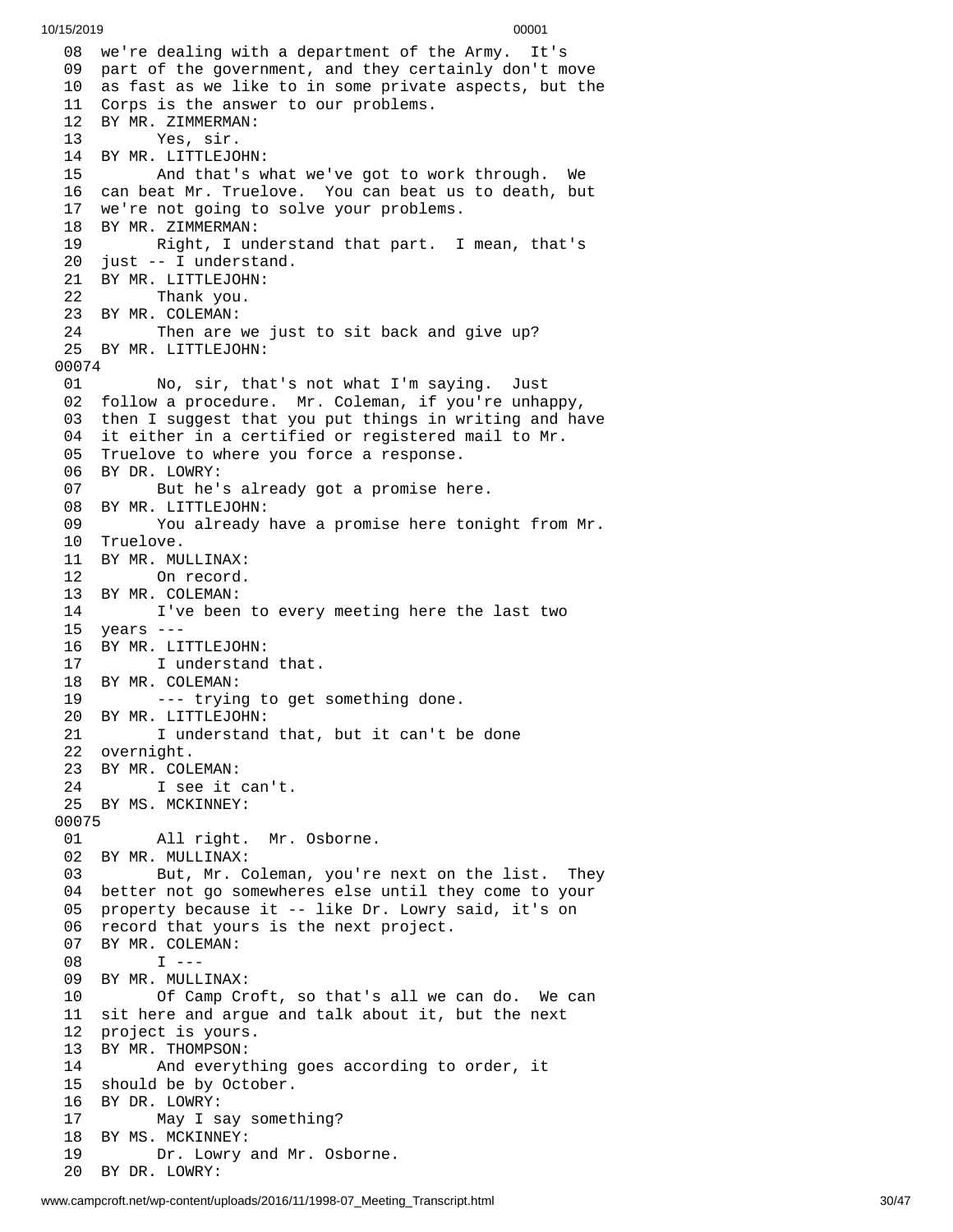2 1 I know how frustrating all this can be because 22 I've been through every bit of it, but Mr. Truelove 23 and Karl here are people who work with the Corps. The 24 people above them don't always do things the way they 25 want to do them. 00076 01 If you all remember, they wanted to buy my land 02 because it was going to cost less money to buy my land 0 3 and fence it off than it was to clean it up, and that 0 4 was the recommendation of the local people, and it was 05 accepted by me, and as far as I'm concerned, you know, 06 they could have bought my land for the price they 0 7 asked. That was their recommendation. When it got 08 Washington, it was nixed. They said, "No. We're in 09 the process of buying back land. We're going to spend 1 0 more money to clean it up." 1 1 So these two gentlemen are doing what they think 12 is right as fast as they can, but they're working 13 within a system, and I must say, that is slow at best, 14 but they can't help it. 15 They're doing the best they can, and I'm 16 convinced of that. I wasn't at first. I thought they 1 7 were hiding stuff from me, too -- not these two, but 18 the ones that preceded them, but they've done a good 1 9 job. They have persisted and worked against a whole 20 bunch of other people who were trying to get the same 21 money. They've gotten a lot done, and I think that if 22 we're patient with them and if we live long enough, 23 again, it's not their fault, everything will get done, 24 but it is a matter of public record now that your 25 place is going to be searched, Mr. Coleman, and you 0 0 0 7 7 01 can't get much better than that. 02 BY MR. COLEMAN: 03 Well, I thought it was pub l i c r e c o r d t h e f i r s t 04 time I told them. 05 BY DR. LOWRY: 06 Well, you m a y h a v e t h o u g h t t h a t , b u t I d o n't 0 7 believe it was. You better take what you've got now 0 8 and be thankful for it, and I'm thankful for what I've 0 9 got, and I appreciate what they have done. But these 10 two men, there's no need to get mad at them. If you 11 want to get mad at somebody, call General Ballenger. 12 He's the head of the Corps, and that's my suggestion , 13 because that's -- that's where it all stops right up 1 4 t h e r e. 15 These people are doing as much as they can, and, 16 like I say, I didn't believe at first. They weren't 17 the ones there a long time ago, but I'm convinced 18 they've done everything within their power to get my 1 9 property cleaned up, and they'll be on yours. 20 BY MR. COLEMAN: 21 Dr. Lowry, I got on to them about mine b e f o r e 22 they even known about your property. 23 BY DR. LOWRY: 24 Yes, sir, and I produced a 105 that was live and 25 convinced them that my property was dangerous, and so 0 0 0 7 8 01 far nothing has surfaced on yours, and I don't want to 02 get in a fuss with you. I'm just trying to tell you 03 they're going to be there. It's in the -- and the 04 news media is here. This is public record. I don't 05 know what better promise you can get, but you have to 0 6 do it in an orderly process. I'm just trying to back

www.campcroft.net/wp-content/uploads/2016/11/1998-07 Meeting Transcript.html

10/15/2019 00001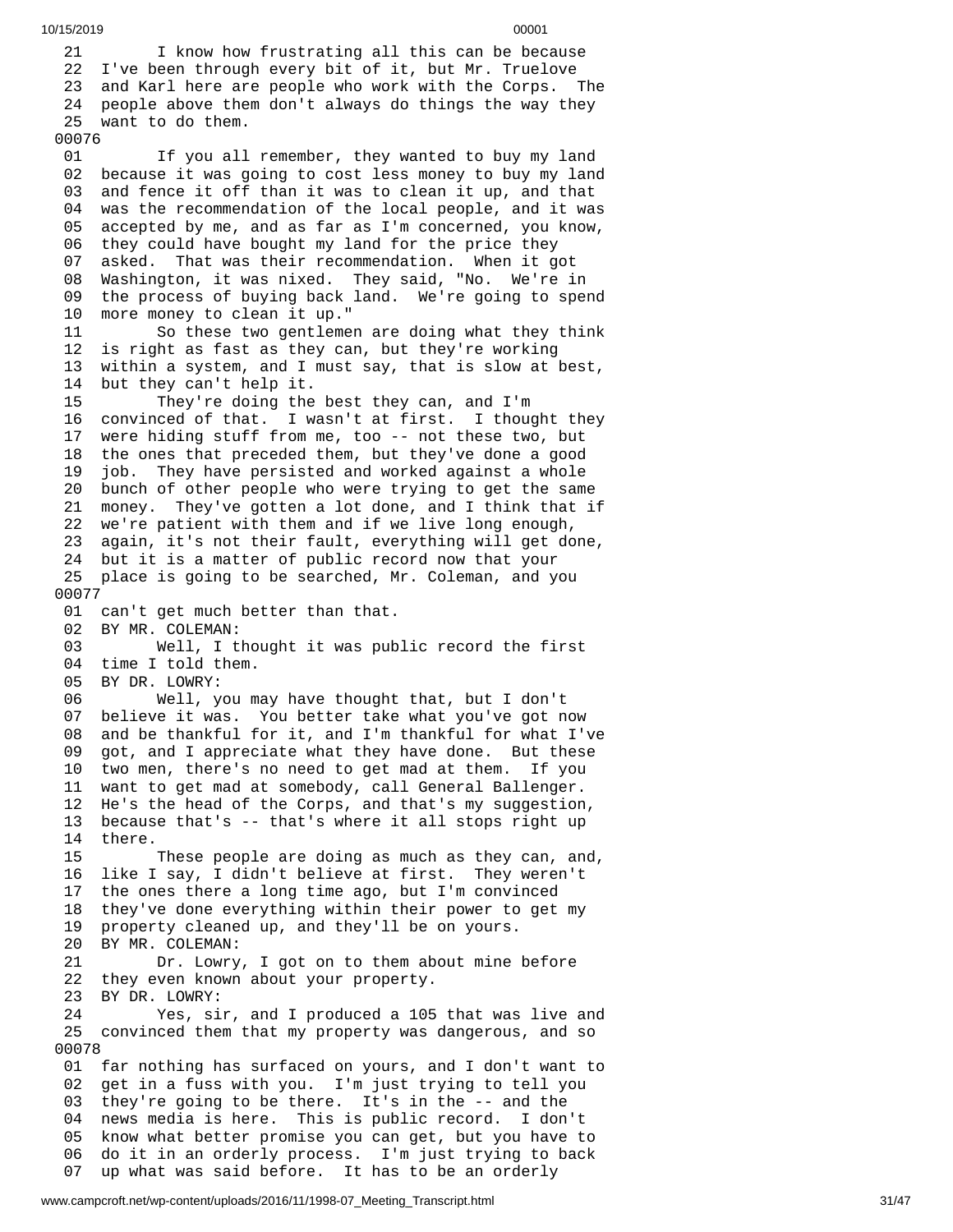08 process, and they're doing everything they can within 09 the system that they have to work. 10 I've been in the military before. I was a major 11 in the Air Force, and everything that I wanted to 12 happen in that hospital didn't happen, and the patient 3 care that we wanted to give wasn't always available to 14 us; but if you were patient enough, you usually got 5 what you asked for, and you have to work in a system 6 and that's what these people are doing. And so, really, nobody -- everybo d y c a n b e a s 18 mad as hell if they want to, but don't be mad at them. These two are not the ones to blame. BY MR. COLEMAN: Well, I've got to meet the one that is to blame. BY DR. LOWRY: Call General Ballenger. 24 BY MS. MCKINNEY:<br>25 Mr. Osborn Mr. Osborne first and then we'll move ahead. BY MR. OSBORNE: One deal like Mr. Littlejohn stated, why should I have to write a letter to the Corps on information that is in -- already in the books down in the library that they have researched and done already? Now, when I sat on the Board I was told that certain things were down at the library. You go down there and you can read it, this, and as a Board member, you were allowed to take things home. I took a lot of the books home. I studied them. I worked on them. I found out what was in there. I will be glad at this point to ask for a hand of all the Board members that's went down and read all of these reports that's down at the library. Is that asking to much? 16 There's one.<br>17 BY MR. HAYES: BY MR. HAYES: I've read some of them. I haven't read some of them. BY MR. OSBORNE: There's a whole stack of them. You can take them home with you. You learn what's going on. Just like what I mentioned on certain things. This is in there. They have said it. It is highly contagious, especially down on certain places on State Park property that it is still highly contagious and kids go down there. You want to bring up the hand grenade deal? It's in the report. All of that stream down there by East Croft Circle down there is highly contagious. 06 It's got all kinds of hand grenades in it, and if you<br>07 had gone down and read that you would know it. had gone down and read that you would know it. Nothing has been done. There is nothing down there that says, "Nobody go in." You drive on down there with a jeep or whatever, and these kids go down there on their bicycles. BY MR. LITTLEJOHN: Mr. Osborne, if you have a genuine concern for the general population of this community and you have read that in those reports, then you have a responsibility to report that to the Corps. BY MR. OSBORNE: That's maybe so. I'll do that, but as a Board member, it is your responsibility to make sure that this is done, all of you.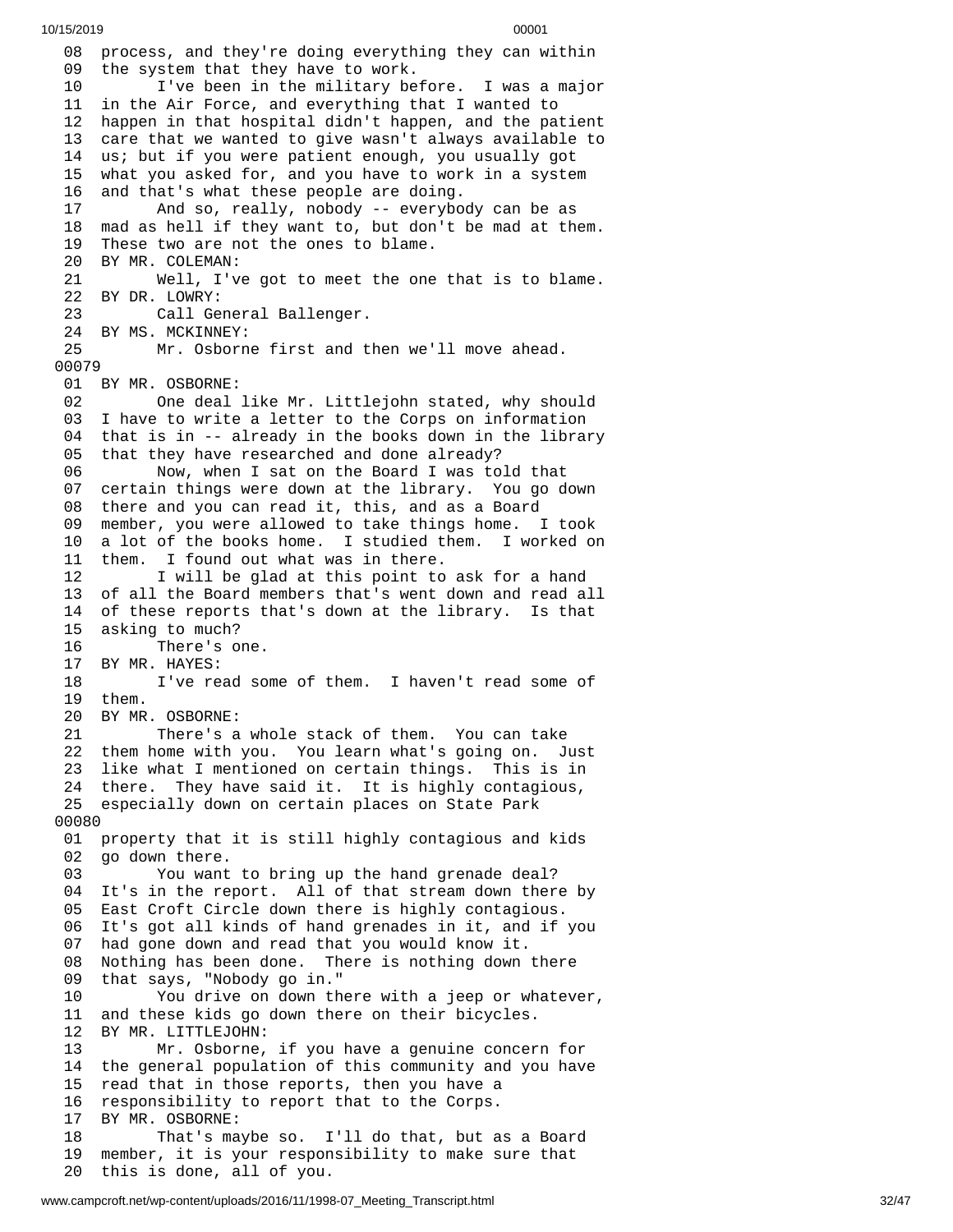21 BY MR. LITTLEJOHN: 22 No, sir. 23 BY MR. OSBORNE: 24 Period. 25 BY MR. LITTLEJOHN: 00081 01 No, sir. 02 BY MR. OSBORNE: 03 Then why are you sitting up there? 04 BY MR. LITTLEJOHN: 05 I'll read for you the charge to the Board, our 06 responsibility is to be in an advisory capacity 0 7 between the community and the Corps of Engineers. 08 BY MR. OSBORNE: 09 It's hard to be advisory if you don't know what 1 0 y o u'r e t a l k i n g a b o u t. 11 BY FEMALE IN AUDIENCE : 12 To give advice. 13 BY MS. MCKINNEY: 14 I'd like to call to order. 15 BY MR. OSBORNE: 16 Thank you. 17 BY MS. MCKINNEY: 18 Ma'am, you had a comment? 19 BY FEMALE IN AUDIENCE: 20 Oh, I was just going to sa y I t h i n k I k n o w w h y 21 people get so frustrated with the attitude because you 2 2 don't listen to them. If you sit, you learn by 23 listening. 24 These old people was here. These old people 25 know what happened here. They know where all this 0 0 0 8 2 01 stuff is. You should listen to these old people, let 02 them tell you what they know, and you take it from 03 there. But when the old people try to explain to you 04 what happened, where it was, where this is at, you all 0 5 come on. Everybody, and you look on the expression on 0 6 everybody's face. You turn your heads. You look all 0 7 up in the sky and all this good stuff. Listen to 08 these old people. These old people know what they're 09 talking about, and it will probably save you some 10 time, some money and some effort, but you all won't 1 1 listen to them. 12 When peop l e c o m e i n a n d t r y t o t e l l y o u w h a t y o u 13 know -- what they know, nobody wants to hear that. 14 You all wants to talk about something way on somew h e r e 1 5 out there that don't make sense, you know. 16 We've lived here all our lives. We k n o w w h a t's 1 7 here. We know what happened. These people, like you, 18 you don't know what happened because you wasn't here. 19 You wasn't -- you wasn't old enough or you wasn't eve n 2 0 around here, so you can't sit here and say, "Yeah, we 2 1 know blah, blah, blah." No, that's not true. 22 These people lived here, raised up here , 23 children raised up here. They know. We know. So you 24 need to listen to these old people. You know, that's 25 why they get so frustrated. That's why they want to 0 0 0 8 3 01 argue about everything because you won't listen. 02 BY MR. OSBORNE:<br>03 One littl 03 One little thing, Mr. Truelove. Can you define 04 to me what a sergeant major of the Army is? 0 5 BY MR. TRUELOVE: 06 No, sir. 07 BY MR. OSBORNE: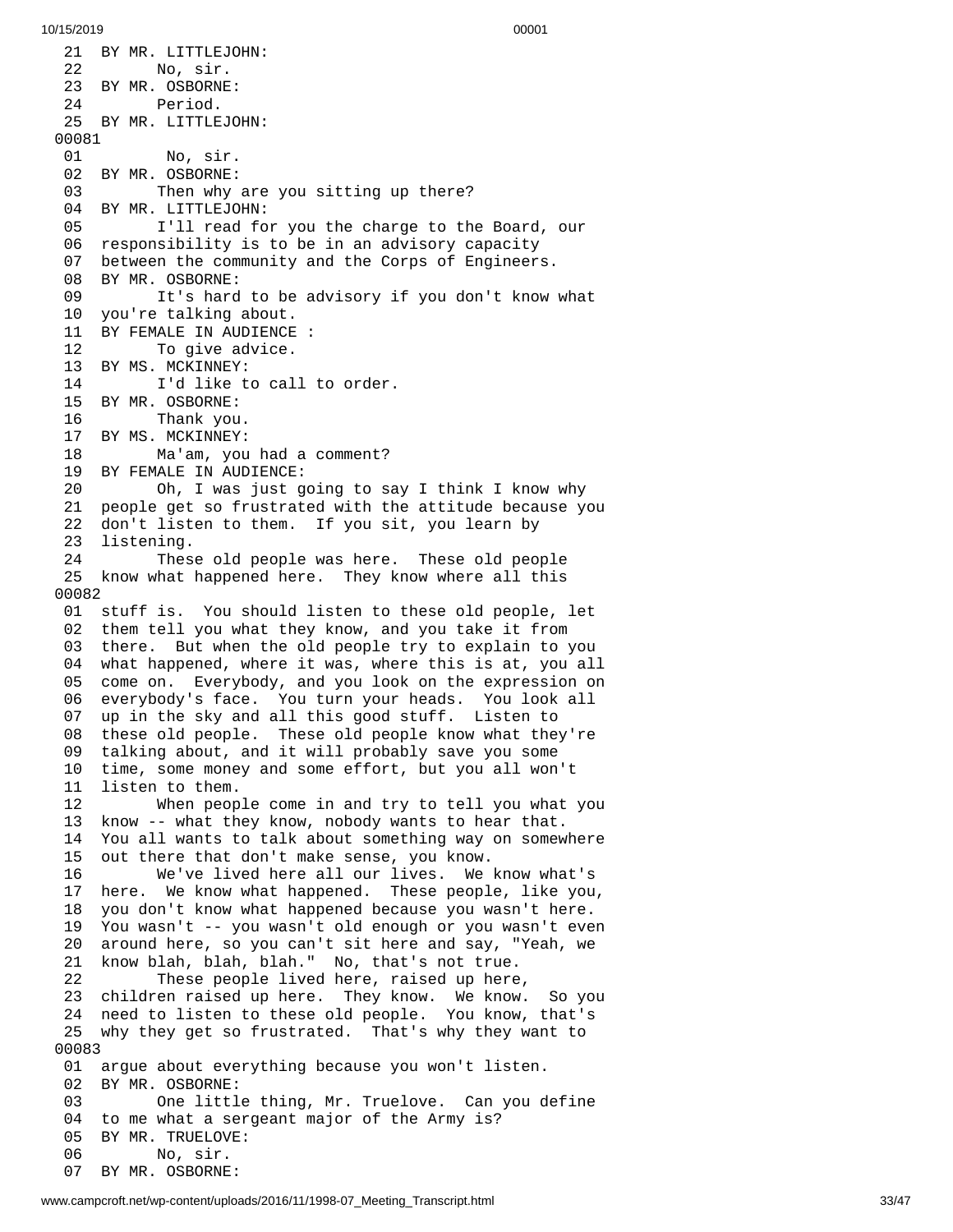0 8 You mean, "No, sir"? You don't have the 09 slightest idea. 10 BY MR. TRUELOVE: 11 I have a general ---12 BY MR. OSBORNE: 13 I would get into it and check it out. 14 BY MR. TRUELOVE:<br>15 1 have a q 15 I have a general idea, but I would not pretend 16 to be able to define to you what a sergeant major is. 17 BY MR. OSBORNE: 18 Well, as being a former sergeant major myself i n 19 the Army and the sergeant major back here, in a sense, 20 not trying to be out or outspoken or whatever, but 21 it's about as close to being God as you can get in the 2 2 military. 23 It is a highly important position. In fact, the 24 sergeant major probably sat in the more general 25 meetings than any other person or even colonels or 0 0 0 8 4 01 whatever because that is his job and nobody listens to 02 the first sergeant back -- or a sergeant major back 03 there. 04 BY MR. TRUELOVE: 05 Okay. Now , I d o w a n t t o r e s p o n d. I t i s n o t 06 that we're not interested in what people have to tell 0 7 us. We do need to take that information in a 0 8 assimilated and some orderly fashion so that we can 0 9 investigate that. 10 Telling -- when someone comes to me and says, 11 "I was told by someone that there's a lot of 12 ammunition buried over here in this general area," 1 3 that is not assimilating the information in a way that 14 we can accurately go and test certain areas. 15 We have to get the information specifi c a l l y s o 1 6 that we can locate those positions on the map and pick 17 -- if you want to say it, pick the areas that will 1 8 most probably produce something to go test first, and 1 9 that's our effort. That's what we want to do is 2 0 assimilate this information that you people have. 21 That's one of the reasons to have these types of 22 meetings so that we can gather that information. We had an open house today for that purpose. We 24 need to be able to assimilate the information so that 25 we can productively and without spending your tax 0 0 0 8 5 01 paying dollars falsely to go look at things that we 02 shouldn't be looking at. We need to assemble them and 03 look at the things that we need to look at. 04 That's the purpose to assimilate this 05 information so that we can -- we don't want to go 0 6 check the same area three times. We want to do the 0 7 areas that are most likely to have something so that 0 8 we can find the stuff so that we can remove it. 09 It's not that we don't believe people. It's not 1 0 that we don't want to listen to them. We do, but we 1 1 need that information presented to us in some type of 1 2 orderly manner that we can accurately check it. 13 Now, I realize that there have been chang e s 14 within the Corps and some of these things you've told 15 people you feel haven't been checked out. Maybe they 16 weren't response -- maybe the response didn't come 17 back to you as accurately as it should. I don't know. 18 What I need to know is the areas that you think are a 19 concern so that I can try to determine whether they 20 have been checked and what the results were, or, if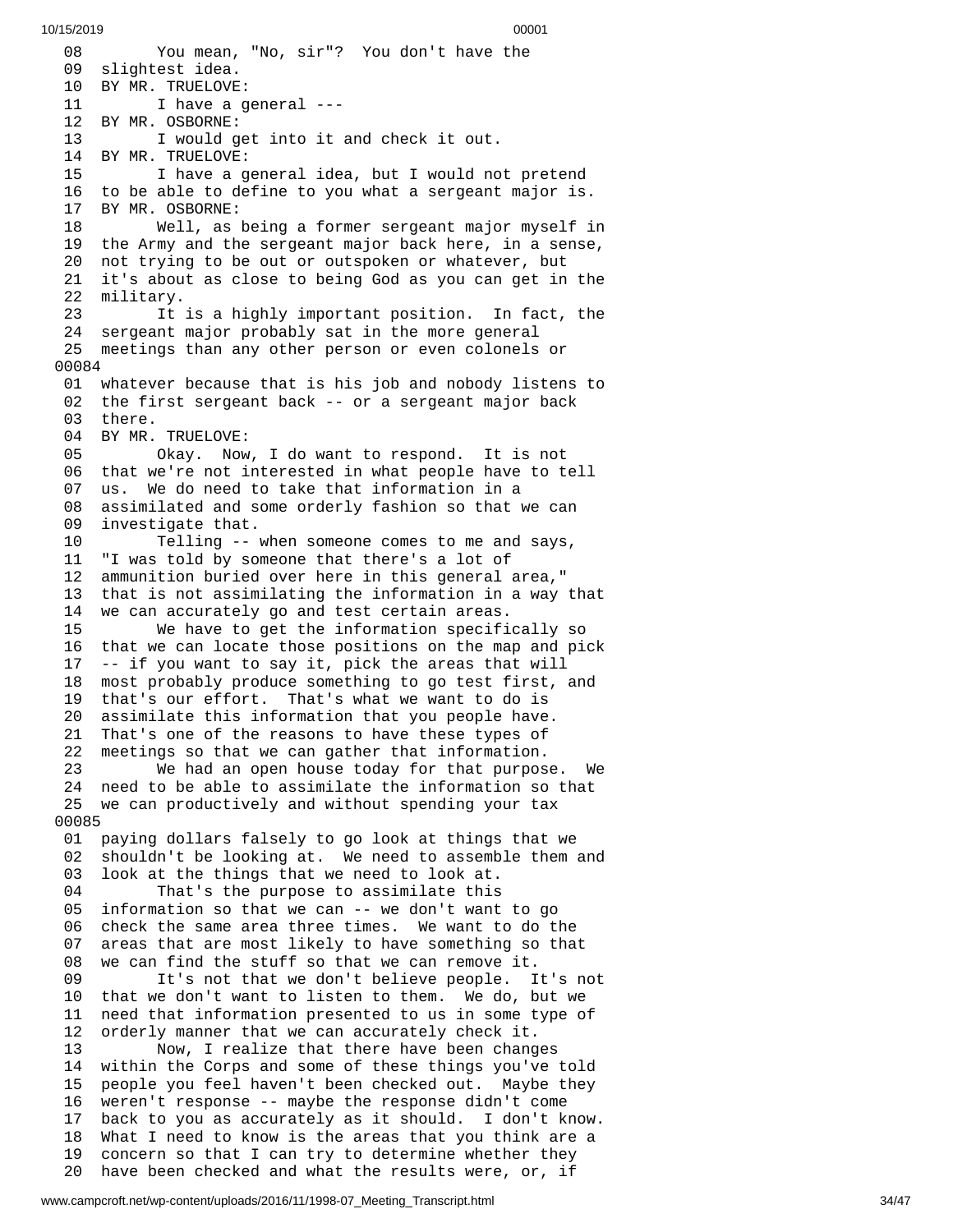21 they have not been checked, should we be going and 22 checking them. 23 BY MR. OSBORNE: 24 At that p o i n t , t h e a r e a s t h a t I f o u n d w h e r e t h e y 25 shouldn't have been years -- a couple of years ago, I 0 0 0 8 6 01 took pictures. When I went up there and started 02 taking pictures, they ran. Is -- is that ever going 03 to be answered? Just like on Mr. Ramantanin's 04 property when we were down there during the 05 explosions, ---06 BY MR. TRUELOVE: 07 It was my understanding ---08 BY MR. OSBORNE: 09 --- when we showed up, they got in the vehicles 10 and ran. Now, I'm serious. I've got pictures of all 1 1 o f t h i s. 12 BY MR. TRUELOVE: 13 It was my understanding -- and I don't mean to 14 interrupt you, but it was my understanding that it was 1 5 responded to you that their instructions were that if 1 6 any citizens came up into those areas for any reason, 1 7 including taking pictures, that they were to stop 18 their actions, and as part of that, they may well have 19 picked up and left. 20 BY MR. OSBORNE: 21 I told them exactly who I was. I was on the 22 Board at the time. 23 BY MR. TRUELOVE: 24 It doesn't matter. You're a private citizen and 25 being out in an area where they are doing ordnance 0 0 0 8 7 01 removal. They were told to stop their actions, and, 02 if necessary, leave. 03 BY MR. THOMPSON: 04 As a sergeant m a j o r , I'm s u r e y o u w e n t t h r o u g h 05 that through the military. They told you that. 06 BY MR. OSBORNE: 07 I understand. I look at the logic on bot h 08 sides. 09 BY MR. TRUELOVE: 10 Now --- 11 BY MR. OSBORNE: 12 And I met with Dr. Lowry on certain things, and 13 we discussed an awful lot, and I don't think that Dr. 14 Lowry knows that I don't pinpoint and look right 15 straight ahead because it don't work. 16 I look at the whole broad system. That's why 17 him and I and one other decided that certain things 18 should be done, and we voiced our opinion and it was<br>19 done; but if it hadn't been done, there's a done; but if it hadn't been done, there's a 20 possibility something really bad could have happened, 21 and I have no regrets for what myself and Dr. Lowry 22 and what we did. 23 BY DR. LOWRY: 24 But what anybody who is worried about a place 25 needs to do is try to talk them about these bunkers 0 0 0 8 8 01 underground, find one of them show them to these 0 2 people. If you know where 57s are, find one. Leave 0 3 it there. We've got a good ordnance man in 0 4 Spartanburg. 05 They found a live 105 in a backyard of an old 0 6 lady last month, and they found a couple more live 07 things on people's masterpieces in the past six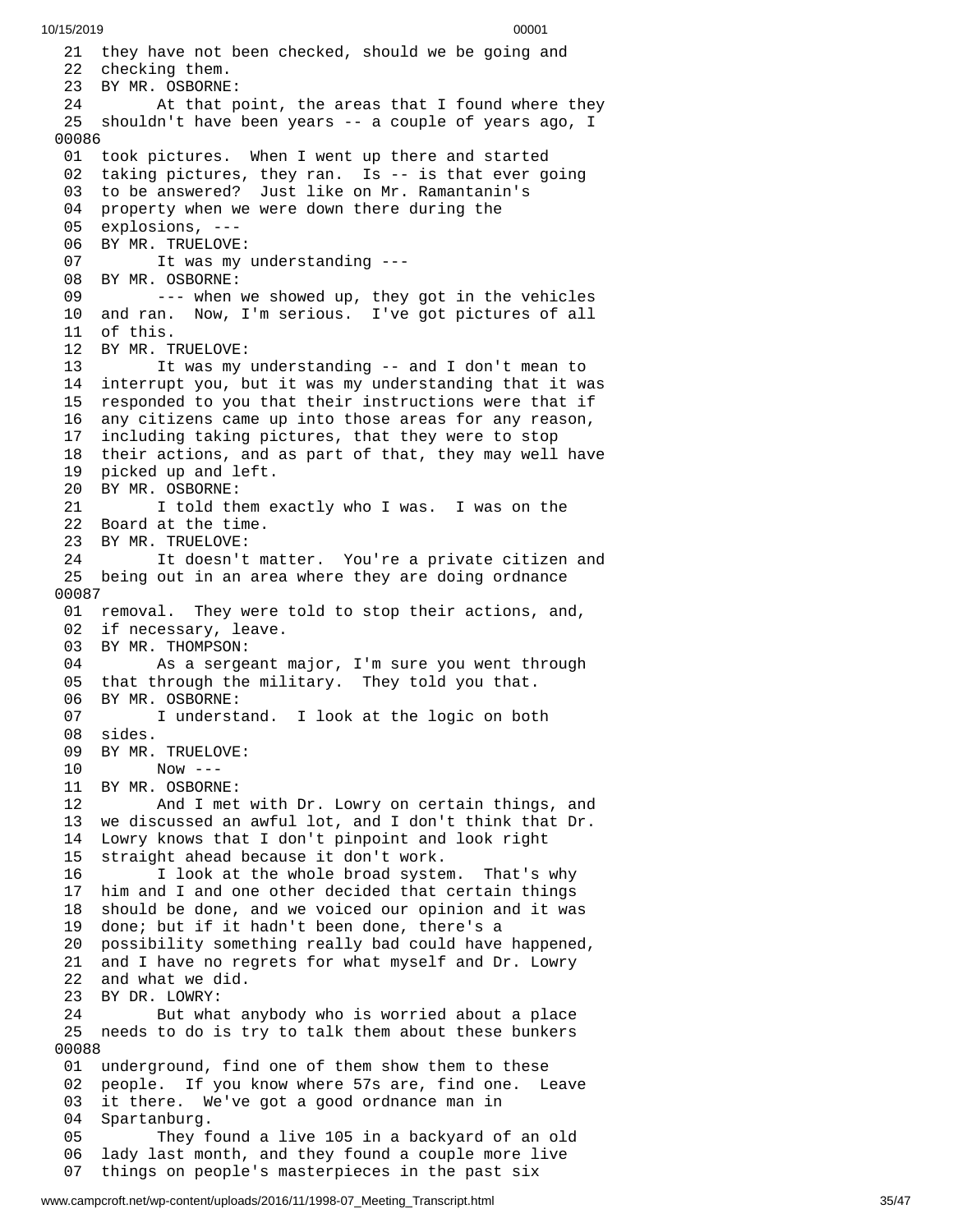08 months. So there's stuff all over this community, and 09 those weren't necessarily impact zones. What I have is an impact zone, an d i t's g o t 11 1,200 pounds of shrapnel per acre, and that's an awful 12 lot of 105s going off. I don't know what an 105 3 weighs when it's full, but when it's empty, it weighs 14 about 28 pounds or 30 pounds. And isn't that right? 15 Don't we have an ordnance fellow back here? 6 What does one of the those luminary 105s weigh? 17 BY MR. COUNTS: About 41.9 7 p o u n d s g i v e o r t a k e a n o u n c e o r t w o. BY DR. LOWRY: Well, they're heavy is all I can say because we -- but I've got 1,200 pounds of shrapnel per acre, so I know that I've got a pretty major impact zone. BY MR. ZIMMERMAN: Yes, sir. BY DR. LOWRY: It wasn't any trouble finding 105s or 60 02 millimeter mortars, and I found them. So if anybody<br>03 -- most of these things, instead of talking about -- most of these things, instead of talking about them, show them to these people, and I think something will get done. BY MR. ZIMMERMAN: Well, just to make a point, Dr. Lowry. You know, they a maneuver area one, which is where your place is, maneuver area two and maneuver area three and maneuver area four, then they had night school, night tact training, and they used company and battalion size tanks with the live ammunition, whether or not -- believe it or not. BY DR. LOWRY: I've got some of those. BY MR. ZIMMERMAN: Yes, sir. BY DR. LOWRY: I wish you told me that before I bought this land. BY MR. ZIMMERMAN: I want to make one other point, because I don't think anybody here is mad with Mr. Truelove or Mr. Blankinship. I know I'm not. It's just the bureaucratic process that gets in a --- BY DR. LOWRY: They're not responsible for the process. BY MR. ZIMMERMAN: They're -- no, they're not. I mean, every time -- I've written thousands of letters, and I'll get five back saying, "Write somebody else." BY DR. LOWRY: Yes, sir. BY MR. ZIMMERMAN: I've had generals show up on my father's property and everything else, and, you know, you just never get, "Well, we're going to do this." BY MR. COLEMAN: Dr. Lowry's property ---- BY MS. MCKINNEY: Mr. Coleman. BY MR. COLEMAN: You said somebody to tell you, a year before they checked your property, I notified them that there was some shells on your property, stated it was next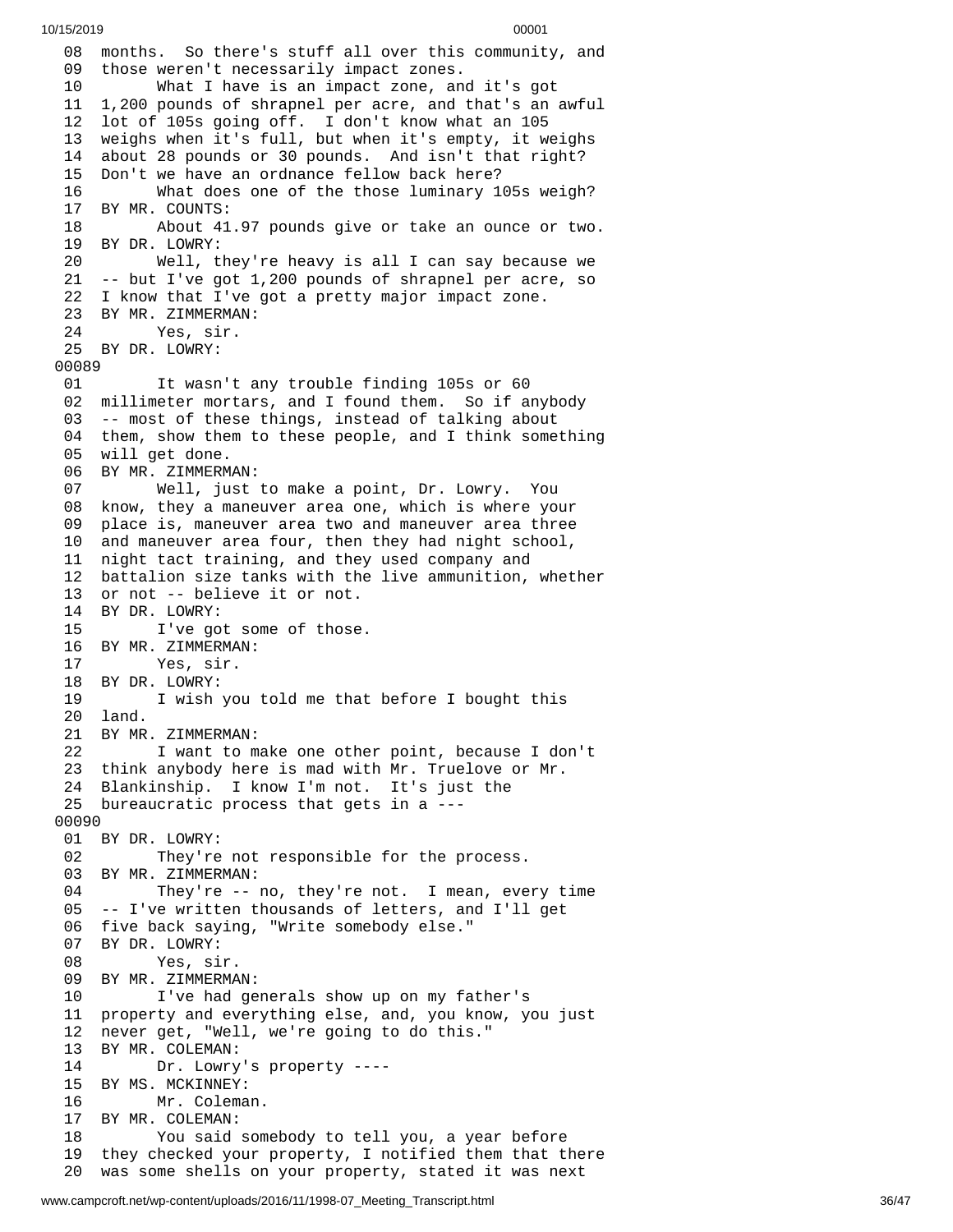21 back down at the creek, and it was a year and a half 22 before they got to it. I told them that personally. 23 BY DR. LOWRY:<br>24 I wish I wish you told me. 25 BY MR. COLEMAN: 00091 01 Because it don't do no good is what I'm tellin g 02 you. 03 BY DR. LOWRY: 04 Yes, si r. 05 BY MS. MCKINNEY: 06 Mr. Stewar t. 07 BY MR. STEWART: 08 What I'm hea r i n g o r w h a t I t h i n k I'm h e a r i n g i s 09 Mr. Truelove and his staff are definitely trying to do 10 their job, and it appears that they're under staffed. 11 They don't have the personnel to meet the demand. 12 This is what I'm hearing. There are so many people 13 that have certain things. They need to be down there , 14 and it might be very important, but you're operating 1 5 with under staff, and it's going to take some time. 16 So if the Board has any clout, I would think 17 probably we should go on record and see whether mor e 18 additional staff could be staff additional to what he 19 has; because he has a heavy load here, and it's going 20 to take an awful long time from what I'm hearing, but 21 I don't know if it can be done or not, but I'm asking 22 if the Board can go on record in recommending that you 23 have additional help. 24 BY MR. TRUELOVE:<br>25 1 personal 25 I personally would always welcome additional 0 0 0 9 2 01 help. However, I don't really believe staffing is the 02 restriction. Funding is probably more of a 03 restriction. Funding is what approved by -- it comes 04 down from Congress through the channels and gets set 0 5 aside to do any of this work. Without the additional 06 funds that would come down through those channels, 0 7 putting more people trying to do it, you couldn't pay 08 for those people, and, therefore, you cannot do more 09 work. 10 BY DR. L O W R Y: 11 Can this Board, though, Jim, through Suzy, write 12 a letter, as we've done before, to Congressman Inglis 1 3 and Senator Thurmond and Senator Hollings suggesting 14 that funding be provided? 15 BY MR. TRUELOVE: 16 Additional f u n d i n g. 17 BY MR. THOMPSON: 18 For more funding. 19 BY MS. MCKINNEY: 20 Would you like to set that in a motion? 21 BY DR. LOWRY: 22 I make that motion, then. 23 BY MR. HAYES: 24 Second. 25 BY MS. MCKINNEY: 00093 01 We have a motion that the Board issues and sets 02 -- puts forth the resolution requesting additional 03 funds from the delegation to support the ongoing 04 efforts of Camp Croft. Is that the motion? 0 5 BY DR. LOWRY: 06 That's it. 07 BY MS. MCKINNEY: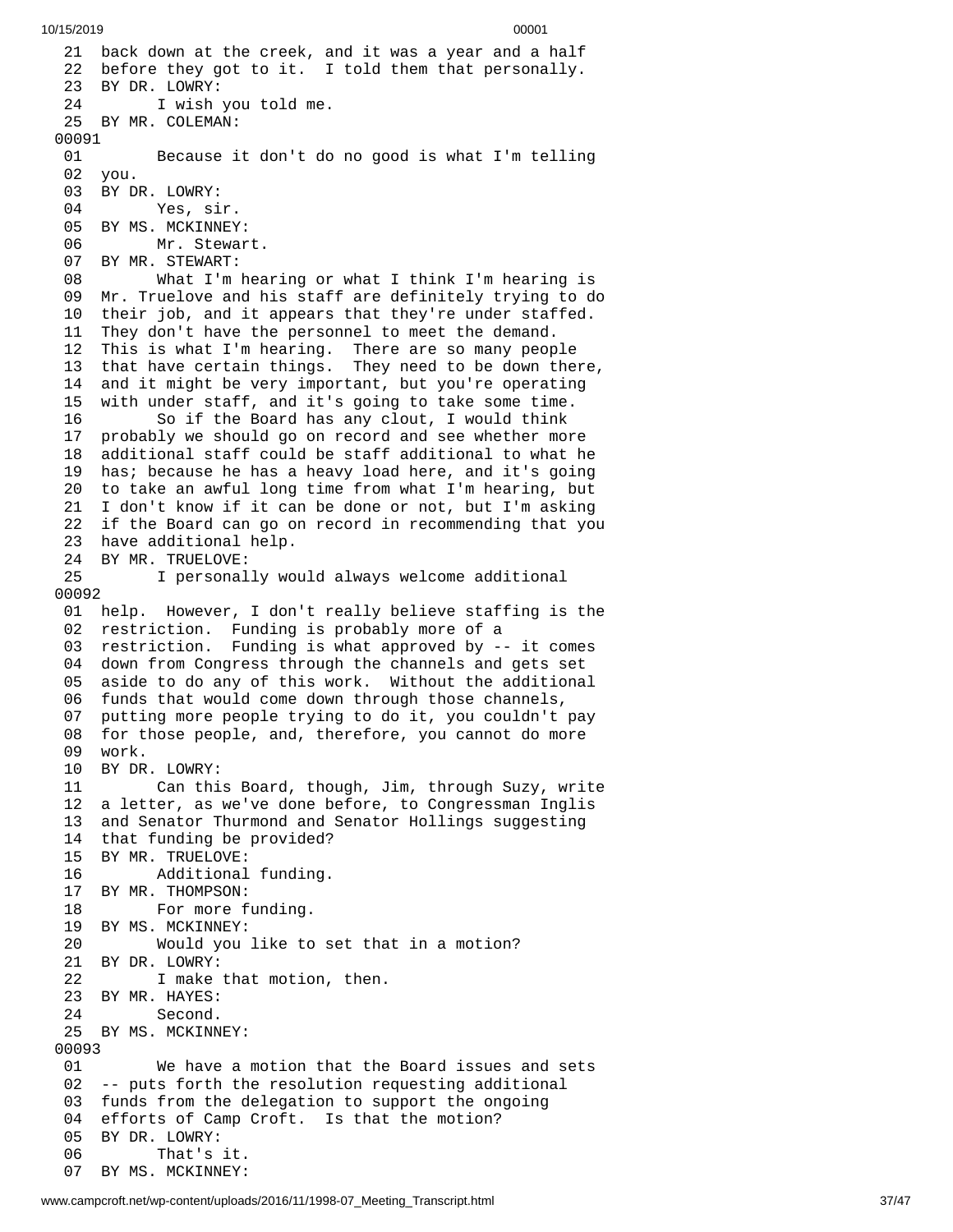0 8 We have a motion. Is there a second? 09 BY MR. HAYES: 10 Second. 11 BY MR. THOMPS O N: 12 Second rig h t h e r e. 13 BY MS. MCKINNEY: 14 Is there any discussion? 15 BY MR. RAMANTANIN: 16 Now, can I just ask a question? What -- what 17 kind of funding are you dealing with, and what kind of 18 funding does the government put aside to clean up 19 places like Bosnia? 20 BY MR. TRUELOVE: 21 I could not tell you what the government has set 22 aside to clean up Bosnia, but the funding here at Camp 23 Croft for this year was ---24 BY MR. BLANKINSHIP: 25 Around a mill i o n t o m i l l i o n a n d a h a l f , i n t h a t 0 0 0 9 4 01 range. 02 BY MR. TRUELOVE: 03 So by the e n d o f t h i s f i s c a l y e a r w e w i l l h a v e 04 spent about 1.2 Million Dollars on Camp Croft. 05 BY MR. RAMANTANIN: 06 By the end of this fiscal year starting when? 0 7 BY MR. TRUELOVE: 08 Starting in October. This fiscal year is about 09 over. 10 BY MR. RAMANTANIN: 11 So you're ta l k i n g o n e y e a r a g o. 12 BY MR. TRUELOVE: 13 That was the budget for this ye a r. 14 BY MR. RAMANTANIN: 15 That's the fiscal budget for one y e a r. 16 BY MR. TRUELOVE: 17 It was actually -- actually we increased that. 18 It was a little bit less than that, but we got some 19 additional money because the density of material tha t 20 was found on Dr. Lowry's property was heavier than we 21 expected, therefore it's taking a little longer to do 22 it than we expected, and therefore we've got some 2 3 m o r e. 24 BY MR. RAMANTANIN: 25 And can you t e l l u s w h a t a n a c r e c o s t s t o c l e a n 0 0 0 9 5 01 up? 02 BY MR. BLANKINSHIP: 03 To help you understand what we're faced with 04 here and all across the country, we work on ordnance 05 sites over the entire United States. There -- there 0 6 are sites in essentially every state of the United 0 7 States containing ordnance to some extent. 08 The funding for the overall program for the 0 9 entire United States has been fairly level at 1 0 approximately 30 Million Dollars per year for the last 11 four years. Camp Croft has gotten between 1 and 2 12 Million Dollars every year for the last three years, 13 if I'm not mistaken, out of that \$30 Million. So 14 that's where this installation fits in with the other 1 5 programs. 16 The way it's divided up is by division. Each 17 division of the Corps of Engineers gets a certain 1 8 amount. So, Camp Croft is by far getting a good 1 9 share, I think, of what's available nationwide. 20 BY MR. RAMANTANIN: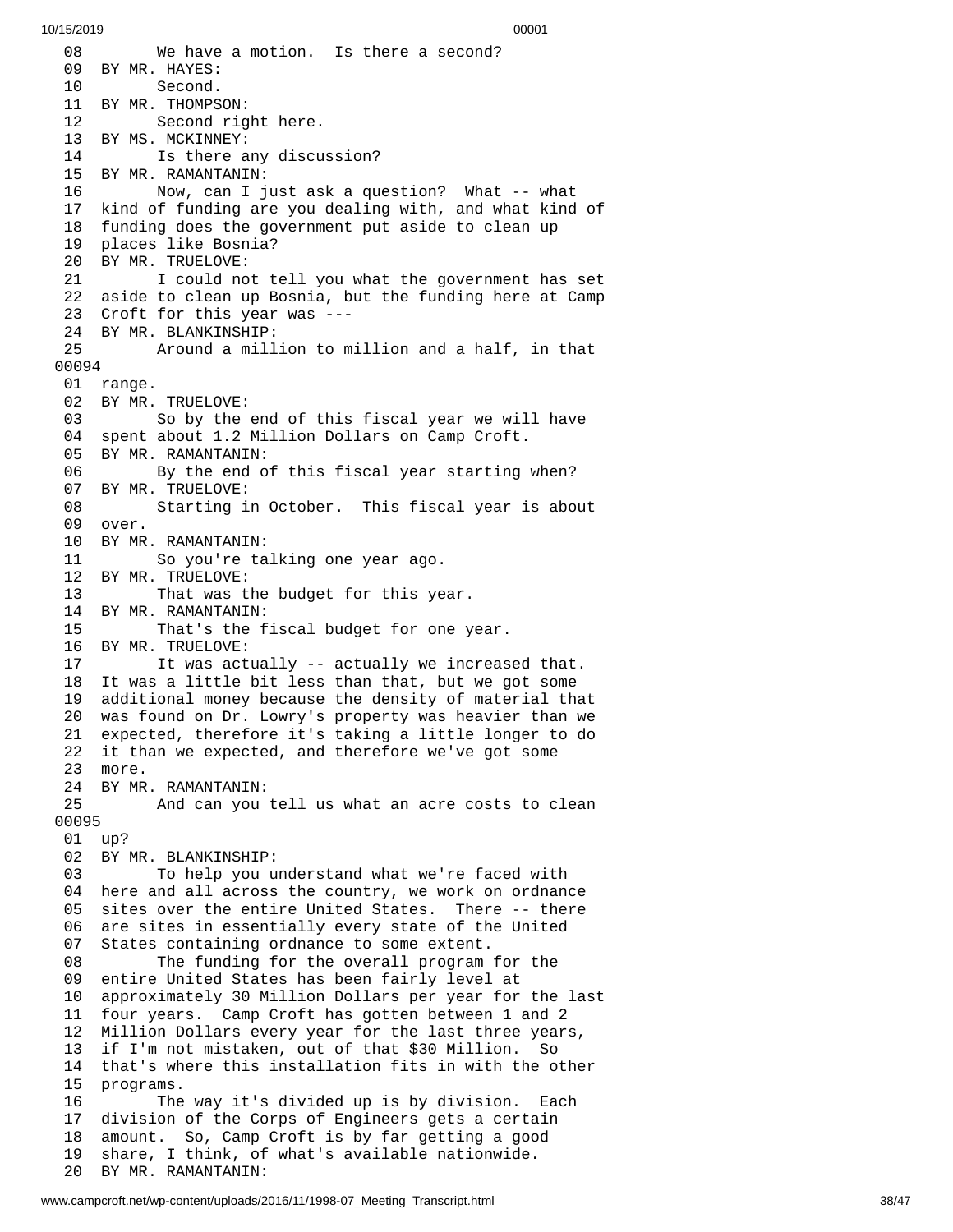2 1 It's just not a lot of money when put in 22 reference to the national defense budget is here? 23 BY MR. BLANKINSHIP: 24 No, it's not. I t's - - - 25 BY MR. OSBORNE: 00096 01 And what c o m p a n y d o y o u r e p r e s e n t , s i r ? 02 BY MR. BLANKINSHIP: 03 I represent the United States Army Corps of 04 Engineers. 05 BY MR. OSBORNE: 06 Okay. Th e - - w h a t a b o u t t h e p r i v a t e o u t f i t 07 that's out there cleaning up Dr. Lowry's property? 08 BY MR. BLANKINSHIP: 09 They work for m e. 10 BY MR. OSBORNE: 11 What's the name o f t h e c o m p a n y ? 12 BY MR. BLANKINSHIP: 13 HFA. 14 BY MR. OSBORNE: 15 HFA. 16 BY MR. BLANKINSHIP:<br>17 There have be 17 There have been several ordnance companies 18 working over here. Most of the ordnance companies 19 within the United States work directly for the Corps 20 of Engineers, Huntsville. 21 BY MR. OSBORNE: 22 You should see some of their budget. You ought 23 to see some of their gas bills. 24 BY MR. BLANKINSHIP: 25 I just told you what they are here. 00097 01 BY MR. OSBORNE: 02 You ought to see them. I've got copies of them. 03 BY MR. HAYES: 04 Well, do we have enough money in place now to 05 finish Dr. Lowry's and to look at Mr. Coleman's. 06 BY MR. BLANKINSHIP: 07 Not this fiscal year. 08 BY MR. COLEMAN: 09 Just a little louder. We can't hear it back 10 here. 11 BY MR. BLANKINSHIP: 12 I said not this fiscal year. That's best I can 13 tell you right now. 14 BY MR. TRUELOVE: 15 This fiscal year ends September the 30th. 16 BY MR. BLANKINSHIP: 17 Right. 18 BY MR. TRUELOVE: 19 We do not at this time have the 1999 budget for 20 the removal. 21 BY DR. LOWRY: 22 Well, this is a good time to write --- 23 BY MR. TRUELOVE: 24 It is done on a yearly basis. So, now, all we 25 can tell is that based on past history we've been -- 0 0 0 9 8 01 we have about 1 Million Dollars into Camp Croft. 02 BY MR. COLEMAN: 03 If it's according to past history, then I'm out 04 of luck, because they've told me that three times 05 already. 06 BY MR. TRUELOVE: 07 Well, ---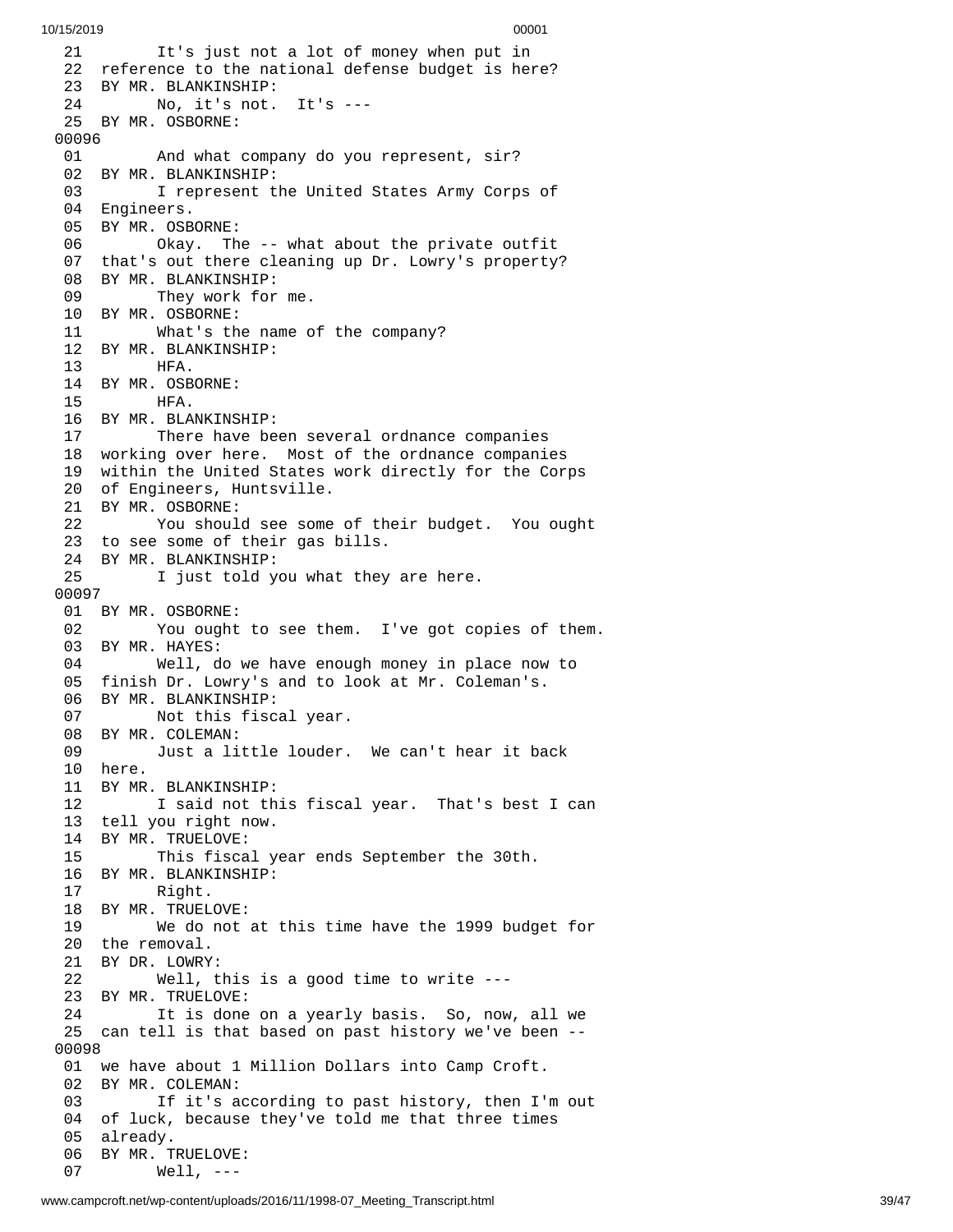08 BY MR. BLANKINSHIP: 09 No, sir. If you'll remember what I just said, 10 we've gotten for Camp Croft every year for at least 11 the last three years between 1 and 2 Million Dollars. The reason I said, no, we don't have the money that I can say for sure to finish Dr. Lowry's and yours this fiscal year is because this fiscal year ends the end of September. The first of October, we have money programmed for Croft for next year. So it's another year's wort h 18 of money. I'm not saying there's not money there. I'm saying this fiscal year we do not have it. BY MR. COLEMAN: I'm not mad at you or anything. BY MR. BLANKINSHIP: Oh, I'm not -- I don't -- it's --- 24 BY MR. COLEMAN:<br>25 I want th 25 I want them to understand what's going on. They 01 have told me before they was going to get to mine 2 before the money run out, but I've been pushed back, 3 back, back, and it gets tiresome and old. BY MS. MCKINNEY: Any further discussion on funding a s f a r a s t h e 06 Board wanting to set forth the resolution to request 7 additional funds to carry on the removal action? Any 08 further discussion from the Board first? 09 (NO RESPONSE) 10 BY MS. MCKINNEY: 11 No further discussion. Mr. Osborne, one brief? 12 BY MR. OSBORNE: One brief t h i n g. T h i s m i g h t h e l p t h e w h o l e 14 community, the whole Board or whatever. As of today, 15 I asked for a Congressional investigation, so that 6 s h o u l d h e l p. 17 BY MR. ZIMMERMAN: 18 Harold, I requested that about a year ago. BY MR. OSBORNE: Well, it's set now. BY MR. ZIMMERMAN: No, really. I really did. BY MR. OSBORNE: We're going to get one. BY MR. ZIMMERMAN: I didn't --- BY DR. LOWRY: Call the question, please. BY MS. MCKINNEY: Okay. BY MR. OSBORNE: Okay. BY MS. MCKINNEY: Everybody for a vote on the motion. BY DR. LOWRY: Yes, I call the questions. BY MS. MCKINNEY: Oh, Dr. Lowry. BY DR. LOWRY: I called a question so we've got to vote o n i t. BY MS. MCKINNEY: Okay. All in favor? (ALL RESPOND) BY MS. MCKINNEY: All opposed?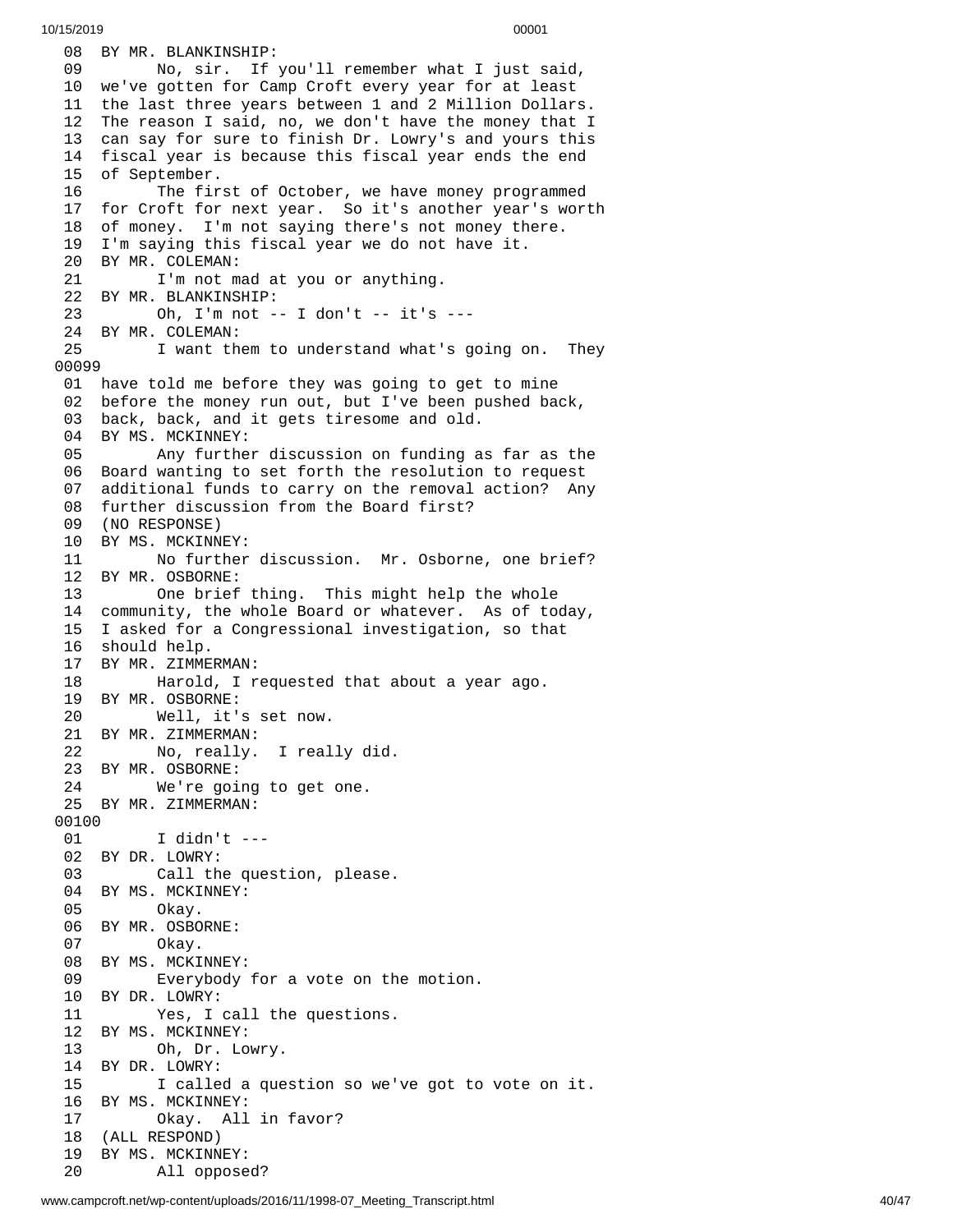21 (NO RESPONSE) 22 BY MS. MCKINNEY: 23 Okay. The m o t i o n i s p a s s e d t h a t t h e B o a r d w i l l 24 prepare a resolution requesting additional funds. I, 25 as the supporting contractor, will draft that and give 0 0 1 0 1 01 each of you a copy. If any of you would like to help 02 me with the language up front, feel free to E-mail me 03 or fax me. Otherwise, I will draft that within the 0 4 next week to two weeks to have that for your review to 0 5 set forth to the Congressional delegation. 06 Let's move on as we're getting late in the 0 7 evening. The next agenda item, and we still have one 08 item of old business that I would like to briefly 0 9 address and to document for the record. Mr. Osborne 10 in the past has raised his concerns about his removal 11 from the Board and his opportunity for a hearing, and 12 our, as a Board, following Robert's Rules of Order, a 1 3 letter was prepared on behalf of the Board and 14 submitted to him on June 1st that outlines the actions 1 5 and our following -- the Board following the By-Laws 1 6 and the procedures of Robert's Rules of Order as far 1 7 as his removal, and, at this point, that cannot be 18 again raised by Mr. Osborne, and I wanted to bring 19 that to closure on his behalf. 20 BY MR. OSBORNE: 21 Through the Board, but legally it's ---22 BY MS. MCKINNEY: 23 Through the Board. 24 I think we've had plenty of opportunity for new 25 business. I'd like to one more time, is there any new 0 0 1 0 2 01 business that relates to the items that have been 02 discussed this evening that need to be briefly stated? 03 BY MR. MULLINAX: 04 Suzy, I've got still some old business. 05 BY MS. MCKINNEY: 06 Yes, sir.<br>07 BY MR. MULLINAX 07 BY MR. MULLINAX: 08 Mr. Truelove, do you have anything abou t t h a t 09 Jerry Williams in our last meeting? 10 BY MR. TRUELOVE: 11 Yes, I do. I i n v e s t i g a t e d t h e r e p o r t s t h a t M r. 12 Williams quoted from. Those were some preliminary 13 reports that identified that were set up the scope of 14 what the project could be, not what the project was o r 15 has been found. Those are the preliminary documents 16 that go forward to say we need a project at Camp Croft 1 7 to investigate and determine what the situation is. 18 Most of his topics that he brought out had to d o 1 9 with chemical weapons, chemical materials, and that 2 0 they were buried in wells. We have not found to this 2 1 day anything that supports that chemical weapons were 2 2 buried in wells. We welcome anyone who can identify 23 that well or identify those wells or where it was 24 done. We will then take actions to go, but the 25 archive search reports and things that have been 00103 01 determined where the ordnance is and the other things 02 are have not identified them to this date. Therefore, 03 at this time, there's no removal -- chemical removal 0 4 actions scheduled at Camp Croft. 05 BY MR. THOMPSON: 06 Hey, Harold, you got red on your face. Do you 0 7 know where they are? If you do, you're going to help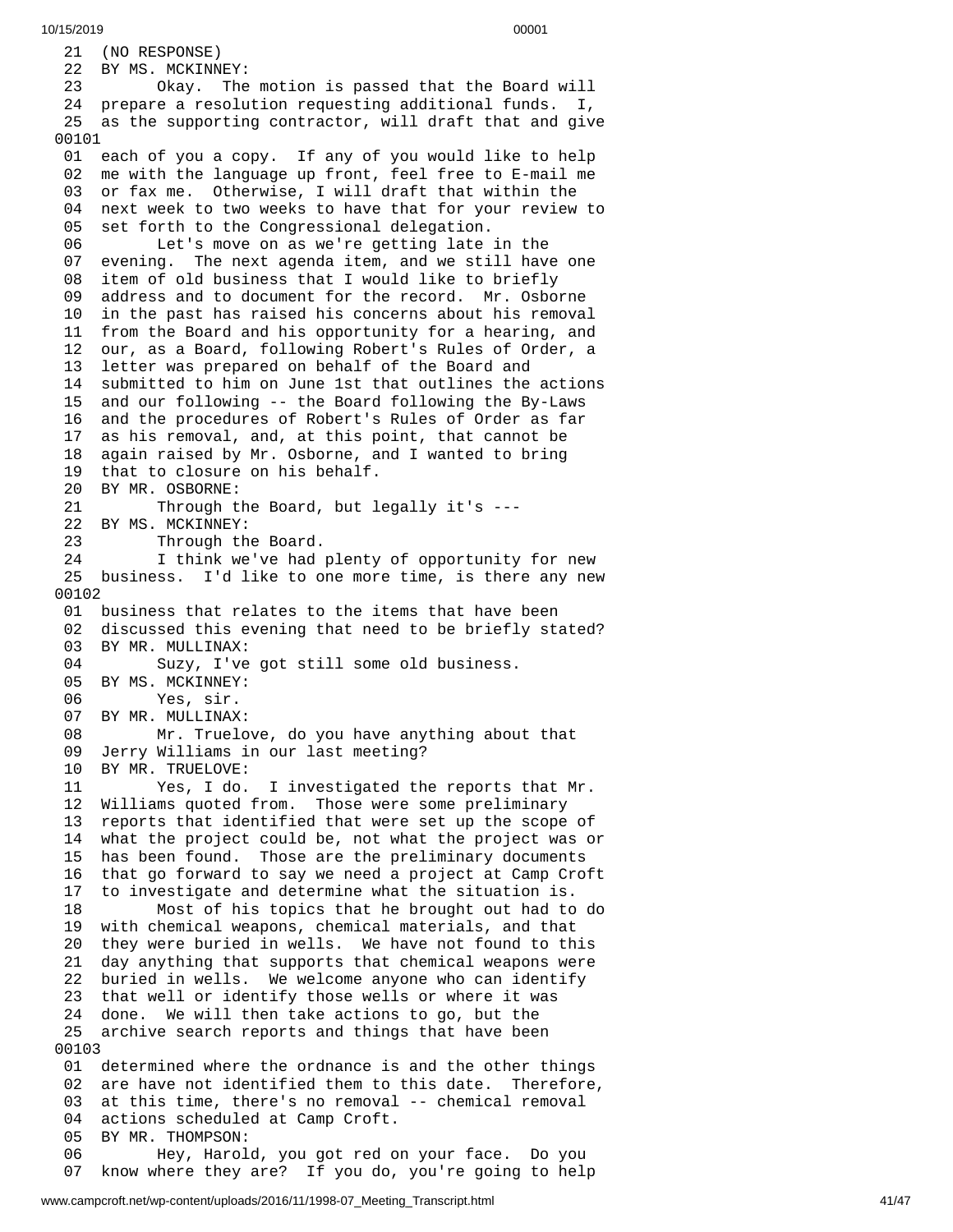08 the Board. 09 BY MR. OSBORNE: 10 Like I said, Congressional inquiries come up 11 with a lot of things. 12 BY MR. THOMPSON: 13 Do you know whe r e t h e y a r e ? 1 4 B Y M R. O S B O R N E: 15 No, I don't k n o w w h e r e t h e c h e m i c a l s a r e. 16 BY MR. ZIMMERMAN: 17 Mr. Thompson. 18 BY MR. THOMPSON: 19 Yes, sir. 20 BY MR. ZIMMERMAN: 21 I know where some of them are. 22 BY MR. THOMPSON: 23 Would you be willing to show us? 24 BY MR. ZIMMERMAN:<br>25 Anytime you Anytime you want to. 00104 01 BY MR. THOMPSON: 02 There you go. 03 BY MR. ZIMMERMAN:<br>04 I said some 04 I said some of them. I'll have -- there's more 05 that I don't know where they are. 06 BY MR. THOMPSON: 07 Yeah, well, if you can just show us one. I 08 would like to see one. We've heard this for three 09 years. That's the reason we react the way that you 10 are talking about a few minutes ago. We've heard this 11 information for three years but nobody can show us. 12 BY MR. ZIMMERMAN: 13 Well, what they did when they put them in thi s 14 old wells and then they covered them slam full of 15 various type of coarse soap stone rock and bulldozed 16 it over, and now you don't even know if there's a well 1 7 t h e r e. 18 But that's not to say that what is on Mr. 19 Coleman's property, he'll just have talk to you about 2 0 gas and a few other things that will kill a human 21 being in a few seconds. You know, if you've got some 22 type of metal canister, who is to say it's not leaking 23 in our water supply? Now, most the gas, you know, 24 they keep that in metal. It eats right through the 25 seal, but I think we're ---0 0 1 0 5 01 BY MR. THOMPSON: 02 You know where they are? 03 BY MR. ZIMMERMAN: 04 I know where the six wells are that are loaded 05 with stuff. 06 BY MR. TRUELOVE: 07 Okay. Now , I w i l l s a y t h a t t h e o n l y r e p o r t t h a t 08 we have where samples were taken was a DHEC report. 09 It was down around the commercial landfill. I thin k 1 0 it's the one that just got closed up. It did not --11 it did not identify any contaminants in the ground 12 water that could be contributed in any way to Camp 13 Croft. 14 Now, we welcome the opportunity to locate these 15 wells, but, again, the determination will have to be 16 what kind of hazards do they present, and then they 1 7 get a priority as to how the cleanup goes. 18 We will determine that based on wher e t h e 1 9 locations are and what we can determine as far as what 2 0 is leaking and has been leaking, but are they -- let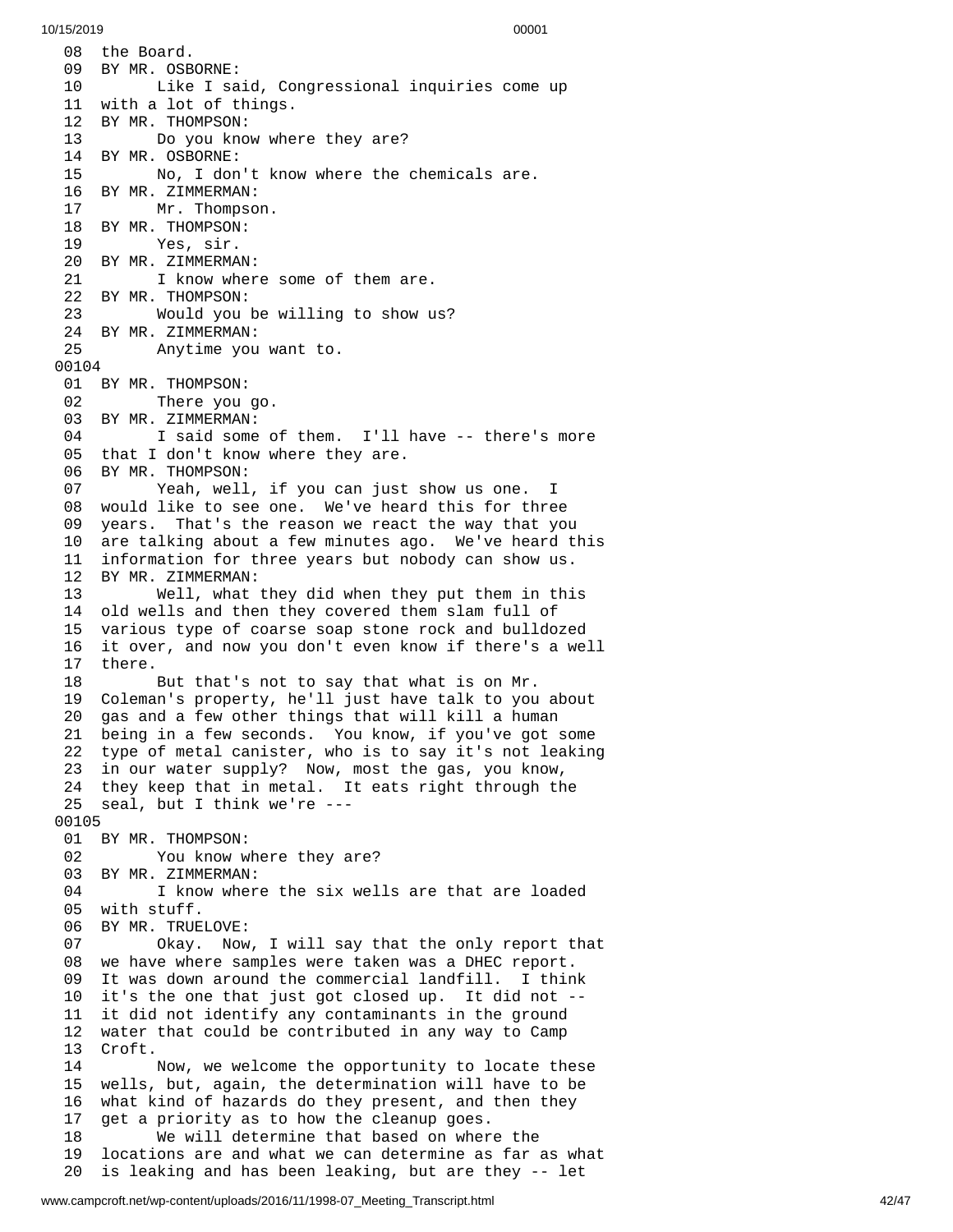21 me ask you one quick question before we move on. 22 Are they part of what you providing in the m a p s 23 and the things that you're identifying or are those 24 separate? 25 BY MR. ZIMMERMAN: 00106 01 Some of the things, yes, sir. Some of the 02 things that I sent Mr. Bogan over a year ago on those 03 county maps. I marked them on there, and Jimmy 04 Lancaster and Jerry Williams and myself had that 05 private meeting for about four hours with Mr. Bogan 06 back in May of 19 ---07 BY MR. TRUELOVE: 08 How about the more recent maps that you were 09 marking up? Were any of them on there? 10 BY MR. ZIMMERMAN: 11 Some of them are on there, too. Yes, sir. 12 BY MR. TRUELOVE:<br>13 So we -- t So we -- the ones that -- are you able to 14 establish anything that you believe is a priorit y s o 15 that we know what priority you think should be 16 investigated in that? 17 BY MR. ZIMMERMAN: 18 I just know there are full cannisters of various 19 types of gas they used in the gas chambers over here 20 at Kohler. They were buried there and ---21 BY MR. TRUELOVE: 22 And this w a s f r o m c o n v e r s a t i o n s w i t h p e o p l e w h o 23 were here on ---24 BY MR. ZIMMERMAN: 25 In the gas chambers that were over there. Y $\,$ o u 0 0 1 0 7 01 know, that was near the Kohler. The ones they used 02 for -- they ran the soldiers ran through it. 03 BY MR. THOMPSON: 04 That's where I work out. 05 BY MR. ZIMMERMAN: 06 Yes, sir. They were -- they were just dumped in 07 July of 1946, and they were covered with about 14 feet 08 of soap stone granite coarse rock. 09 BY MR. TRUELOVE: 10 And this -- was this determi n e d b y y o u r r e s e a r c h 11 where you done the record search? 1 2 BY MR. ZIMMERMAN: 13 Yes, sir, I talked with a gentleman who lives in 14 Joplin, Missouri, who was on that detail. 15 BY MR. TRUELOVE: 16 So this is from conversation with people who did 17 the actual -- do you want it call dumping? 18 BY MR. ZIMMERMAN: 19 Mr. DuBeau m a y k n o w t h i s g e n t l e m a n. H e's - - h e 20 was in a something called 517 Financial Recovery 21 Battalion, and he brought a lot of stuff back from 22 Germany and threw that here. After he got through 23 doing that, they cleaned out the gas chambers, a 24 company from Hyles (phonetic spelling) bought the gas 25 chambers, and they carted them and took them out here. 00108 01 BY MR. HALL: 02 Is that CS gas? 03 BY MR. ZIMMERMAN: 04 87 chemical. 05 BY MR. HALL: 06 Tear gas? 07 BY MR. ZIMMERMAN: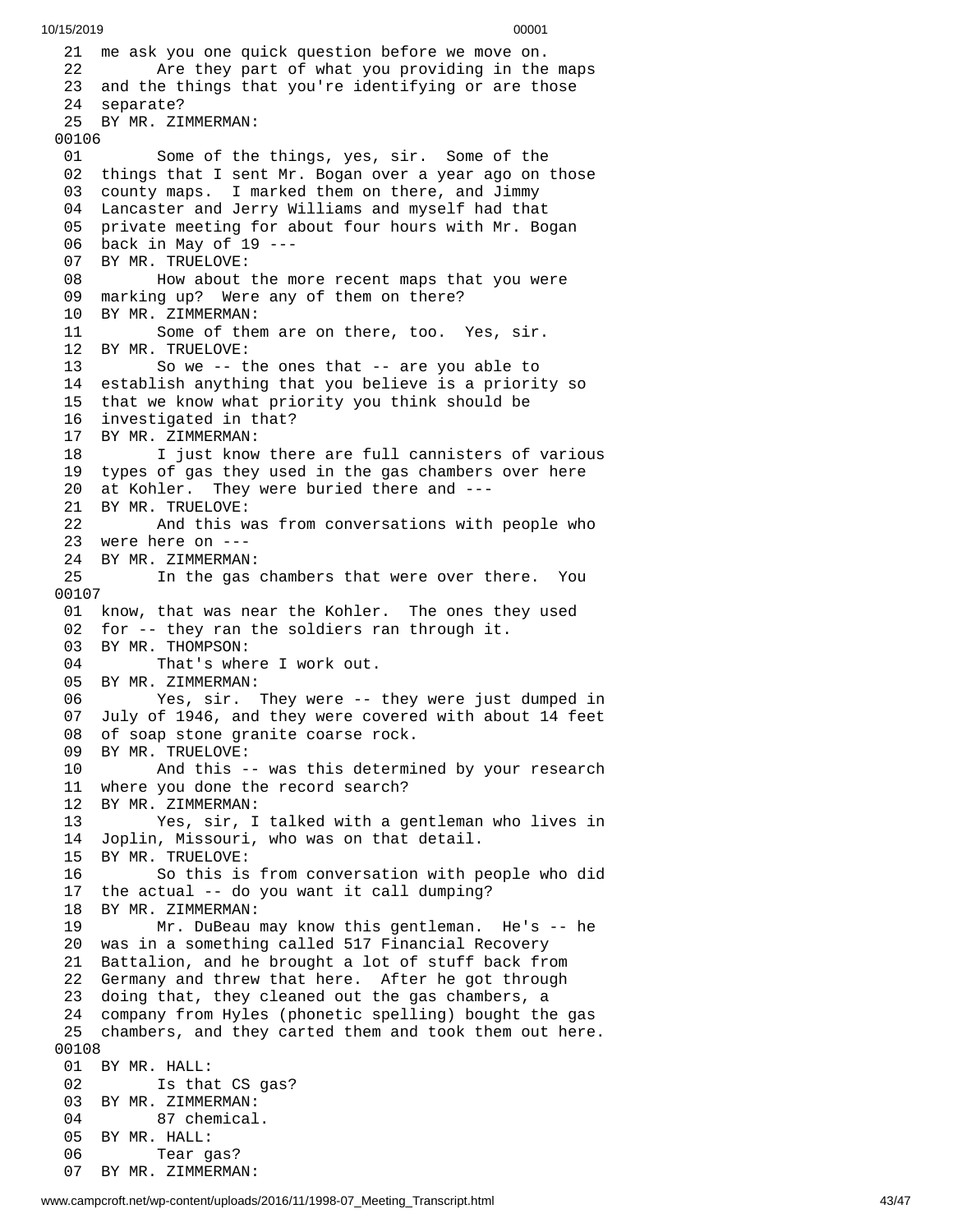0 8 Same stuff. Some of it was more lethal than CS 09 gas. They did use that out here. People I know at 10 Spartan Green and Mill tested gas out off Port Bridge 11 Road and just blew one up in the air in a balloon like 12 substance and it filtered down in the water. They 13 had something like, I believe, 14 different types of 14 gas and substances out there. 15 BY MR. TRUELOVE: 16 Okay. 17 BY MR. RUSSELL SMITH: 18 I was a lieutenant in Okinawa in '51 and '52, 19 and I was CBR off of the battalion that killed the 20 biological and radiological losses. You don't use 21 poison gas in a gas chamber. You use tear gas and 22 that's all. 23 BY MR. ZIMMERMAN: 24 Well, --- 25 BY MR. RUSSELL SMITH: 00109 01 Now, they might have had cannisters to show them 02 what a cannister of a mustard gas was, but you don't 03 use poison gas in a gas chamber to test the soldiers. 04 BY MR. ZIMMERMAN: 05 And that was in 1951. 06 BY MR. RUSSELL SMITH: 07 1951 and '52. 08 BY MR. ZIMMERMAN: 09 All right. This was out here at Camp Croft in 10 1941, '42 and '43 when we were against the Nazis, 11 Germans. 12 BY MR. RUSSELL SMITH: 13 Yeah, but you don't --- 14 BY MR. TRUELOVE: 15 Okay. We will --- 16 BY MR. RUSSELL SMITH: 17 --- expose them to poison gas. 18 BY MR. TRUELOVE: 19 As I told you prior to the meeting, we're in th e 20 process of looking at the information that you've 21 given us, laying it on top of that and seeing what the 22 best approach is to investigate different areas that 23 you put down. 24 BY MR. ZIMMERMAN: 25 One other q u e s t i o n. A g a i n , I'm n o t t r y i n g t o 00110 01 pick an argument with this gentleman, because I've 02 never seen him before in my life. They took 47 03 soldiers out of here who suffered burns and bronchial 04 damage from the gas they used in this gas chamber, and 05 tear gas wouldn't do that harm. They had to be using 06 something else. That, too, is on record in the 07 National Archives. 08 BY MR. RUSSELL SMI T H: 09 It will burn you if it's thick enough. 10 BY MR. ZIMMERMAN: 11 It will burn if it's thick enough, but it's not 12 going to get -- it won't eat up your upper respiratory 13 system. It won't -- it won't make skin patches. 14 BY MR. TRUELOVE: 15 Okay. 16 BY MR. RUSSELL SMITH: 17 I was in the battalion with chemical, biological 18 and radiological warfare. 19 BY MS. MCKINNEY: 20 Any other ---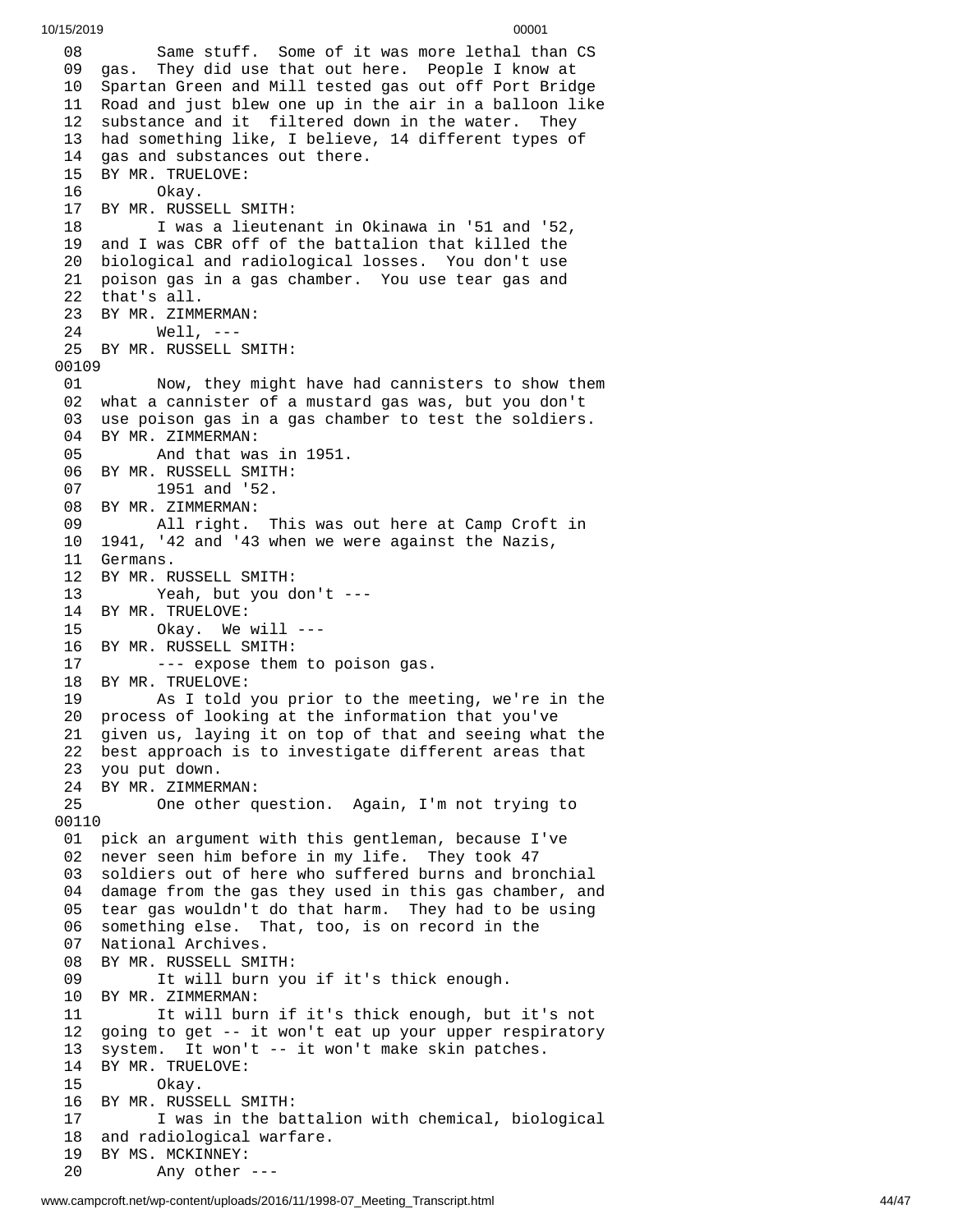```
10/15/2019 00001
```

```
21 BY MR. HAYES:
 22        Robin, do you have where you researched this?
 23  Do you have the category numbers or anything that we
 24 can read?
 25 BY MR. ZIMMERMAN:
00111 01              Yes, sir.  It's in the National Archives, Gary,
 02 in Atlanta and Washington, D.C., Aberdeen. That's
 03   where I found out that one.
04 BY MR. HAYES: 05           But what I'm saying is is there a certain
 06  number, document number or something that you've
 07  written down in your research that ---
 08 BY MR. ZIMMERMAN:
 09       You go to the National Archives in Atlanta, Dr.
10 Charles Reeves down there, and they've got everything 11 on Camp Croft, Gary, in cardboard boxes, and I'm not 12 exaggerating when I tell you it's about, you cut this 13 part of this room full. I've been down there several 14 times to just sift through all this, and that's how I 15 got all this stuff. 16 BY MR. HAYES:<br>17 But you
          But you didn't take notes as to what ---
18 BY MR. ZIMMERMAN: 19 Yes, I did. I've got copies of these papers. 20 BY MR. HAYES: 21 But that --- 22 BY MR. THOMPSON: 23 You made copies of them? 24 BY MR. ZIMMERMAN: Sir?
0
0
1
1
2
 01 BY MR. THOMPSON:
 02              You made copies of them?
 03 BY MR. ZIMMERMAN:
 04        They'll let you make copies of anything down
 05 there, including company vault gas chamber, the 78,816
 0
6
     cars came in here.  The fact that the only thing that
 07  was removed from this camp here were 24 105 millimeter
 08   howitzers and 12 self propelled millimeter howitzers.
09 Everything else, trucks, jeeps, half tracks, 10 everything else was buried. Buried. B-u-r-i-e-d. I 11 mean, along with thousands and thousands cases of 12 rocks. 13 BY DR. LOWRY: Were there any 155s?
15 BY MR. ZIMMERMAN: 16 No, sir. They did not use that in this camp. 17 This camp wasn't really big enough for a long range 18 155. 19 BY MR. DUBEAU: 20 It didn't have the range, sir. 21 BY MR. ZIMMERMAN: 22 It didn't have the range. 23 BY MR. DUBEAU: 24 The 105 was as big as you could go. 25 BY DR. LOWRY: 00113 01 Well, they found a 155 on my property. 02 BY MR. ZIMMERMAN: Yes, sir.
04 BY DR. LOWRY: 05 That's why I was asking. 06 BY MR. ZIMMERMAN: 07 They did store 155 and 8 inch or 240 millimeter
```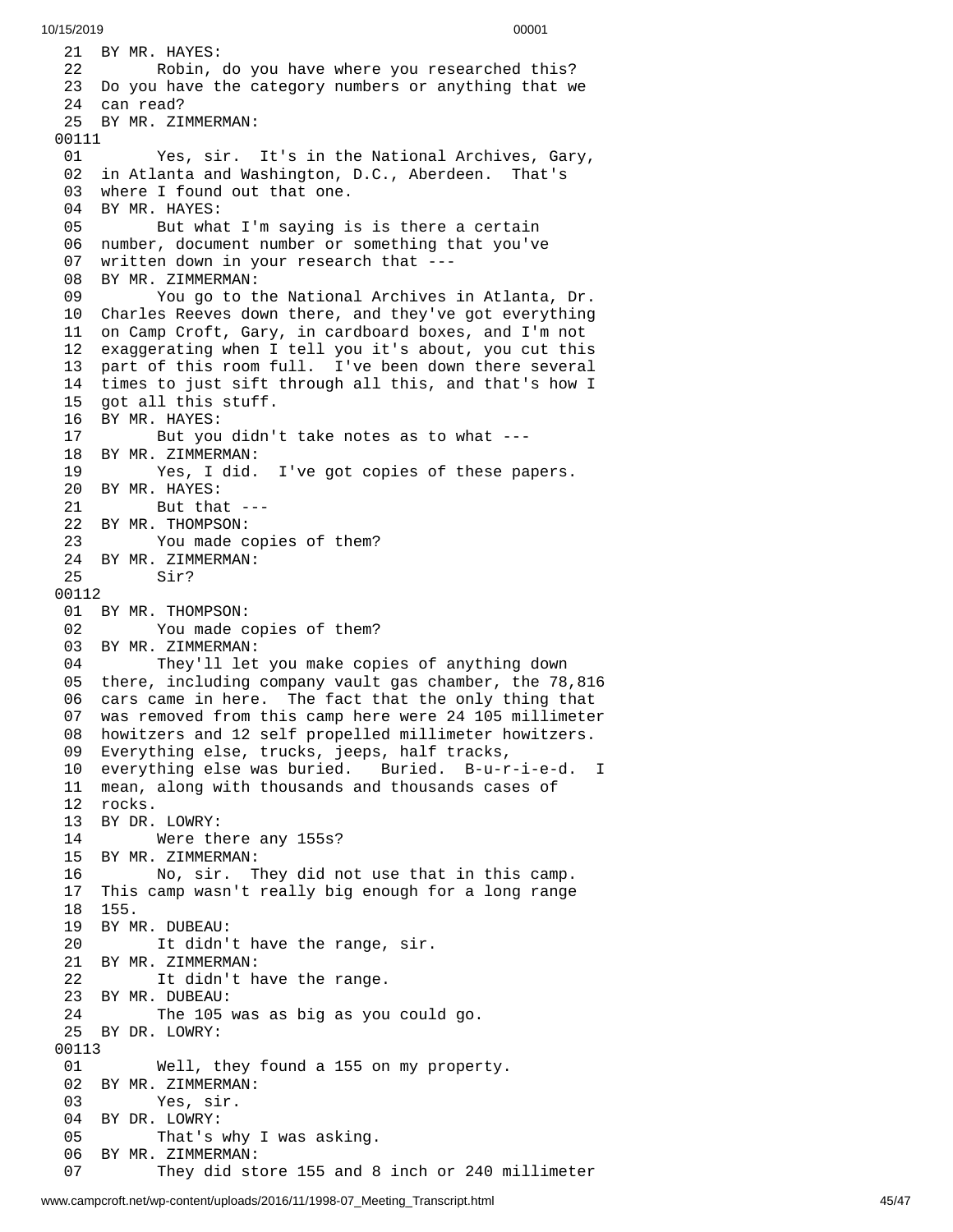08 shells out here because Camp Croft is part of Blue 09 Ribbon project. 10 BY DR. LOWRY: 11 But they didn't fire them? 12 BY MR. ZIMMERMAN: 13 I don't know. Unless the one you found, they 1 4 might have fired one, but they didn't. 15 In fact, Camp Croft was part of the war plan 16 blue <code>fort. That's exactly what it's designated under.</code> 17 That was the plan to defend the United States from a 18 European Nazi attack. That's on record, too. 19 BY MR. TRUELOVE: 20 And follow-ups with you when we're identified, I 21 will probably get with you personally, and I would 22 like to if we could meet so that I could make copies 23 of those records that -- I'm not trying to -- we 24 appreciate your research, but it prevents us from 25 having to go back and spend our time going back 00114 01 through to find something that you've already 0 2 identified. 03 BY MR. ZIMMERMAN: 04 All right. 05 BY MR. THOMPSON: 06 Motion. 07 BY DR. LOWRY: 08 Motion to a d j o u r n. 09 BY MR. THOMPSON: 10 Second. 11 BY MR. LITTLEJOHN: 12 Second. 13 BY MS. MCKINNEY: 14 We've got a motion t o a d j o u r n. 15 BY MR. OSBORNE: 16 That's fine. I just want to say one thing 17 before you do. 18 BY DR. LOWRY: 19 We've go t t o v o t e o n t h i s , H a r o l d. 20 BY MS. MCKINNEY: 21 All in favor? 22 (ALL RESPOND) 23 BY MS. MCKINNEY: 24 Opposed? 25 (NO RESPONSE) 00115 01 BY MR. OSBORNE: 02 I request under the Freedom of Information Act a 03 copy of everything that was said here tonight from 04 her, please. 05 BY MR. TRUELOVE: 06 Requests for Freedom of Information are written 07 to our legal organization. 08 BY MR. OSBORNE: 09 I want it on record I am now asking you. 10 BY MR. TRUELOVE: 11 And I am telling you the process of the F r e e d o m 12 of Information, although I have no problem with you 1 3 getting a copy. The process under which you request 1 4 under the Freedom of Information is to our counsel's 15 office located in Charleston, South Carolina. 16 BY MR. OSBORNE: 17 I can get a copy, and I'll make it available to 1 8 a n y o n e. 19 BY MS. MCKINNEY: 20 We bring copies of the transcripts from the